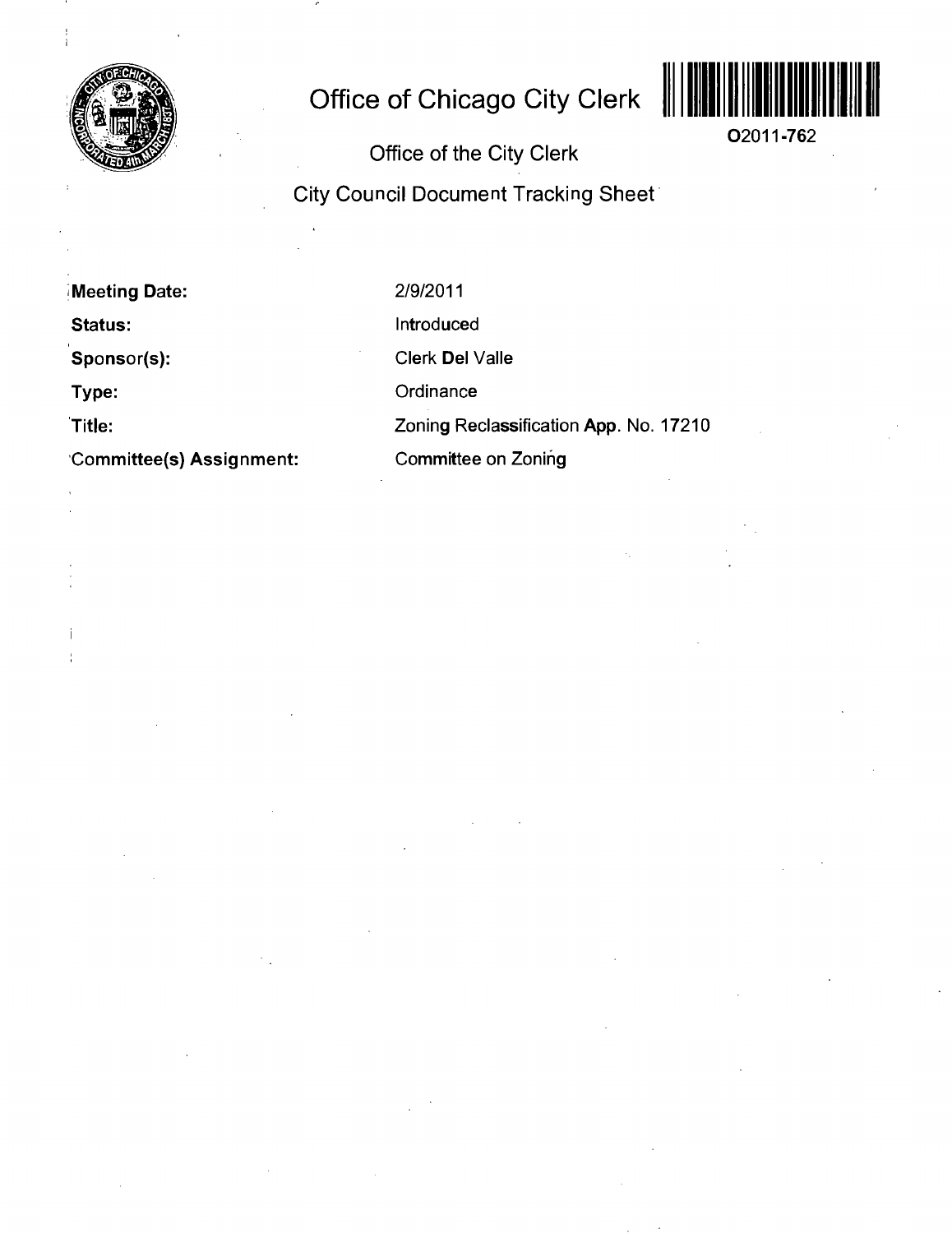*E* 17210<br>
INTO ATE:<br>
CITY OF CHICAGO 2-9-11

### APPLICATION FOR AN AMENDMENT TO THE CHICAGO ZONING ORDINANCE

### 1. ADDRESS of the property Applicant is seeking to rezone:

7292 W Devon/6405 N Avondale

2. Ward Number that property is located in:  $41<sup>st</sup>$ 

3. APPLICANT Glensaul LLC

ADDRESS 2934 N Montrose

 $CITY$  Chicago  $STATE$  Illinois  $ZIP$  CODE 60618

PHONE 773-588-9164 CONTACT PERSON Jim Ronan

4. Is the Applicant the owner of the property? YES NO X If the Applicant is not the owner of the property, please provide the following information regarding the owner and attach written authorization from the owner allowing the applicant to proceed.

OWNER Chicago Title Land Tmst #1107876/Romano Enterprises LLC

ADDRESS 4855 N Kedvale: Chicago, IL 60630/64050 N Avondale; Chicago. IL

CITY Chicago STATE IL ZIP CODE

PHONE 312-696-2031 CONTACT PERSON Steven Golan

5. If the Applicant/Owner of the property has obtained a lawyer as their representative for the rezoning, please provide the following information:

| <b>ATTORNEY</b> | Thomas S. Moore                     |                  |
|-----------------|-------------------------------------|------------------|
|                 | ADDRESS 111 W Washington Suite 1100 | CITY Chicago     |
| CITY Chicago    | STATE<br>IL                         | ZIP CODE $60602$ |
| PHONE           | 312-251-1500                        | FAX 312-251-1500 |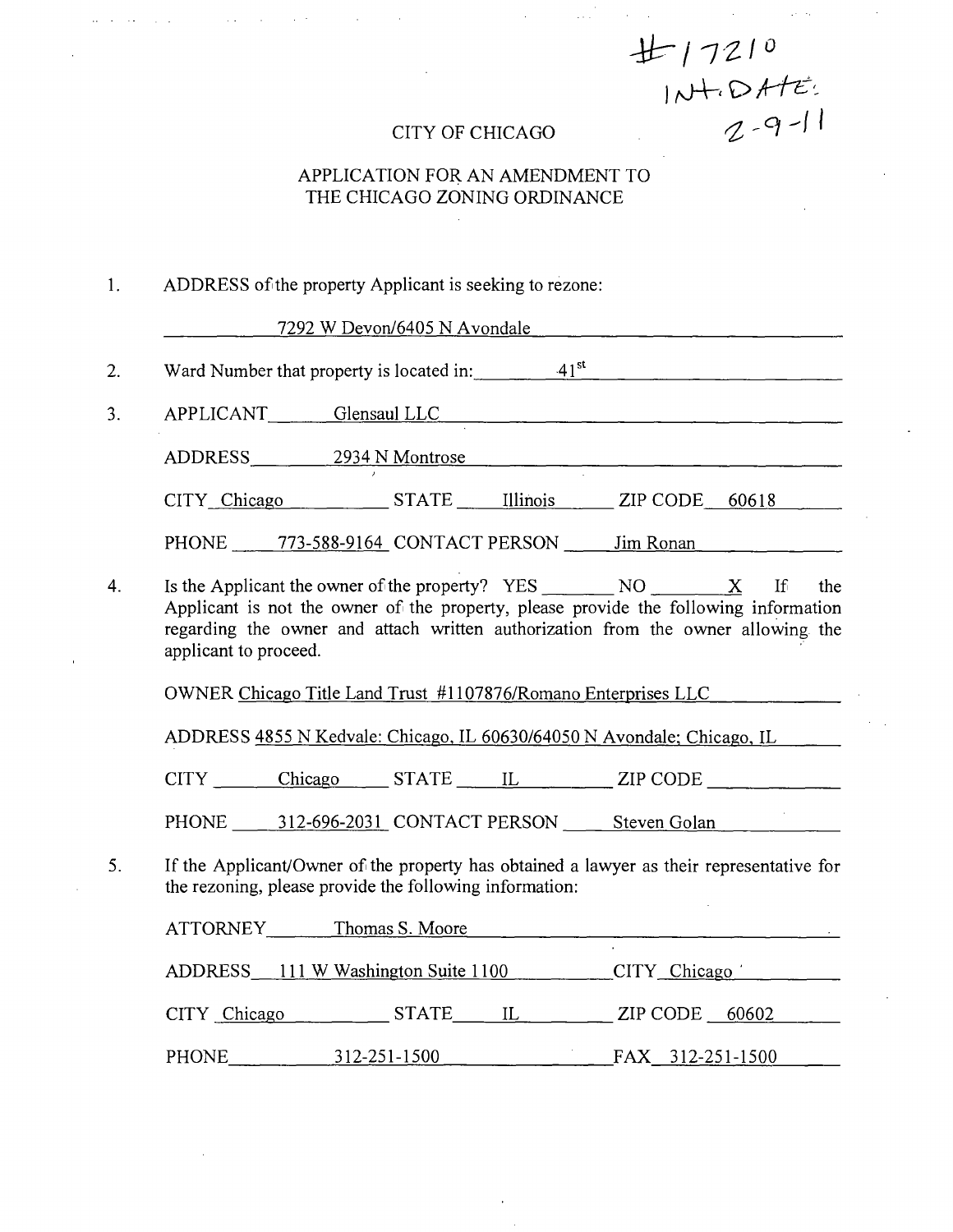### **ORDINANCE**

### BE IT ORDAINED BY THE CITY COUNCIL OF THE CITY OF CHICAGO:

**SECTION 1.** Title 17 of the Municipal Code of Chicago, the Chicago Zoning Ordinance,

is hereby amended by changing all the Ml-I Limited Manufacturing / Business Park District

symbols and indications as shown on Map No. 17-0 in the area bounded by

the alley next north of and parallel to West Devon Avenue; a line 49.94 feet east of the intersection of North Avondale Avenue and West Devon Avenue, as measured along the north right-of-way line of West Devon Avenue and perpendicular thereto; West Devon Avenue; and North Avondale Avenue,

to those of a Bl-1 Neighborhood Shopping District and a corresponding uses district is

hereby established in the area above described.

**SECTION 2.** This ordinance shall be in force and effect from and after its passage

and due publication.

Common address of property: 6405 North Avondale Avenue / 7292 West Devon Avenue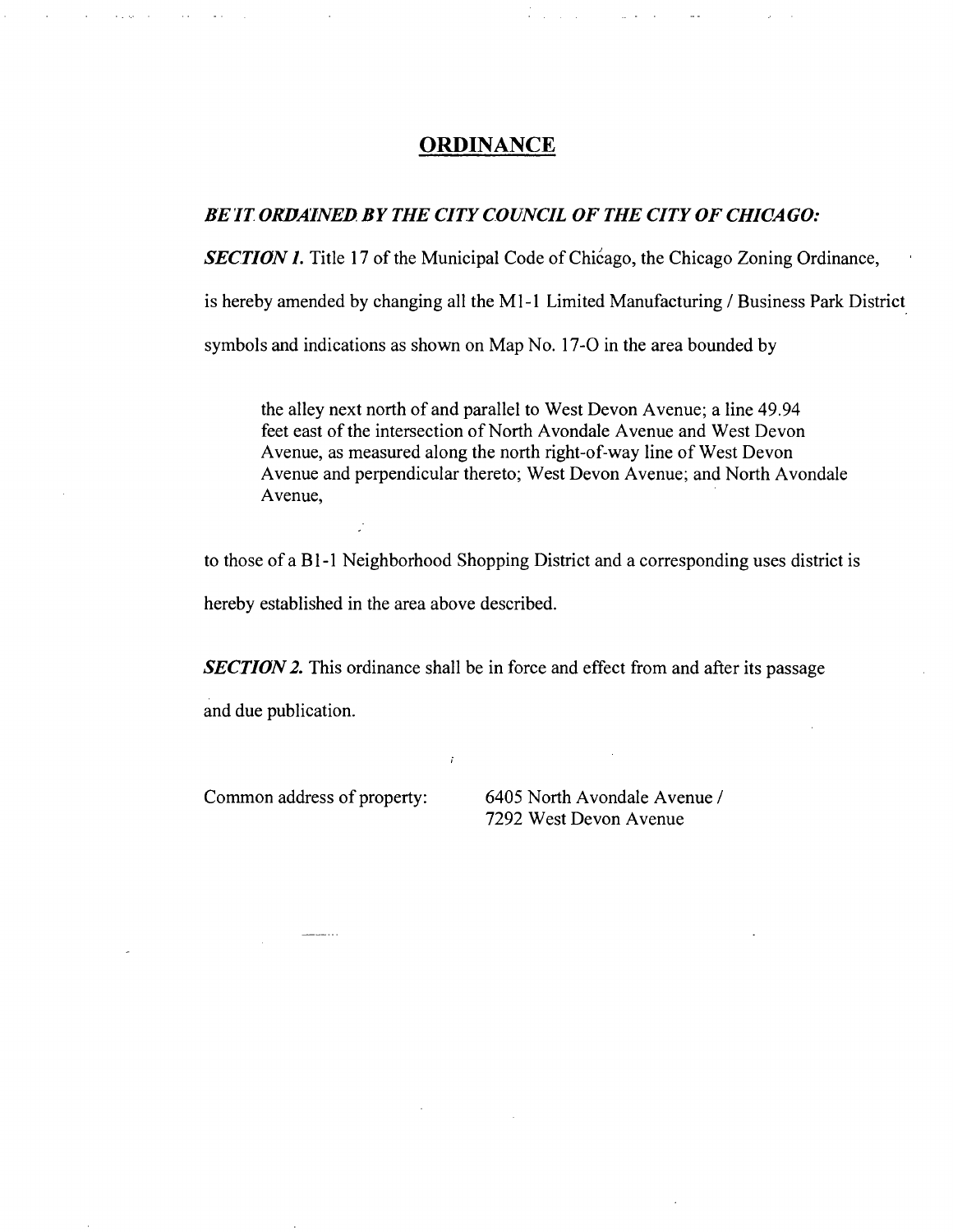6. If the applicant is a legal entity (Corporation, LLC, Partnership, Etc.) please provide the names of all owners as disclosed on the Economic Disclosure Statements.

 $\sim$  .

and the control of the control of the

 $\mathbb{R}^2$ 

| James Ronan<br><u> 1980 - Jan James School, Amerikaansk politiker († 1908)</u>                                                                                                                                                                                                                                                        |
|---------------------------------------------------------------------------------------------------------------------------------------------------------------------------------------------------------------------------------------------------------------------------------------------------------------------------------------|
| John Ronan                                                                                                                                                                                                                                                                                                                            |
| Stephen Ronan                                                                                                                                                                                                                                                                                                                         |
|                                                                                                                                                                                                                                                                                                                                       |
|                                                                                                                                                                                                                                                                                                                                       |
| On what date did the owner acquire legal title to the subject property? 2003                                                                                                                                                                                                                                                          |
| Has the present owner previously rezoned this property? If Yes, when?<br>No                                                                                                                                                                                                                                                           |
|                                                                                                                                                                                                                                                                                                                                       |
| Present Zoning District _____ M1-I _______Proposed Zoning District ____ B1-1                                                                                                                                                                                                                                                          |
| Lot size in square feet (or dimensions?) $\qquad 12,925$ sq ft.                                                                                                                                                                                                                                                                       |
| Current Use of the property Vacant                                                                                                                                                                                                                                                                                                    |
| Reason for rezoning the subject property: To build a three story brick bank with a drive                                                                                                                                                                                                                                              |
| through facility.                                                                                                                                                                                                                                                                                                                     |
| Describe the proposed use of the property after the rezoning. Indicate the number of<br>dwelling units; number of parking spaces; approximate square footage of any commercial<br>space; and height of the proposed building. (BE SPECIFIC)<br>A three story brick bank building with a drive through facility and 25 parking spaces. |
|                                                                                                                                                                                                                                                                                                                                       |
|                                                                                                                                                                                                                                                                                                                                       |
|                                                                                                                                                                                                                                                                                                                                       |

14. On May 14<sup>th</sup>, 2007, the Chicago City Council passed the affordable Requirements Ordinance (ARO) that requires on-site affordable housing units or a financial contribution if residential housing projects receive a zoning change under certain circumstances. Based on the lot size of the project in question and the proposed zoning classification, is this project subject to the Affordable Requirements Ordinance? (See Fact Sheet for more information).

YES NO X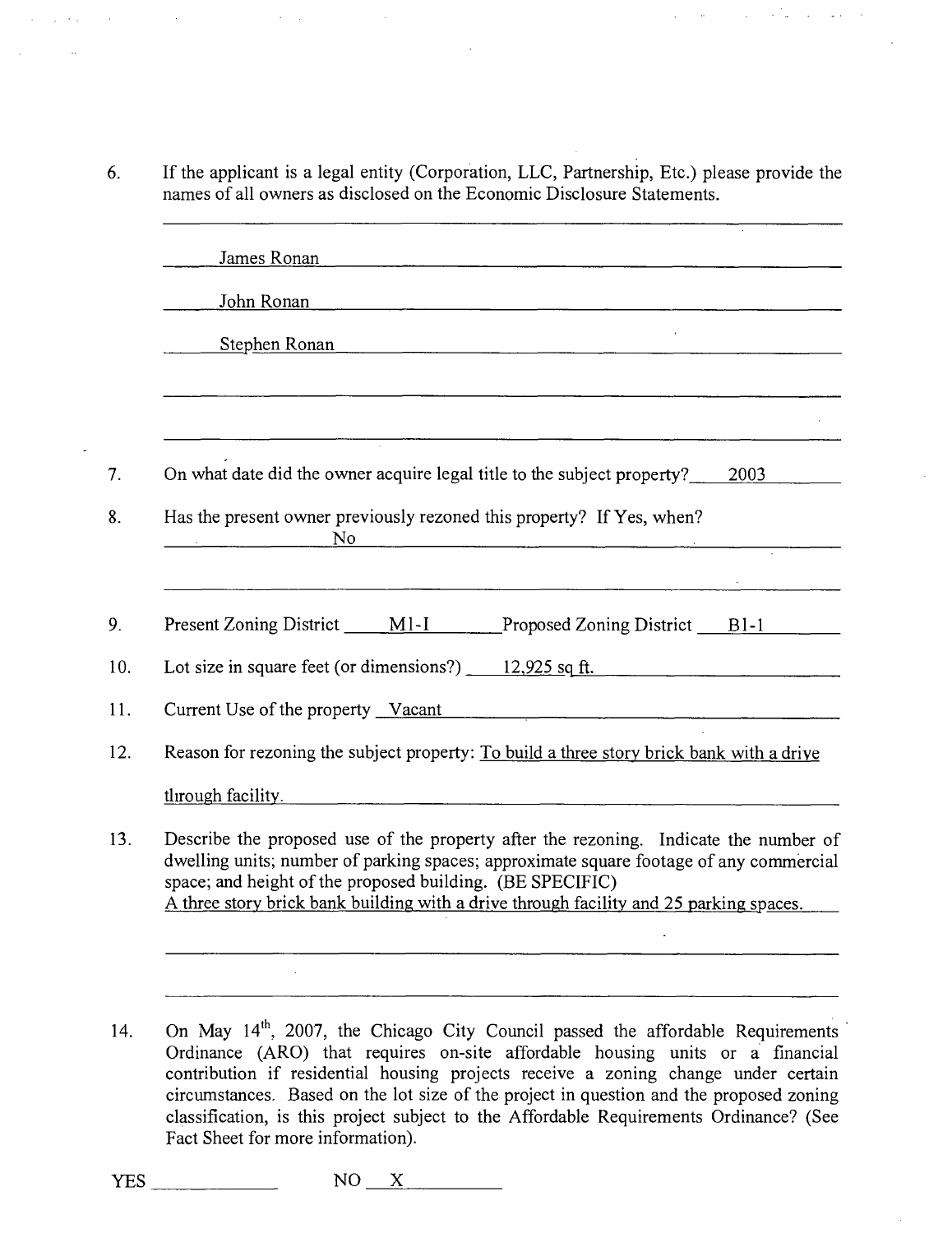### COUNTY OF COOK STATE OF ILLINOIS

James Ronan . . . . . . . . . . . . . . being first duly sworn on oath, states that all of the above statements and the statements eontained in the doeuments submitted herewith are true and eorreei.

Subscribed and Sworn lo before ine this 14 day of Echuay 2011 Signature of Applicant OFFICIAL SEAL HEATHER HASENMILLER NOTARY PUBLIC - STATE OF ILLINOIS MY COMMISSION EXPIRES:11/13/11

Notary Publie

**For Office lise Ooly** 

Date of introduction:

File Number: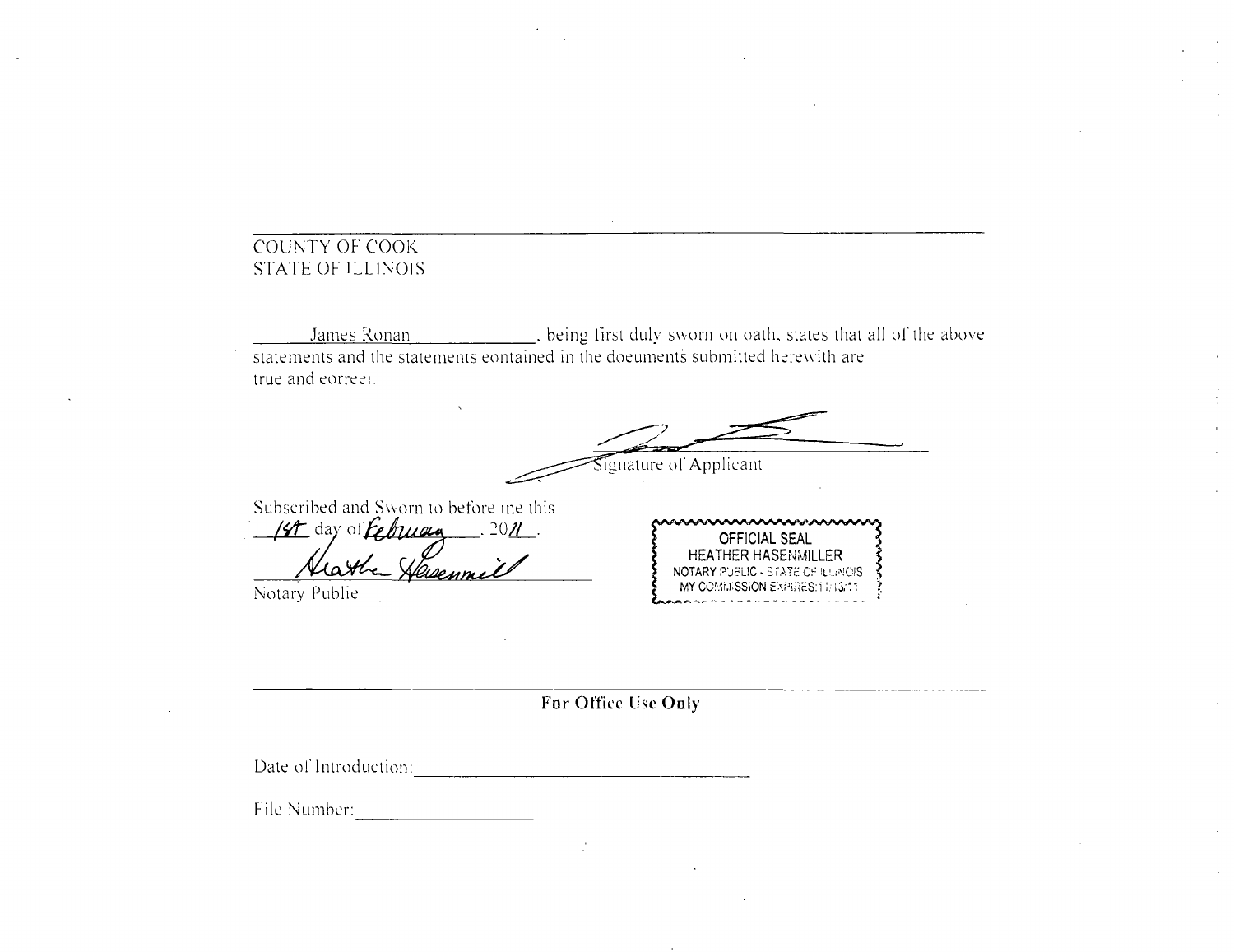### "WRITTEN NOTICE" FORM OF AFFIDAVIT (Section 17-13-0107)

Date

Honorable Daniel Solis Chairman, Committee on Zoning 121 North LaSalle Street Room 304, City Hall Chicago, Illinois 60602

The undersigned, Thomas S. Moore \_, being first duly swom on oath, deposes and says the following:

The undersigned certifies that he has complied with the requirements of Sec. 17-13-0107, of the Chicago Zoning Ordinance, by sending written notice to such owners who appear to be the owners of the property within the subject area not solely owned by the applicant, and to the owners of all property within 250 feet in each direction of the lot line of the subject property, exclusive of public roads, streets, alleys and other public ways, or a total distance limited to 400 feet. Said "written notice" was sent by First Class U.S. Mail, no more than 30 days before filing the application.

The undersigned certifies that the notice contained the address of the property sought to be rezoned; a statement of the intended use of the property; the name and address of the applicant; the name and address of the owner; and a statement that the applicant intends to file the application for a change in zoning on approximately  $\mathcal{L}_{\mathcal{A}}$ 

The undersigned certifies that the applicant has made and bona fide effort to determine the addresses of the parties to be notified under Section 17-13-0107 of the Chicago Zoning Ordinance, and that the accompanying list of names and addresses of surrounding property owners within 250 feet of the subject site is a complete list containing the names and addresses of the people required to be served.

Thomas S Moore

Subscribed and Sworn to before me this  $2/d$  day

OFFICIAL SEAL HEATHER HASENMILLER NOTARY PUBUC - STATE OF ILLINOIS MY COI/IMISSION EXPIRES: 11/13/11

Notary Public W:\FORMS\Zoning Forms\Zoning Change\FormAff 11.9-3.1.wpd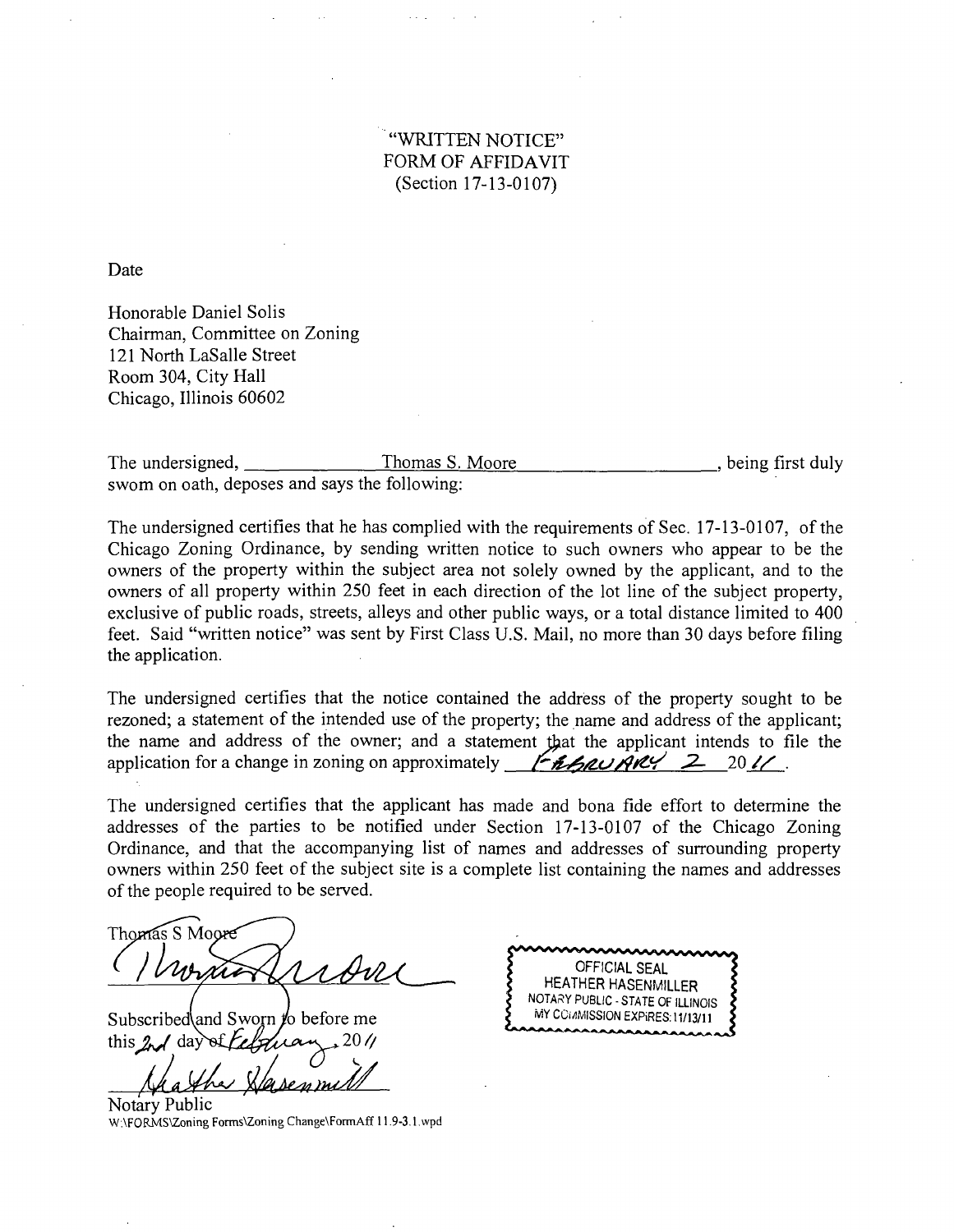# ANDERSON & MOORE, P.C.

ATTORNEYS AT LAW 111 WEST WASHINGTON STREET, SUITE 1100 CHICAGO, LLLINOIS 60602

THOMAS S. MOORK TELEPHON E (312) 251-1500 FACSIMILE (312) 251-1509

Febmary 2, 2011

To Property Owner or Resident;

In accordance with requirements for an Amendment to the Chicago Zoning Ordinance, specifically Section 17-13-0107, please be informed that on or about February 2, 2011, the undersigned will file an application for a change in zoning from M<sub>1</sub>-1 to B<sub>1</sub>-1 on behalf of Glensaul LLC for the property located at 7292 W Devon/6405 W Avondale.

The applicant seeks to change the zoning of this currently vacant property to build a three story brick bank with a drive through facility and 25 parking spaces.

the owners of the property are Chicago Title Land Tmst #1107876 and Romano Enterprises LLC. The applicant is Glensaul LLC whose address is 2934 N Montrose; Chicago, IL 60618. You can reach Jim Ronan at 773-588-9196 if you have any questions.

I am the attomey for the applicant and can be reached at the above number if you have any questions.

Please note the applicant is not seeking to rezone or purchase your property. The applicant is required by law to send this notice because you own property within 250 feet of the property to be rezoned.

rion Thomas $\beta$ . Moore

TSM:hah W:\FORMS\Zoning Forms\Zoning Change\NeighborLtr.wpd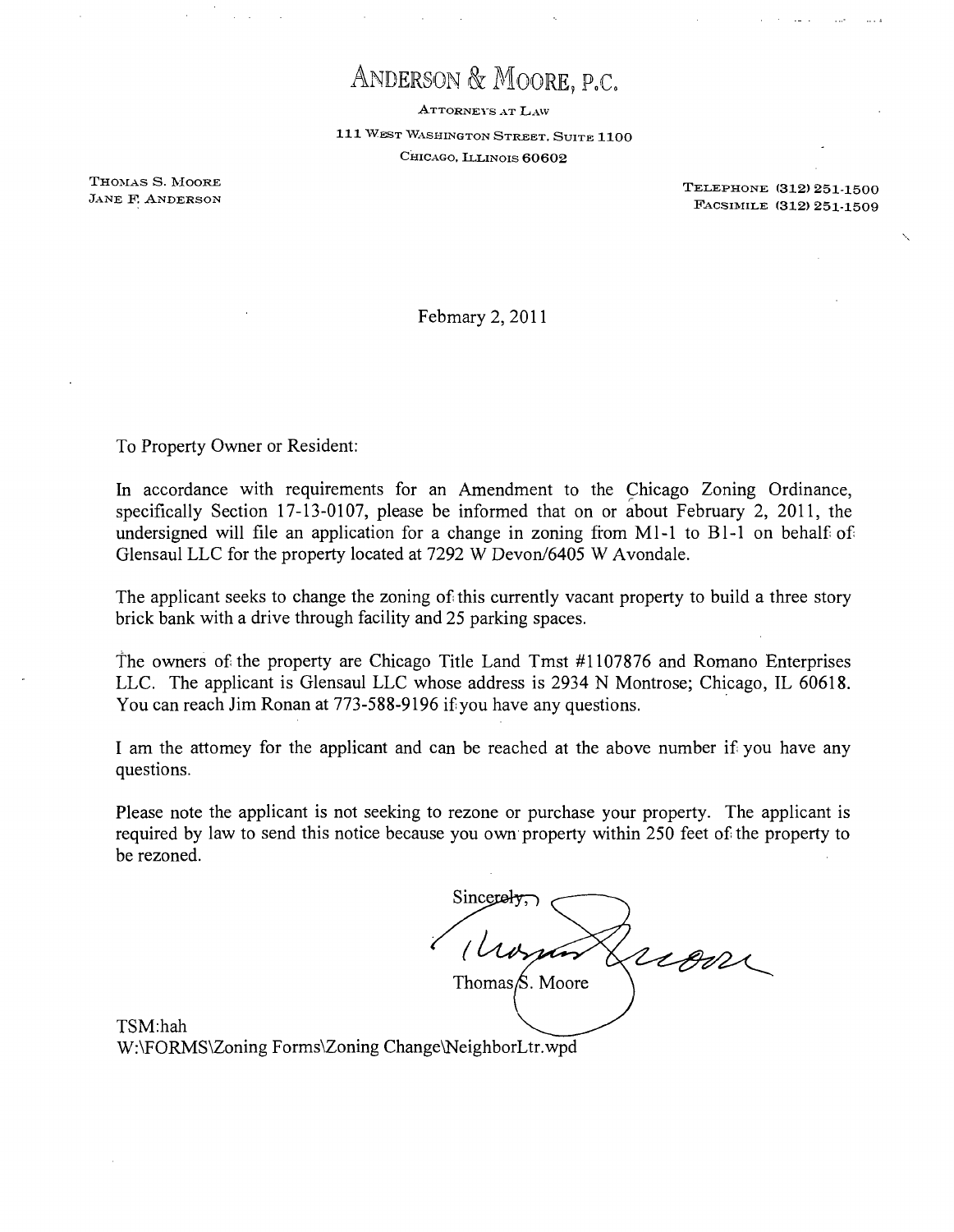### **CITY OF CHICAGO ECONOMIC DISCLOSURE STATEMENT AND AFFIDAVIT**

### **SECTION I -GENERAL INFORMATION**

A. Legal name of Disclosing Party submitting this EDS. Include d/b/a/ if applicable:

Glensaul LLC

Check ONE of the following three boxes:

Indicate whether Disclosing Party submittiog this EDS is:

1. [XJ the Applicant

OR

2. [ J a legal entity holding a direct or indirect interest in the Applicant. State the legal name of the Applicant in which Disclosing Party holds an interest:

OR

3. [ J a specified legal entity with a right of control (see Section ll.B.i.b) State the legal name of the entity in which Disclosing Party holds a right of control:

B. Business address of Disclosing Party: 2934 N Montrose Chicago. IL 60618

C. Telephone:  $773-588-9164$  Fax: Email

D. Name of contact person: Jim Ronan

E. Federal Employer Identification No. (if you have one):

F. Brief description of contract, transition or other undertaking (referred to below as the "Matter") to which this EDS pertains. (Include project number and location of property, if applicable):

Zoning Change-7292 W Devon/6405 N Avondale

G. Which City agency or department is requesting this EDS?  $\frac{Bw}{20m\pi\mu}$   $\frac{Bw}{20m\pi}$  via

If the Matter is a contract being handled by the City's Department of Procurement Services, please complete the following:

Ver. 11-01-05 Page 1 of 13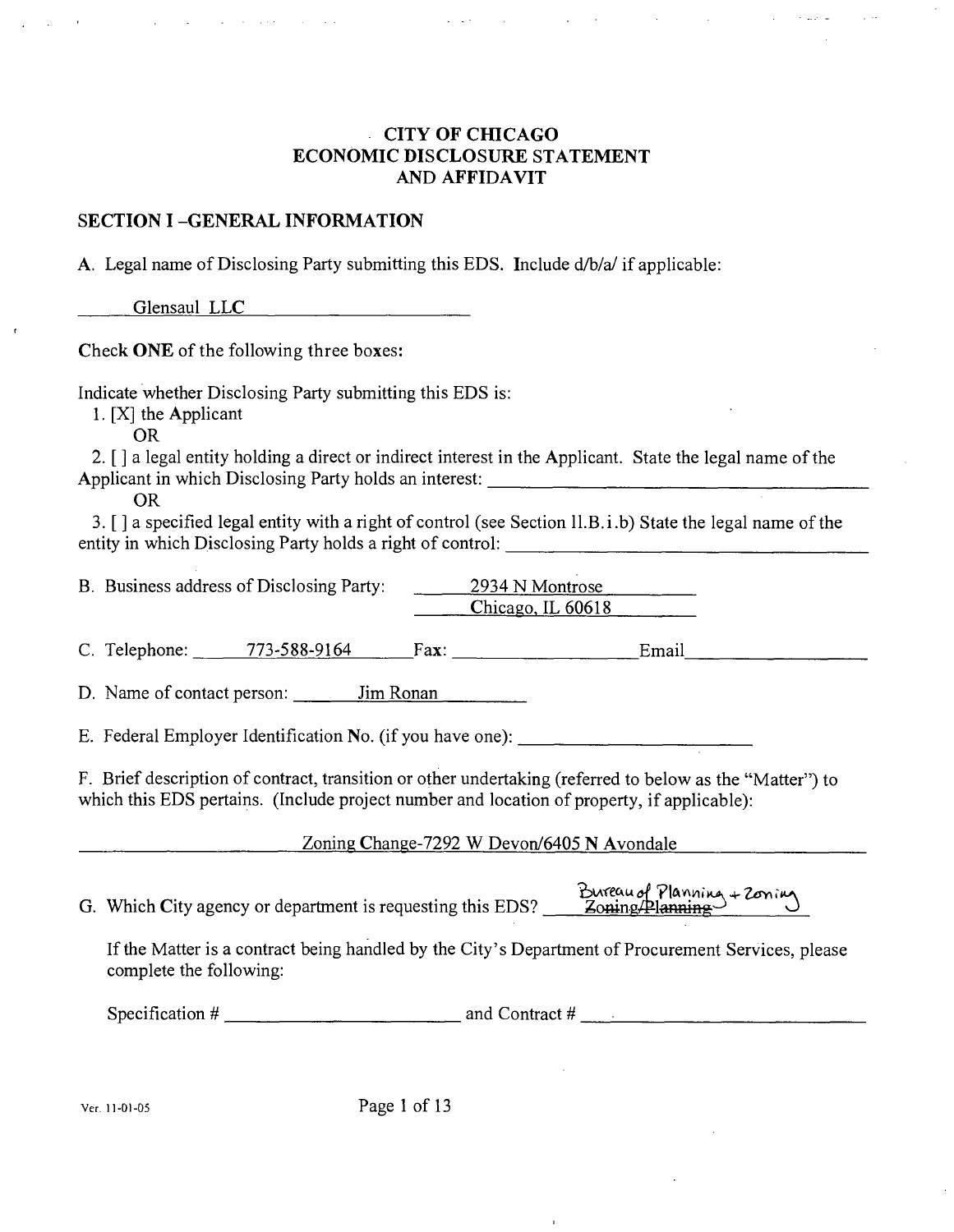### **SECTION II - DISCLOSURE OF OWNERSHIP INTERESTS**

### A. NATURE OF DISCLOSING PARTY

| 1. Indicate the nature of the Disclosing Party: |                                                          |
|-------------------------------------------------|----------------------------------------------------------|
| [ ] Person                                      | $[X]$ Limited liability company*                         |
| [] Publicly registered business corporation     | [] Limited liability partnership*                        |
| [] Privately held business corporation          | [] Joint venture*                                        |
| [] Sole proprietorship                          | [] Not-for-profit corporation                            |
| [] General partnership*                         | (Is the not-for-profit corporation also a $501(c)(3)$ )? |
| [] Limited partnership*                         | $\lceil \cdot \rceil$ Yes<br>$ $ No                      |
| $\lceil \cdot \rceil$ Trust                     | $\lceil$ Other (please specify)                          |
|                                                 |                                                          |

\*Note B.I.b below

2. For legal entities, the state (or foreign country) of incorporation or organization, if applicable:

Illinois

N/A

3. For legal entities not organized in the State of Illinois: Has the organization registered to do business in the State of Illinois as a foreign entity?

 $[ ]$  Yes  $[ ]$  No  $[$   $[$   $]$   $]$   $[$   $]$   $[$   $]$   $[$   $]$   $[$   $]$   $[$   $]$   $[$   $]$   $[$   $]$   $[$   $]$   $[$   $]$   $[$   $]$   $[$   $]$   $[$   $]$   $[$   $]$   $[$   $]$   $[$   $]$   $[$   $]$   $[$   $]$   $[$   $]$   $[$   $]$   $[$   $]$   $[$   $]$   $[$   $]$   $[$   $]$   $[$ 

B. IF THE DISCLOSING PARTY IS A LEGAL ENTITY;

l.a. List below the full names and title ofall executive officers and all directors of the entity. For not-for-profit corporations, also list below all members, if any, which are legal entities. If there are no such members, write "no members." For tmsts, estates or other similar entities, list below the legal titieholder(s).

Name Title

1 .b. If you checked "General partnership," "Limited partnership," "Limited liability company," "Limited liability partnership" or "Joint venture" in response to Item A.l . above (Nature of Disclosing Party), list below the name and title of each general partner, managing member, manager or any other person or entity that controls the day-to-day management of the Disclosing Party. NOTE: Each legal entity listed below must submit an EDS on its own behalf.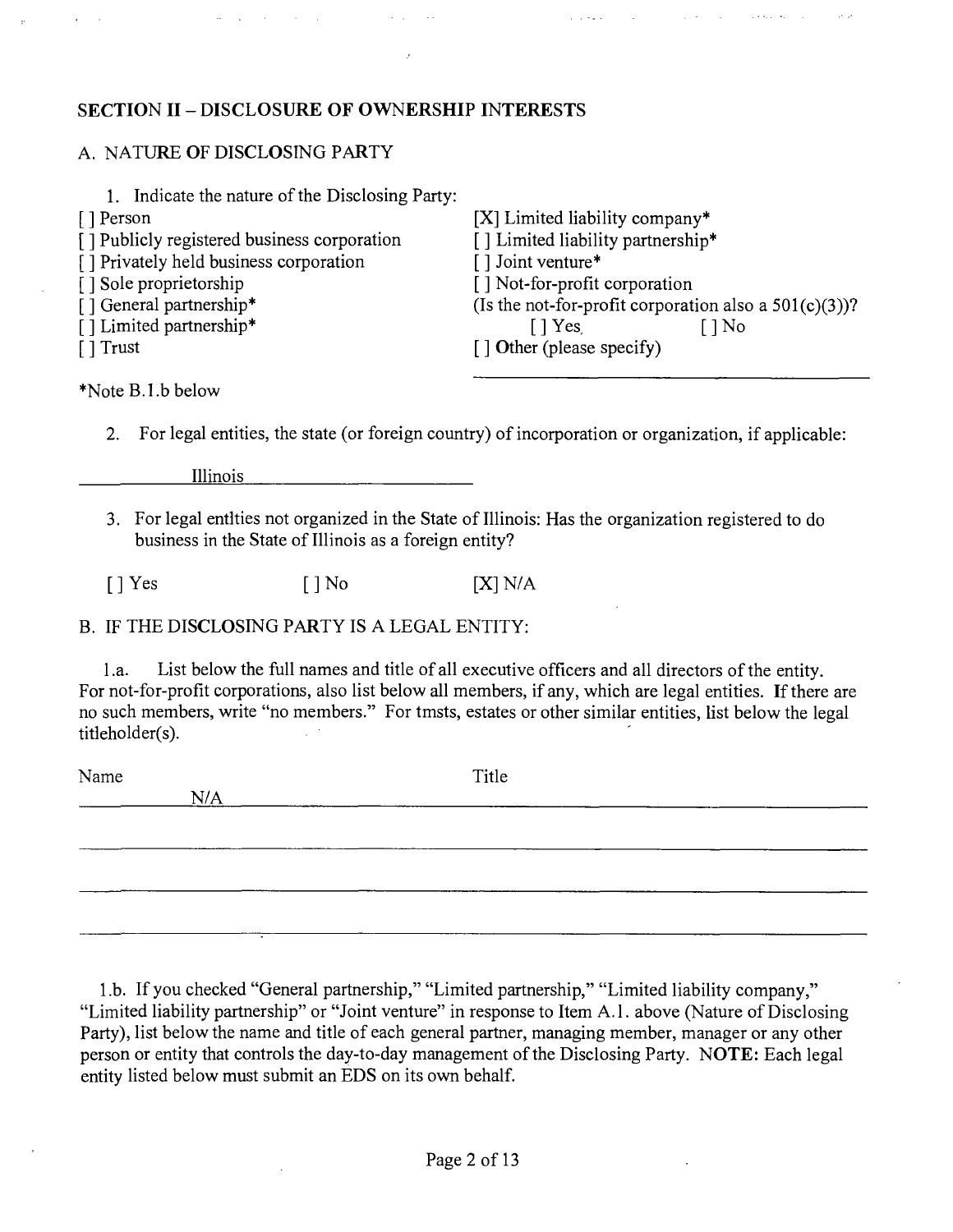| Name<br>John Ronan   | Title<br>Member |
|----------------------|-----------------|
| <b>Stephen Ronan</b> | Member          |
| James Ronan          | Member          |

2. Please provide the following information conceming each person or entity having a direct or indirect beneficial interest (including ownership) in excess of 7.5% of the Disclosing Party. Examples of such an interest include shares in a corporation, partnership interest in a partnership or joint venture, interest of a member or manager in a limited liability company, or interest of a beneficiary of a tmst, estate or other similar entity. If none, state "None." NOTE: Pursuant to Section 2-154-030 of the Municipal Code of Chicago ("Municipal Code"), the City may require any such additional information from any applicant which is reasonably intended to achieve full disclosure.

| Name          | <b>Business Address</b>            | Percentage Interest in the<br>Disclosing Property |
|---------------|------------------------------------|---------------------------------------------------|
| John Ronan    | 2934 N Montrose; Chicago, IL 60618 | 33 1/3 %                                          |
| Stephen Ronan | 2934 N Montrose; Chicago, IL 60618 | 33 1/3 %                                          |
| James Ronan   | 2934 N Montrose; Chicago, IL 60618 | 33 1/3 %                                          |

### **SECTION III - BUSINESS RELATIONSHIPS WITH CITY ELECTED OFFICIALS**

Has the Disclosing Party has a "business relationship." as defined in Chapter 2-156 of the Municipal Code, with any City elected official in the 12 months before the date this EDS is signed?

 $[ ]$  Yes  $[X]$  No

If yes, please identify below the name(s) of such City elected official(s) and describe such relationship(s):

### **SECTION IV - DISCLOSURE OF SUBCONTRACTORS & OTHER RETAINED PARTIES**

The Disclosing Party must disclose the name and business address of each subcontractor, attomey, lobbyist, accomitant, consultant and any other person or entity whom the Disclosing party has retained or expects to retain in connection with the Matter, as well as the nature of the relationship, and the total amount of the fees paid or estimated to be paid. The Disclosing Party is not required to disclose employees who are paid solely through the Disclosing Party's regular payroll.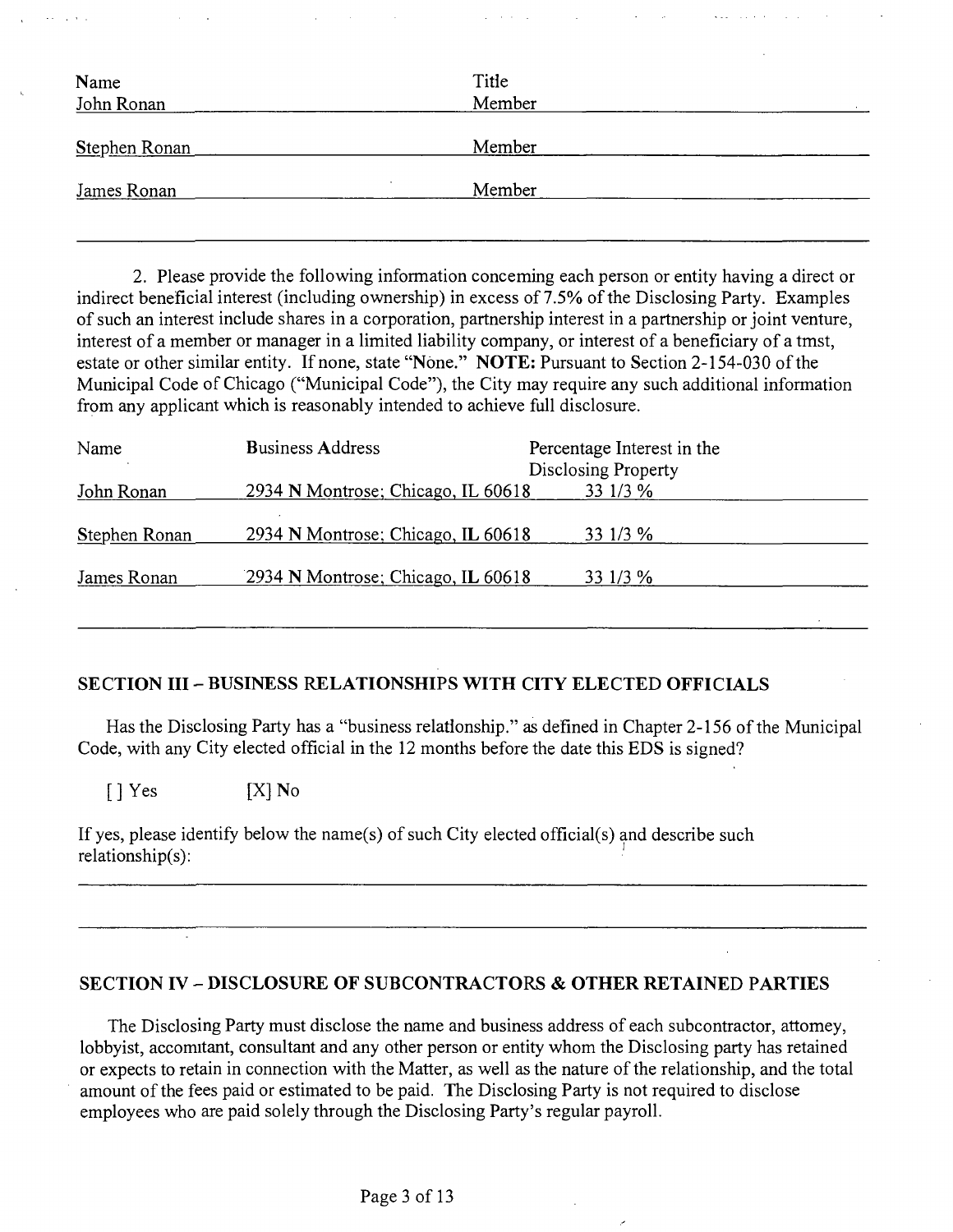"Lobbyist" means any person or entity who undertakes to influence any legislative or administrative action on behalf of any person or entity other than; (1) a not-for-profit entity, on an unpaid basis, or (2) himself "Lobbyist" also means any person or entity any part of whose duties as an employee of another includes undertaking to influence any legislative or administrative action.

If the Disclosing Party is uncertain whether a disclosure is required under this Section, the Disclosing Party, must either ask the City whether disclosure is required or make the disclosure.

| Name<br>(indicate whether)<br>retained or anticipated<br>to be retained) | <b>Business</b><br>Address | Relationship to Disclosing Party<br>(subcontractor, attomey,<br>Lobbyist, etc) | Fees<br>(indicate whether<br>paid or estimated) |
|--------------------------------------------------------------------------|----------------------------|--------------------------------------------------------------------------------|-------------------------------------------------|
|                                                                          |                            | Anderson & Moore-Attomey 111 W Washington Ste 1100; Chicago, IL 60602          | Estimated to be                                 |
|                                                                          |                            |                                                                                | \$5,000                                         |
|                                                                          |                            |                                                                                |                                                 |
|                                                                          |                            |                                                                                |                                                 |

(Add sheets if necessary)

[ J Check here if the Disclosing party has not retained, nor expects to retain, any such persons or entities.

### **SECTION V - CERTIFICATIONS**

### A. COURT-ORDERED CHILD SUPPORT COMPLIANCE

Under Municipal Code Section 2-92-415, substantial owners of business entities that contract with the City must remain in compliance with their child support obligations throughout the term of the contract.

Has any person who directly or indirectly owns 10% or more of the Disclosing Party been declared in arrearage on any child support obligations by any Illinois court of competent jurisdiction?

 $[ ]$  Yes  $[ X ]$  No  $[ ]$  No person owns 10% or more of the Disclosing Party.

If "Yes," has the person entered into a court-approved agreement for payment of all support owned and is the person in compliance with that agreement?

 $[$  | Yes  $[$  | No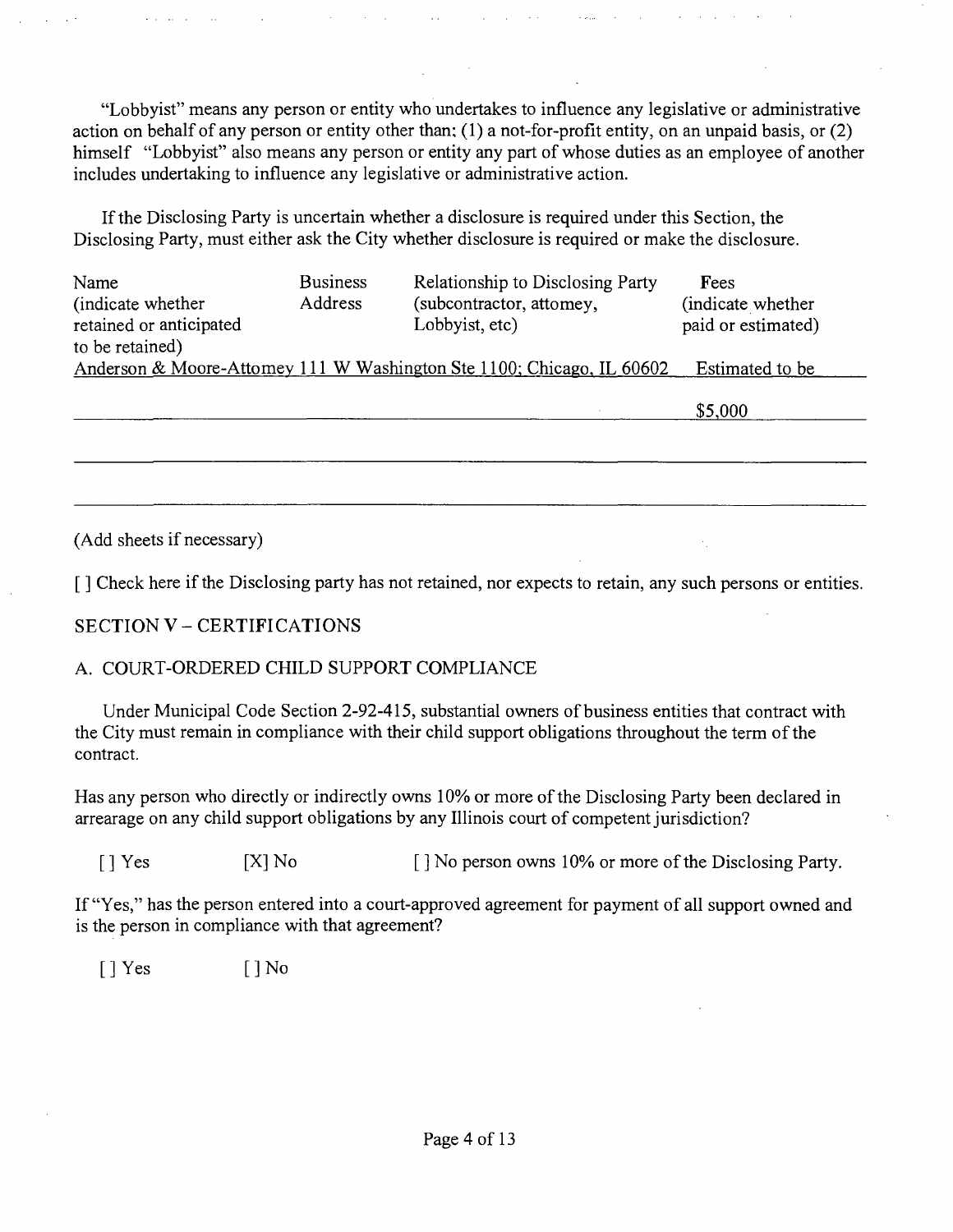### B. FURTHER CERTIFICATIONS

- 1. The Disclosing Party and, if the Disclosing Party is a legal entity, all of those persons or entities identified in Section II.B.l. of this EDS:
- a. are not presently debarred, suspended, proposed for debarment, declared meligible or voluntarily excluded from any transactions by any federal, state or local unit of govemment;
- b. have not, within a five-year period preceding that date of this EDS, been convicted of a criminal offense, adjudged guilty, or had a civil judgment rendered against them in coimection with: obtaining, attempting to obtain, or performing a public (federal, state or local) transaction or contract under a public transaction; a violation of federal or state antitmst statutes; fraud; embezzlement; theft; forgery; bribery; falsification or destmction of records; making false statements; or receiving stolen property;
- c. are not presently indicted for or otherwise criminally or civilly charges by a govemmental entity (federal, state or local) with commission of any of the offenses enumerated in clause B.I.b. of this Section V;
- d. have not, within a five-year period preceding the date of this EDS, had one or more public transaction (federal, state or local) terminated for cause or default; and
- e. have not, within a five-year period preceding the date of this EDS, been convicted, adjudged guilty, or found liable in a civil proceeding, or in any criminal or civil action, including actions conceming environmental violations, instituted by the City or by the federal govemment, any state, or any other unit of local govemment.
- 2. The certifications in subparts 2, 3 and 4 concem:
- the Disclosing Party;
- any "Applicable Party" (meaning any party participating in the performance of the Matter,  $\overline{a}$ including but not limited to any person or legal entities disclosed under Section IV, "Disclosure of Subcontractors and Other Retained Parties");
- any "Affiliated Entity" (meaning a person or entity that, directly or indirectly: controls the Disclosing Party, is controlled by the Disclosing Party, or is, with the Disclosing Party, under common control of another person or entity. Indicia of control include, without limitation: interlocking management or ownership; identity of interests among family members, shared facilities and equipment; common use of employees; or organization of a business entity following the ineligibility of a business entity to do business with federal or state or local govemment, including the City, using substantially the same management, ownership, or principals as the ineligible entity) with respect to Applicable Parties, the term Affiliated Entity means a person or entity that directly or indirectly controls the Applicable Party, is controlled by it, or, with the Applicable Party, is under common control of another person or entity;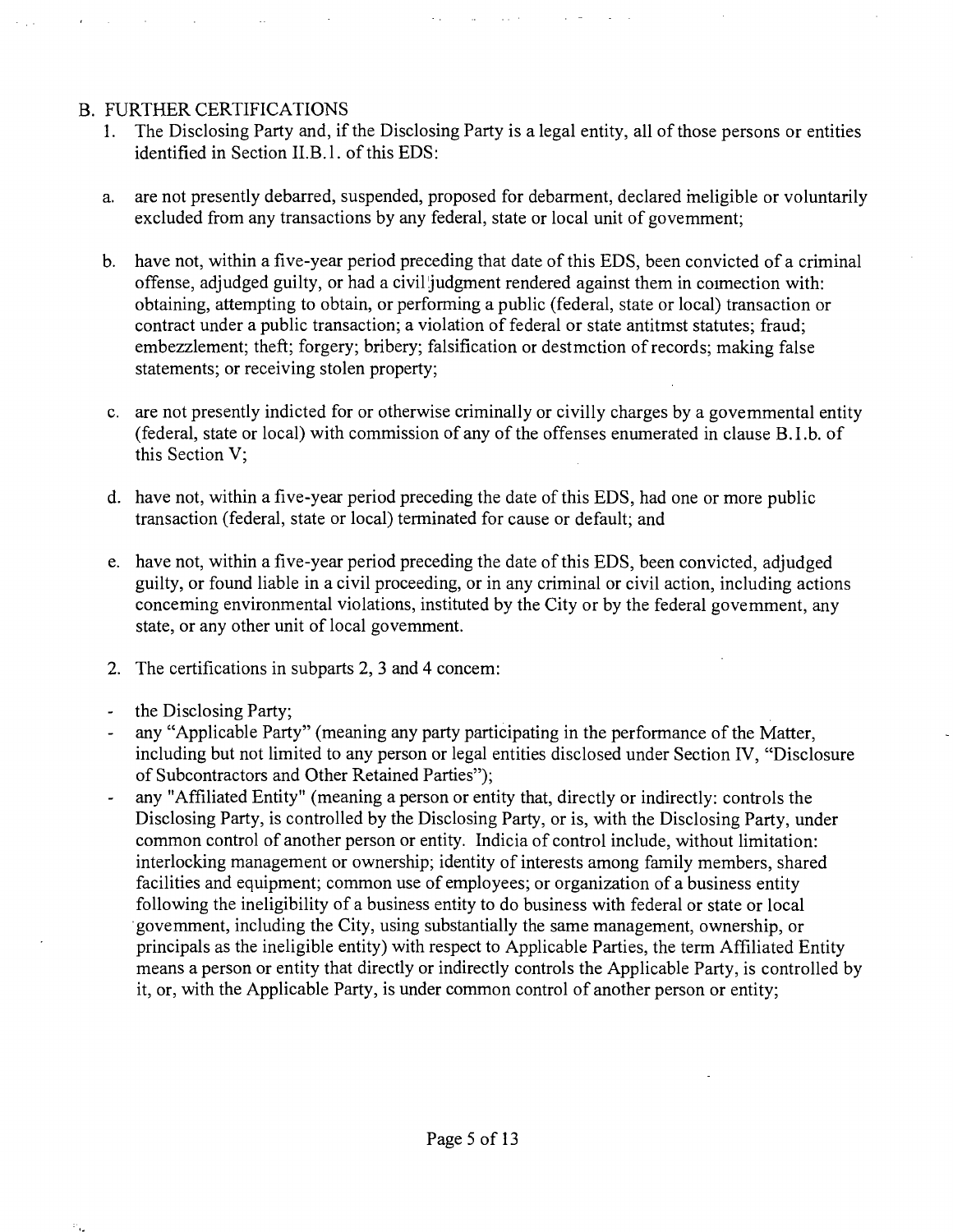any responsible official of the Disclosing Party, any Applicable Party or any Affiliated Entity or any other official, agent or employee of the Disclosing Party, any Applicable Party or any Affiliated Entity, acting pursuant to the direction or authorization of a responsible official of the Disclosing Party, any Applicable Party or any Affiliated Entity (collectively "Agents").

Neither the Disclosing Party, nor any Applicable Party, nor any Affiliated Entity of either the Disclosing Party or any Applicable Party nor any Agents have, during the five years before the date this EDS is signed, or, with respect to an Applicable Party, an Applicable Party, an Affiliated Entity, or an Affiliated Entity's contract or engagement in comection with the Matter:

- a. bribed or attempted to bribe, or been convicted or adjudged guilty of bribery or attempting to bribe, a public officer or employee of the City, the State of Illinois, or any agency of the federal govemment or of any state or local government in the United Stated of America, in that officer's or employee's official capacity;
- b agreed or colluded with other bidders, or prospective bidders, or been a party to any such agreement, or been convicted or adjudged guilty of agreement or collusion among bidders or prospective bidders, in restraint of freedom of competition by agreement to bid a fixed price or otherwise; or
- c. made an admission of such conduct described in a. or b. above that is a matter of record, but have not been prosecuted for such conduct; or
- d. violated the provisions of Municipal Code Section 2-92-610 (Living Wage Ordinance).

3. Neither the Disclosing Party, Affiliated Entity or Applicable Party, or any of their employees, officials, agents or partners, is barred from contracting with any unit of state or local govemment as a result of engaging in or being convicted of (1) bid-rigging in violation of 720 ILCS 5/33E-3; (2) bidrotating in violation of 720 ILCS 5/33E-4; or (3) any similar offense of any state or of the United Stated of America that contains the same elements as the offense of bid-rigging or bid-rotating.

4. Neither the Disclosing Party nor any Affiliated Entity is listed on any of the following lists maintained by the Office of Foreign Assets Control of the U.S. Department of the Treasury or the Bureau of Industry and Security of the U.S. Department of Commerce or their successors: the Specially Designated Nationals List, the Denied Persons Lists, the Unverified List, the Entity List and the Debarred List.

5. The Disclosing Party understands and shall comply with (1) the applicable requirements of the Govemmental Ethics Ordinance of the City, Title 2, Chapter 2-156 of the Municipal Code; and (2) all the applicable provisions of Chapter 2-56 of the Municipal Code (Office of the Inspector General).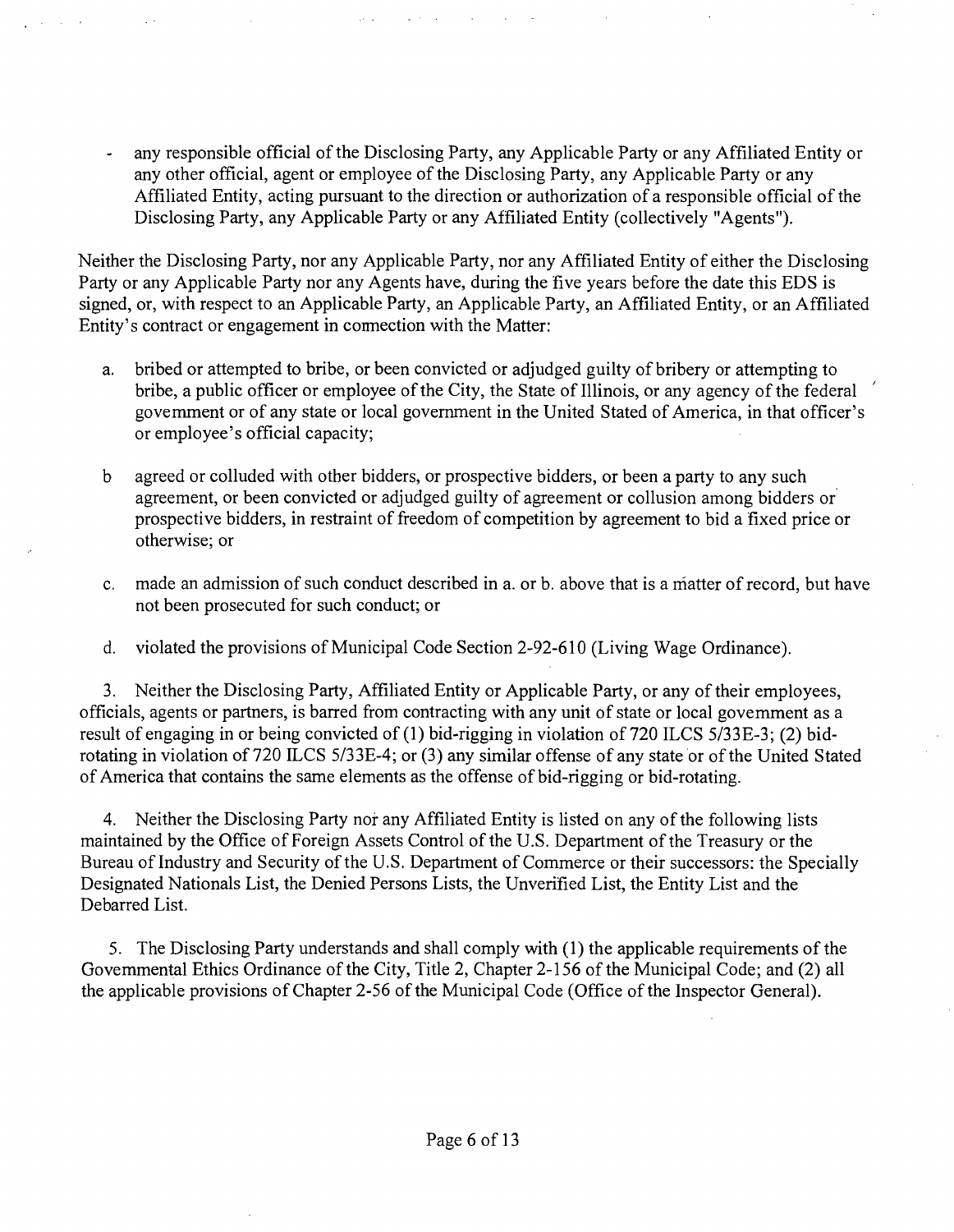6. Ifthe Disclosing Party is unable to certify to any of the above statements in this Part B (Further Certifications), the Disclosing Party must explain below:

If the letters "NA," the word "None," or no response appears on the lines above, it will be conclusively presumed that the Disclosing Party certified to the above statements.

### C. CERTIFICATION OF STATUS AS FINANCIAL INSTITUTION

For purposes ofthis Part C, under Municipal Code Section 2-32-455(b), the term "fmancial institution" means a bank, savings and loan association, thrift, credit union, mortgage banker, mortgage broker, tmst company, savings bank, investment bank, securities broker, municipal securities broker, securities dealer, municipal securities dealer, securities underwriter, municipal securities underwriter, investment tmst, venture capital company, bank holding company, financial services holding company, or any licensee under the Consumer Installment Loan Act, the Sales Finance Agency Act, or the Residential Mortgage Licensing Act. However, "financial institution" specifically shall not include any entity whose predominant business is the providing of tax deferred, defmed contribution, pension plans to public employees in accordance with Sections 403(b) and 457 of the Intemal Revenue code. (Additional definitions may be found in Municipal Code Section 2-32-455(b).).

### 1. CERTIFICATION

The Disclosing Party certifies that the Disclosing Party (check one)

 $[ \ ]$  is  $[ \ ]$  is not

a "financial institution" as defmed in Section 2-32-455(b) of the Municipal Code.

2. If the Disclosing Party IS a fmancial institution, then the Disclosing Party pledges;

"We are not and will not become a predatory lender as defined in Chapter 2-32 of the Municipal Code. We further pledge that none of our affiliates is, and none of them will become, a predatory lender as defined in Chapter 2-32 of the Municipal Code. We understand that becoming a predatory lender or becoming an affiliate of a predatory lender may result in the loss of the privilege of doing business with the City."

If the Disclosing Party is unable to make this pledge because it or any of its affiliates (as defined in Section 2-32-455(b) of the Municipal Code) is a predatory lender within the meaning of Chapter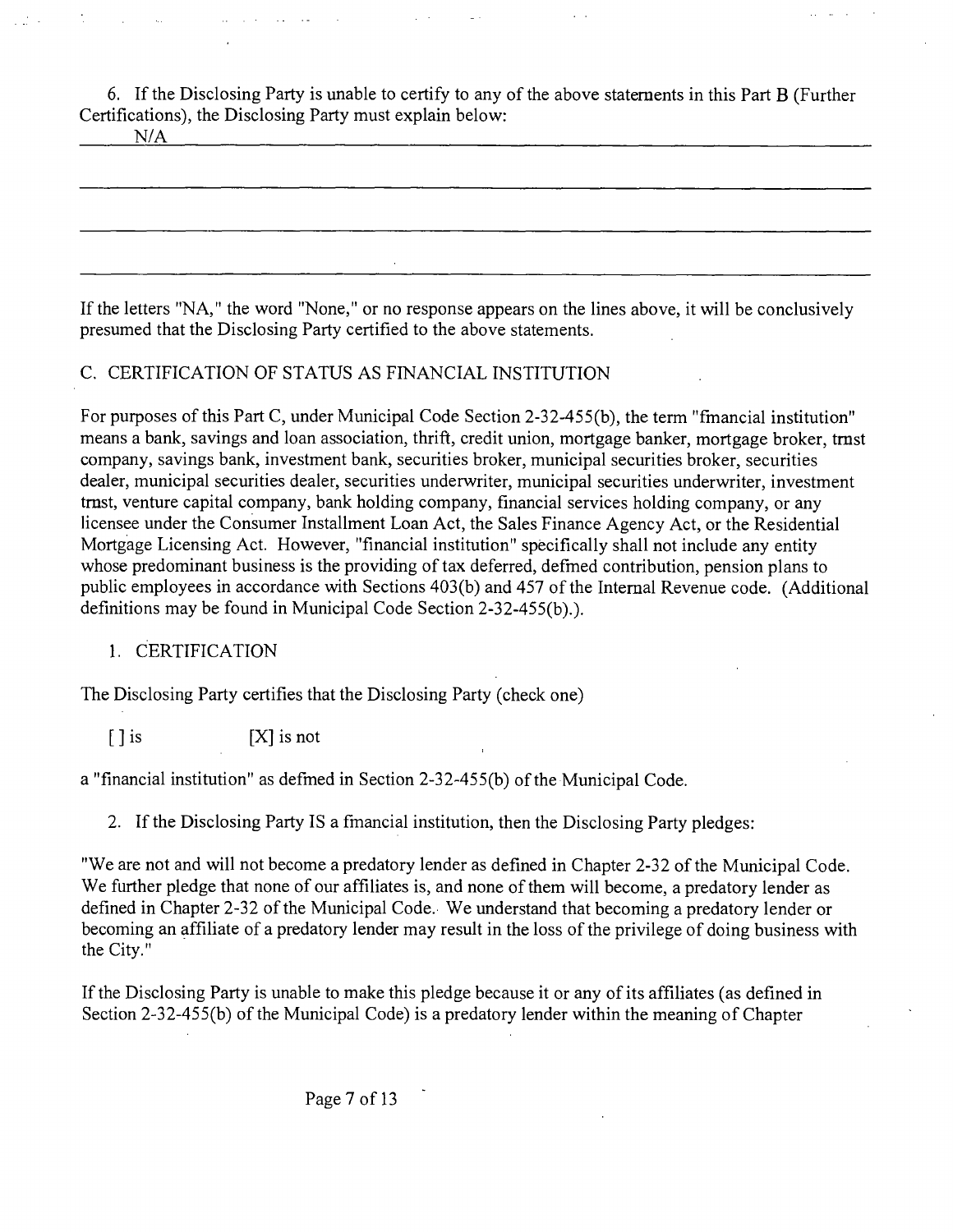2-32 of the Municipal Code, explain here (attach additional pages of necessary):

If the letters "NA," the word "None," or no response appears on the lines above, it will be conclusively presumed that the Disclosing Party certified to the above statements.

D. CERTIFICATION REGARDING INTEREST IN CITY BUSINESS

Any words or terms that are defmed in Chapter 2-156 of the Municipal Code have the same meanings when used in this Part D.

1. In accordance with Section 2-156-110 of the Municipal Code; Does any official or employee of the City have a financial interest in his or her own name or in the name of any other person or entity in the Matter?

[J Yes [JNo

NOTE: If you checked "Yes" to Item D.l., proceed to Items D.2. and D.3. If you checked "No" to Item D. 1., proceed to Part E.

2. Unless sold pursuant to a process of competitive bidding, or otherwise permitted, no City elected official or employee shall have a financial interest in his or her own name or in the name of any other person or entity in the purchase of any property that (i) belongs to the City, or (ii) is sold for taxes or assessments, or (iii) is sold by virtue of legal process at the suit of the City (collectively, "City Property Sale"). Compensation for property taken pursuant to the City's eminent domain power does not constitute a financial interest within the meaning of this Part D.

Does the Matter involve a City Property Sale:

[J Yes [] No

3. Ifyou checked "Yes" to Item D.l., provide the names and business addresses of the City officials or employees having such interest and identify the nature of such interest;

| Name | <b>Business Address</b> | Nature of Interest |
|------|-------------------------|--------------------|
|      |                         |                    |
|      |                         |                    |
|      |                         |                    |

4. The Disclosing Party further certifies that no prohibited financial interest in the Matter will be acquired by any City official or employee.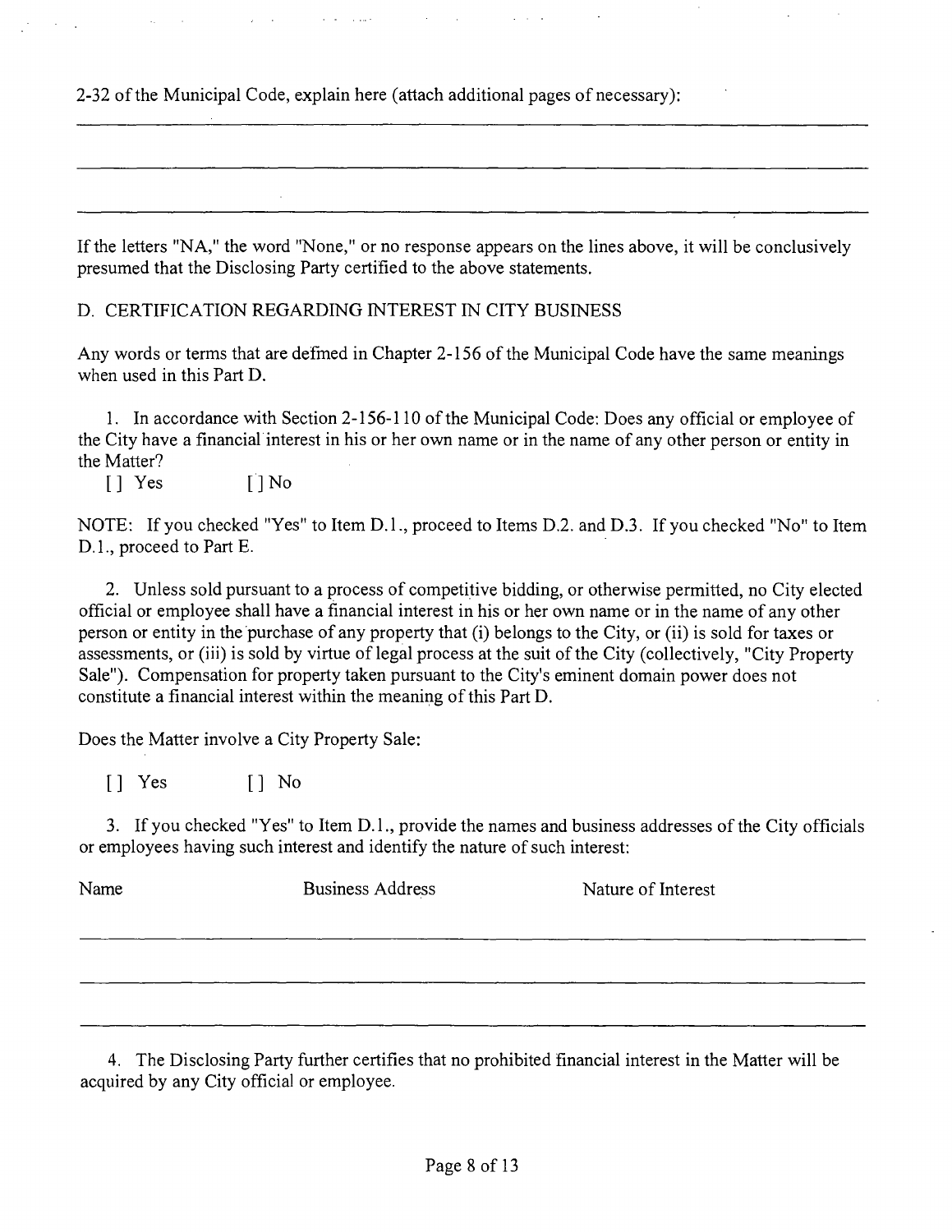## E. CERTIFICATION REGARDING SLAVERY ERA BUSINESS

The Disclosing Party has searched any and all records of the Disclosing Party and any and all predecessor entities for records of investments or profits from slavery, the slave industry, or slaveholder insurance policies from the slavery era (including insurance policies issued to slaveholders that provided coverage for damage to or injury or death of their slaves) and has disclosed in this EDS any and all such records to the City. In addition, the Disclosing Party must disclose the names of any and all slaves or slaveholders described in those records. Failure to comply with these disclosure requirements may make the Matter to which this EDS pertains voidable by the City.

Please check either 1. or 2. below. If the Disclosing Party checks 2., the Disclosing Party must disclose below or in an attachment to this EDS all requisite information as set forth in that paragraph 2.

X 1. The Disclosing Party verifies that (a) the Disclosing Party has searched any and all records of the Disclosing Party and any and all predecessor entities for records of investments or profits from slavery, the slave industry, or slaveholder insurance policies, and (b) the Disclosing Party has found no records of investments or profits from slavery, the slave industry, or slaveholder insurance policies and no records of names of any slaves or slaveholders.

2. The Disclosing Party verifies that, as a result of conducting the search in step 1(a) above, the Disclosing Party has found records relating to investments or profits from slavery, the slave industry, or slaveholder insurance policies and/or the names of any slaves or slaveholders. The Disclosing Party verifies that the following constitutes ftill disclosure of all such records:

### **SECTION VI - CERTIFICATIONS FOR FEDERALLY-FUNDED MATTERS**

NOTE: If the Matter is federally funded, complete this Section VI. If the Matter is not federally funded, proceed to Section VII.

### A. CERTIFICATION REGARDING LOBBYING

1. List below the names of all persons or entities registered under the federal Lobbying Disclosure Act of 1995 who have made lobbying contacts on behalf of the Disclosing Party with respect to the Matter: (Begin list here, add sheets as necessary):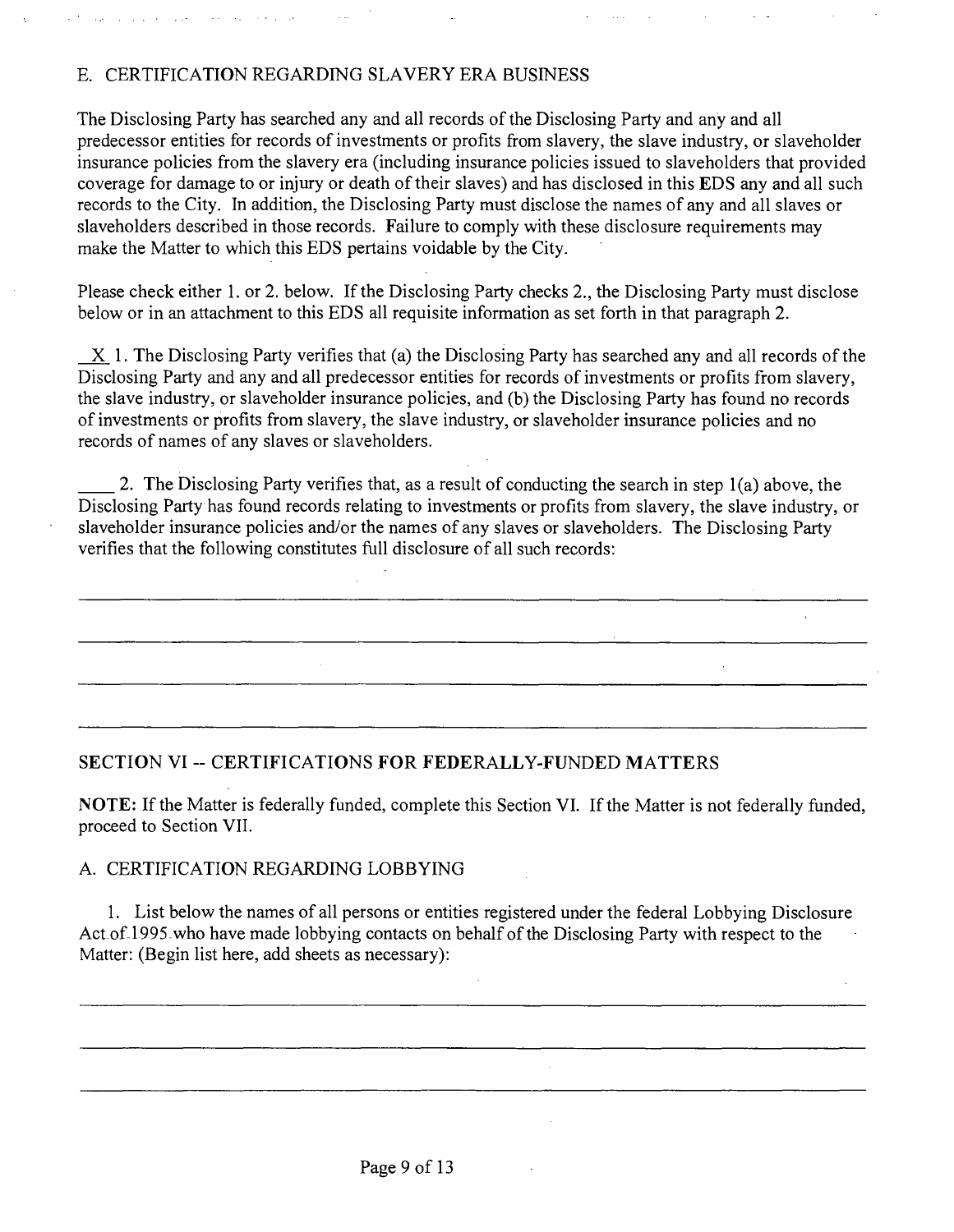(If no explanation appears or begins on the lines above, or if the letters "NA" or if the work "None" appear, it will be conclusively presumed that the Disclosing Party means that NO persons or entities registered under the Lobbying Disclosure Act of 1995 have made lobbying contacts on behalf of the Disclosing Party with respect to the Matter.)

2. The Disclosing Party has not spent and will not expend any federally appropriated fimds to pay any person or entity listed in Paragraph A. 1. above for his or her lobbying activities or to pay any person or entity to influence or attempt to influence an officer or employee of any agency, as defmed by applicable federal law, a member of Congress, an officer or employee of congress, or an employee of a member of Congress, in connection with the award of any federally fimded contract, making any federally fiinded grant or loan, entering into any cooperative agreement, or to extend, continue, renew, amend, or modify and federally funded contract, grant, loan, or cooperative agreement.

3. The Disclosing Party will submit an updated certification at the end of each calendar quarter in which there occurs any event that materially affects the accuracy of the statements and information set forth in paragraphs A.1. and A.2. above.

If the Matter is federally funded and any funds other than federally appropriated funds have been or will be paid to any person or entity for influencing or attempting to influence an officer or employee of any agency (as defined by applicable federal law), a member of congress, an officer or employee of congress, or any employee of a member of congress in connection with the Matter, the Disclosing Party must complete and submit Standard Form-LLL, "Disclosure Form to Report Lobbying," in accordance with its instmctions. The form may be obtained online from the federal Office of Management and Budget (OMB) web site at http://www.whitehouse.gov/omb/grants/sflllin.pdf, linked on the page http://www.whitehouse.gov/omb/grants/grants\_forms.html.

4. The Disclosing Party certifies that either: (i) it is not an organization described in section 501(c)(4) of the Intemal Revenue code of 1986; or (ii) it is an organization described in section 501(c)(4) of the Intemal Revenue Code of 1986 but has not engaged and will not engage in "Lobbying Activities".

5. If the Disclosing Party is the applicant, the Disclosing Party must obtain certifications equal in form and substance to paragraphs A.l . through A.4. above from all subcontractors before it awards any subcontract and the Disclosing Party must maintain all such subcontractors' certifications for the duration of the Matter and must make such certifications promptly available to the City upon request.

### B. CERTIFICATION REGARDING EQUAL EMPLOYMENT OPPORTUNITY

If the Matter is federally fiinded, federal regulations require the Applicant and all proposed subcontractors to submit the following information with their bids or in writing at the outset of negotiations.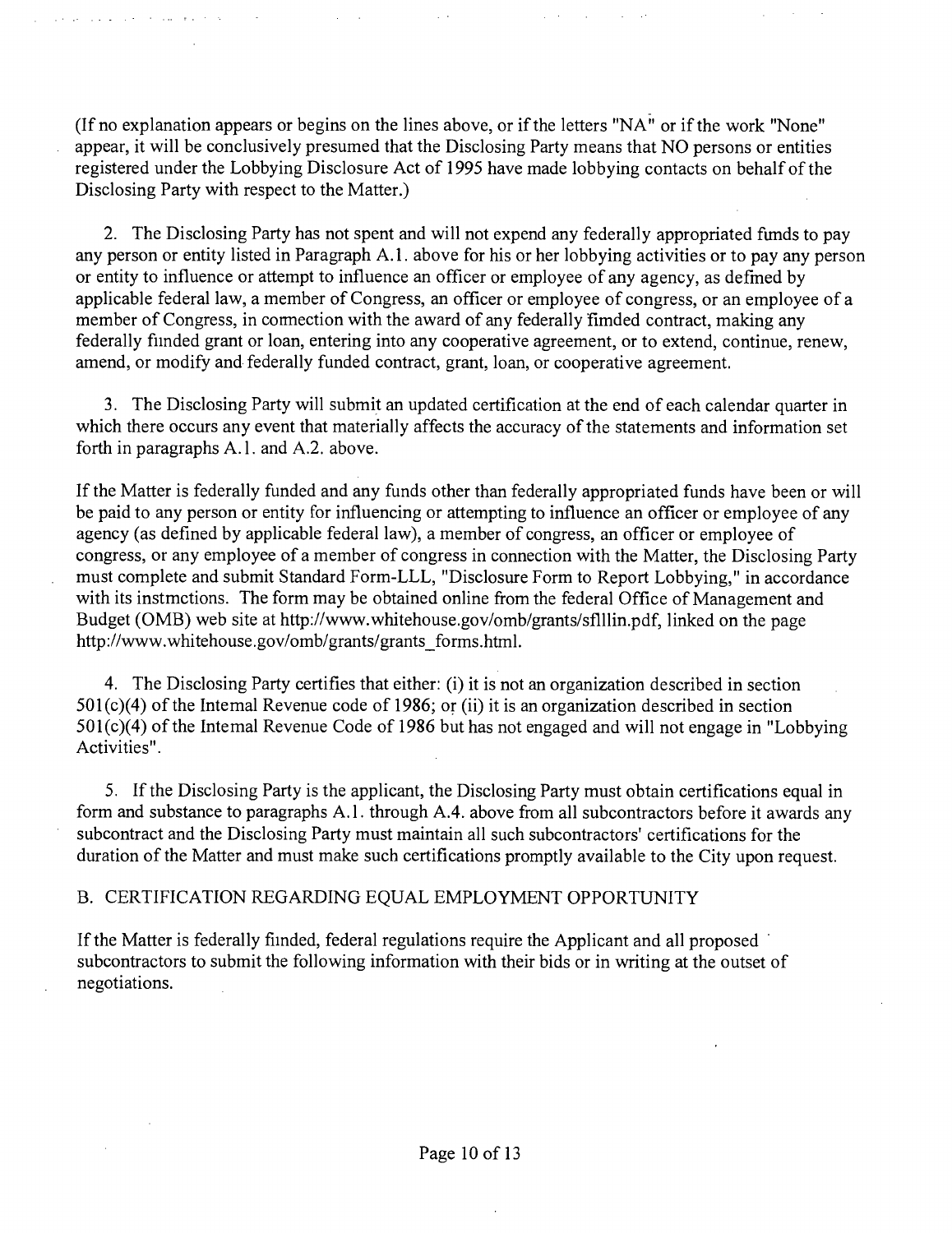Is the Disclosing Party the Applicant?

 $[$  | Yes  $[$  | No

If "Yes," answer the three questions below;

1. Have you developed and do you have on file affirmative action programs pursuant to applicable federal regulations? (See 41 CFR Part 60-2).

 $\begin{bmatrix} \end{bmatrix}$  Yes  $\begin{bmatrix} \end{bmatrix}$  No

2. Have you filed with the Joint Reporting Committee, the Director of the Office of Federal contract Compliance Programs, or the Equal Employment Opportunity Commission all reports due under the applicable filing requirements?

[J Yes [] No

3. Have you participated in any previous contracts or subcontracts subject to the equal opportunity clause?

 $\begin{bmatrix} \end{bmatrix}$  Yes  $\begin{bmatrix} \end{bmatrix}$  No

If you checked "No" to question I. or 2. above, please provide an explanation:

### **SECTION VII ~ ACKNOWLEDGMENTS, CONTRACT INCORPORATION, COMPLIANCE, PENALTIES, DISCLOSURE**

The Disclosing Party understand and agrees that:

A. By completing and filing this EDS, the Disclosing Party acknowledges and agrees, on behalf of itself and the persons or entities named in this EDS, that the City may investigate the creditworthiness of some or all of the persons or entities named in this EDS.

B. The certifications, disclosures, and acknowledgments contained in this EDS will become part of any contract or other agreement between the Applicant and the City in connection with the Matter, whether procurement. City assistance, or other City action, and are material inducements to'the City's execution of any contract or taking other action with respect to the Matter. The Disclosing Party understands that it must comply with all statutes, ordinances, and regulations on which this EDS is based.

C. The City's Govemmental Ethics and Campaign Financing Ordinances, Chapters 2-156 and 2-164 of the Municipal Code, impose certain duties and obligations on persons or entities seeking City contracts, work, business, or transactions. The full text of these ordinances and a training program is available on line at www.cityofchicago.org/Ethics, and may also be obtained from the City's Board of Ethics, 740 N. Sedgwick St., Suite 500, Chicago, IL 60610, (312) 744-9660. The Disclosing Party must comply fully with the applicable ordinances.

Page 11 of 13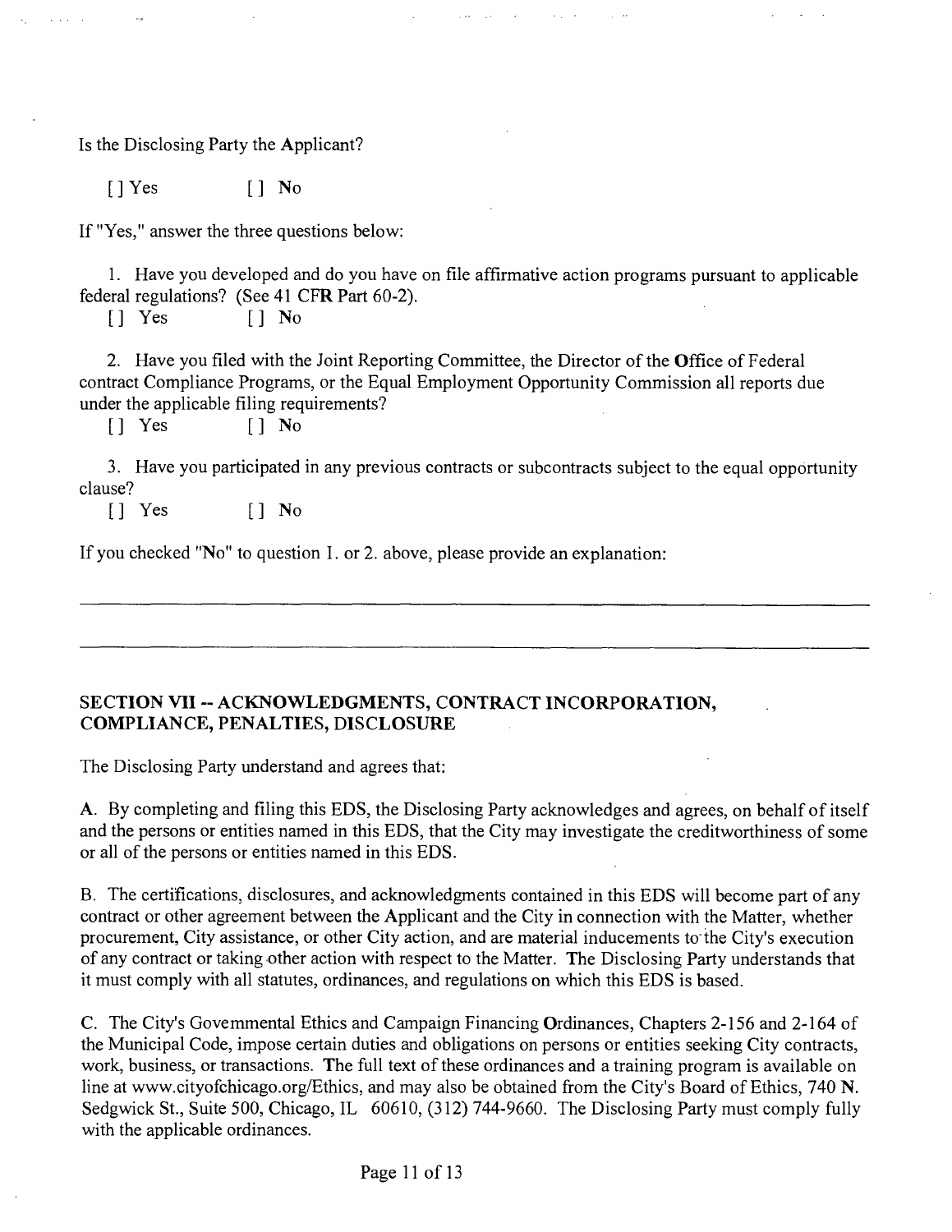D. If the City determines that any information provided in this EDS is false, incomplete or inaccurate, any contract or other agreement in connection with which it is submitted may be rescinded or be void or voidable, and the City may pursue any remedies under the contract or agreement (if not rescinded, void or voidable), at law, or in equity, including terminating the Disclosing Party's participation in the Matter and/or declining to allow the Disclosing Party to participate in other transactions with the City. Remedies at law for a false statement of material fact may mclude incarceration and an award to the City of treble damages.

E. It is the City's policy to make this document available to the public on its Intemet site and/or upon request. Some or all of the information provided on this EDS and any attachments to this EDS may be made available to the public on the Intemet, in response to a Freedom of Information Act request, or otherwise. By completing and signing this EDS, the Disclosing Party waives and releases any possible rights or claims which it may have against the City in coimection with the public release of information contained in this EDS and also authorizes the City to verify the accuracy of any information submitted in this EDS.

F. The information provided in this EDS must be kept current. In the event of changes, the Disclosing Party must supplement this EDS up to the time the City takes action on the Matter. If the Matter is a contract being handled by the City's Department of Procurement Services, the Disclosing Party must update this EDS as the contract requires.

The Disclosing Party represents and warrants that:

G. The Disclosing Party has not withheld or reserved any disclosures as to economic interests in the Disclosing Party, or as to the Matter, or any information, data or plan as to the intended use or purpose for which the Applicant seeks City Council or other City agency action.

For purposes of the certifications in H.1. and H.2. below, the term "affiliate" means any person or entity that, directiy or indirectiy: controls the Disclosing Party, is controlled by the Disclosing Party, or is, with the Disclosing Party, under common control of another person or entity. Indicia of control include, without limitation: interlocking management or ownership; identity of interest among family members; shared facilities and equipment; common use of employees; or organization of a business entity following the ineligibility of a business entity to do busmess with the federal govemment or a state or local govemment, including the City, using substantially the same management, ownership, or principals as the ineligible entity.

H.1. The Disclosing Party is not delinquent in the payment of any tax administered by the Illinois Department of Revenue, nor are the Disclosing Party or its affiliates delinquent in paying any fine, fee, tax or other charge owed to the City. This includes, but is not limited to, all water charges, sewer charges, license fees, parking tickets, property taxes or sales taxes.

H.2. If the Disclosing Party is the Applicant, the Disclosing Party and its affiliates will not use, nor permit their subcontractors to use, any facility on the U. S. EPA's List of Violating Facilities in connection with the Matter for the duration of time that such facility remains on the list.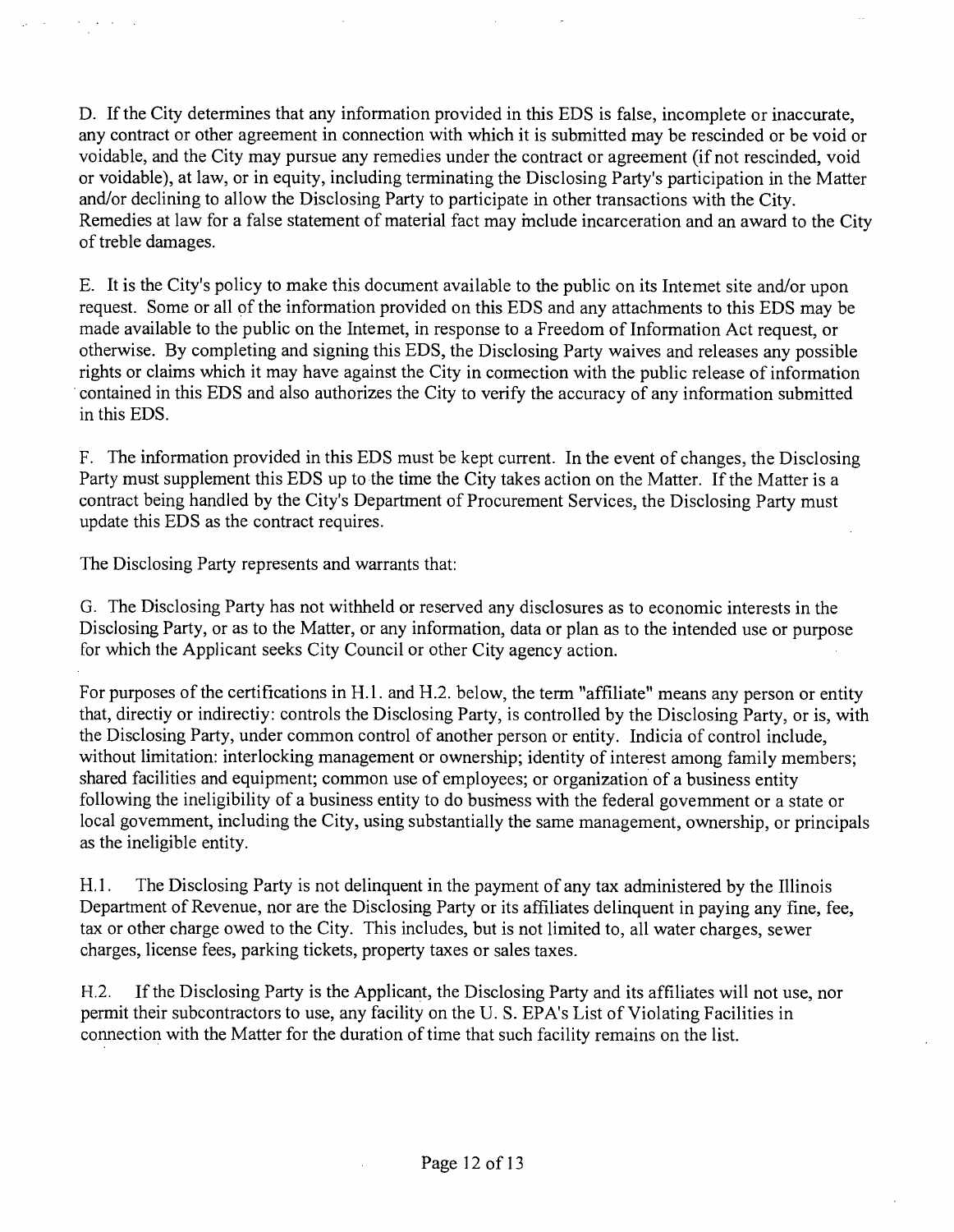H.3. If the Disclosing Party is the Applicant, the Disciosing Party will obtain from any contractors/subcontractors hired or lo be hired in connection with the Matter certifications equal in form and substance to those in H.1. and H.2. above and will not, without the prior written consent of the City, use any such contractor/subcontractor lhat does not provide such ceriitications or that the Disclosing Party has reason to believe has not provided or cannot provide truthful certifications.

NOTE: If the Disclosing Party cannot certify as to any of the items in H.I., H.2. or H.3. above, an explanatory statement must be attached to this EDS.

### **CERTIFICATION**

Under penalty of perjury, the person signing below: (1) warrants that he/she is authorized to execute this EDS on behalf of the Disclosing Party, and (2) warrants that all certifications and statements contained in this EDS are true, accurate and complete as of the date furnished to the City.

**CHEMSAUL LCC**<br>(Prim or type name of Disclosing Party)

Bv:

(Sign here)

.lohn Ronan (Print or type name of person signing)

Meinber

(Print or type title of person signing)

Bv:

 $\mathfrak{S}$ ign here)

.lames Ronan (Print or type name of person signing)

Member (Print or type title of person signing)

| Signed and sworn to before me on (date) | , at Cook County,<br>h١                                              |
|-----------------------------------------|----------------------------------------------------------------------|
| Illinois.<br>Hasenmelt<br>Notary Public | wwwwwwww<br>OFFICIAL SEAL<br><b>HEATHER HASENMILLER</b>              |
| Commission expires:                     | NOTARY PUBLIC - STATE OF ILLINOIS<br>MY COMMISSION EXPIRES: 11/13/11 |

Date:  $2-1-11$ 

Bv:

(Sign here)

Sieven Ronan (Print or type name of person signing)

Meniber (Print or type title of person signing)

Page 13 of 13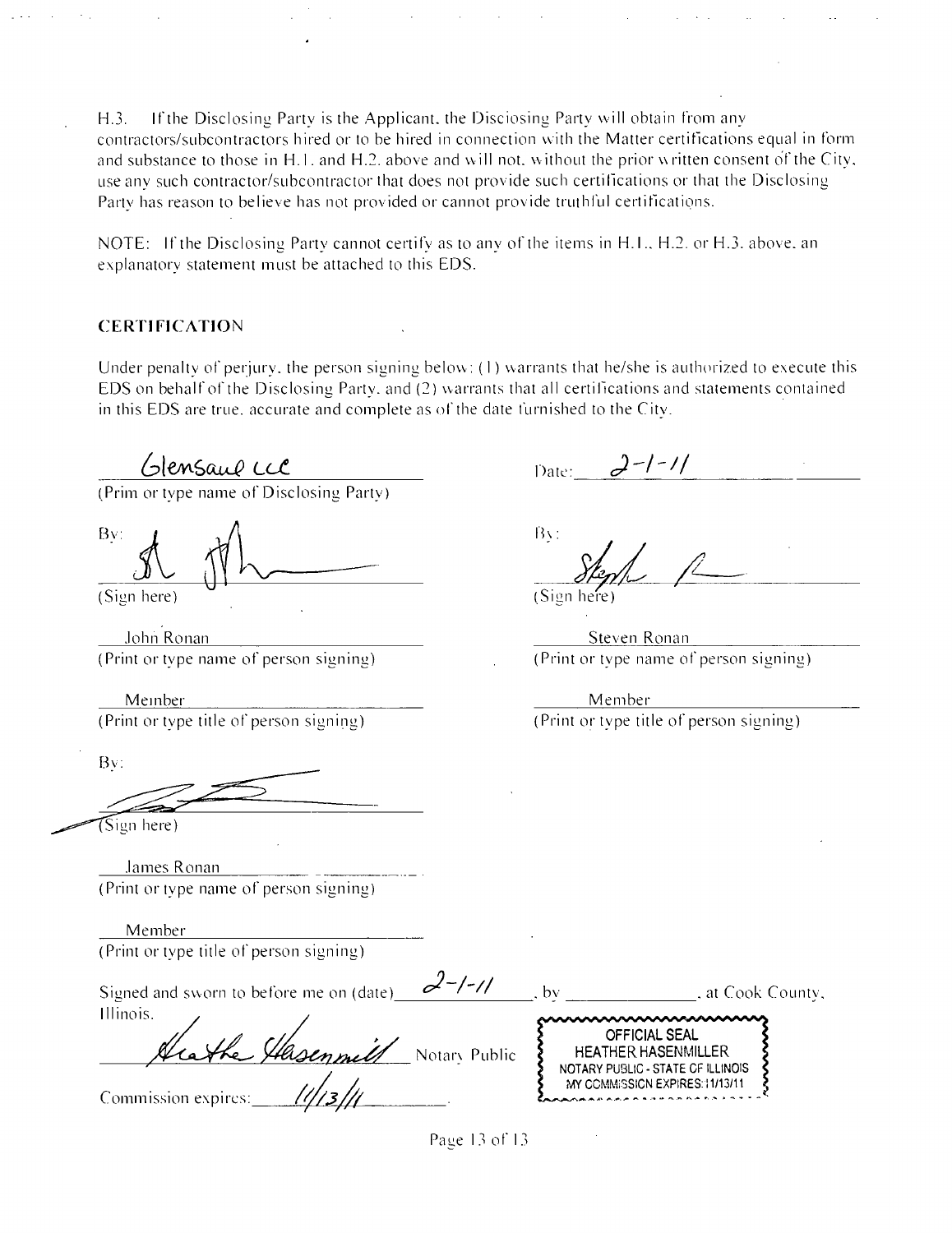### **CITY OF CHICAGO ECONOMIC DISCLOSURE STATEMENT AND AFFIDAVIT APPENDIX A**

### **FAMILIAL RELATIONSHIPS WITH ELECTED CITY OFFICIALS AND DEPARTMENT HEADS**

**This Appendix is to be completed only by (a) the Applicant, and (b) any legal entity which has a direct ownership interest in the Applicant exceeding 7.5 percent. It is not to be completed by any legal entity which has only an indirect ownership interest in the Applicant.** 

Under Municipal Code Section 2-154-015, the Disclosing Party must disclose whether such Disclosing Party or any "Applicable Party" or any Spouse or Domestic Partner thereof currently has a "familial relationship" with any elected city official or department head. A "familial relationship" exists if, as of the date this EDS is signed, the Disclosing Party or any "Applicable Party" or any Spouse or Domestic Partner thereof is related, by blood or adoption, to the mayor, any alderman, the city clerk, the city treasurer, or any city department head as parent, child, brother or sister, aunt or uncle, niece or nephew, grandparent, grandchild, father-in-law, mother-in-law, son-in-law, daughter-in-law, stepfather or stepmother, stepson or stepdaughter, stepbrother or stepsister or half-brother or half-sister.

"Applicable Part" means (1) all corporate officers of the Disclosing Party, if the Disclosing Party is a corporation; all partners of the Disclosing party, if the Disclosing Party is a general partnership; all general partners and limited partners of the Disclosing Party, if the Disclosing Party is a limited partnership; all managers, managing members and member of the Disclosing Party, if the Disclosing Party is a limited liability company; (2) all principal officers of the Disclosing Party; and (3) any person having more than a 7.5 percent ownership interest in the Disclosing Party. "Principal officers" means the president, chief operating officer, executive director, chief financial officer, treasurer or secretary of a legal entity or any person exercising similar authority.

Does the Disclosing Party or any "Applicable Party" or any Spouse or Domestic Partner thereof currently have a "familial relationship" with an elected city official or department head?

 $\Box$  Yes  $\cancel{\text{N}}$  No

If yes, please identify below (1) the name and title of such person, (2) the name of the legal entity to which such person is connected;  $(3)$  the name and title of the elected city official or department head to whom such person has a familial relationship, and (4) the precise nature of such familial relationship.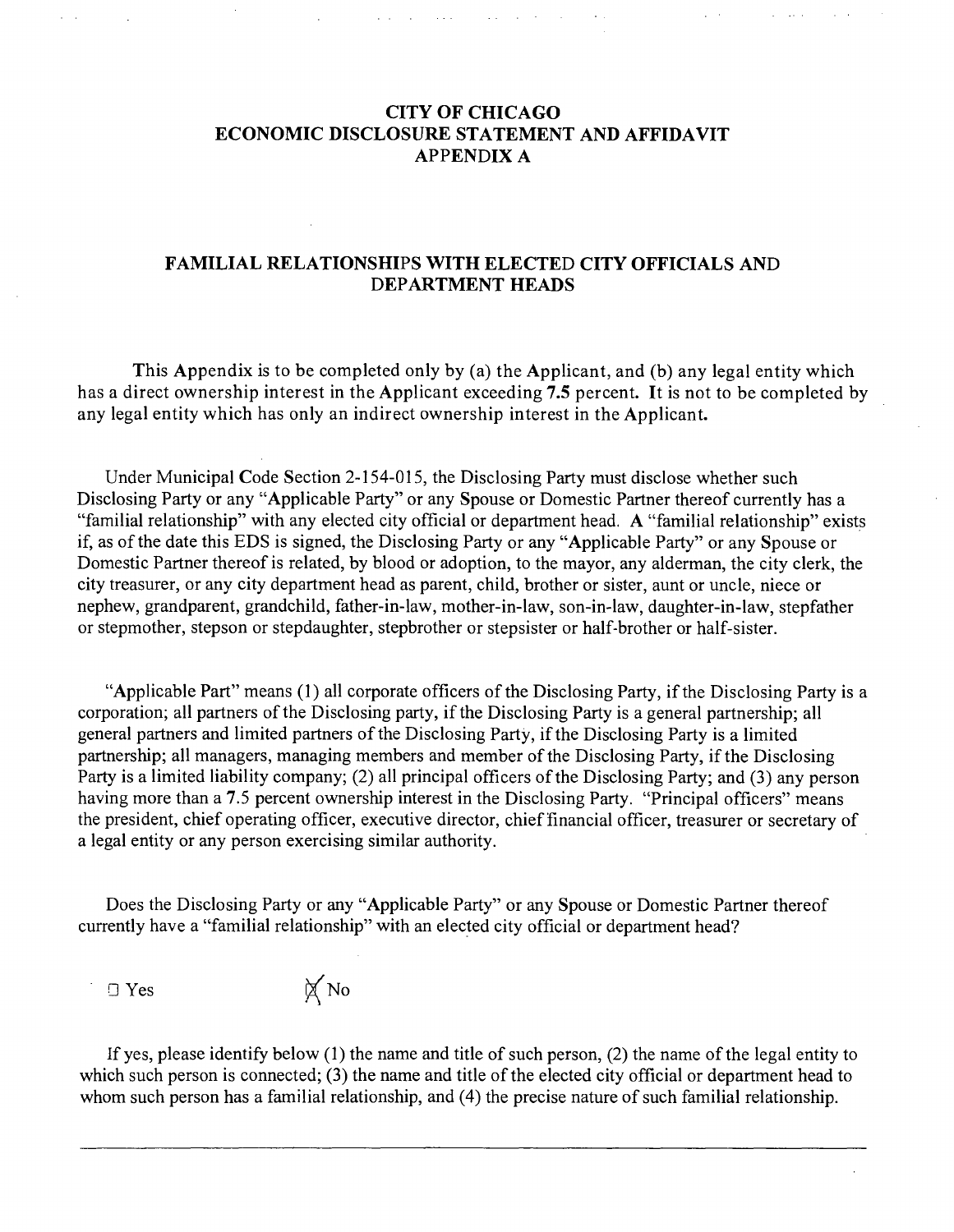### **CERTIFICATION**

Under penalty of perjury, the person signing below:  $(1)$  warrants that he/she is authorized to execute this EDS on behalf of the Disclosing Party, and (2) warrants that all certifications and statements contained in this EDS are true, accurate and complete as of the date furnished to the  $C_{i}$ ity.

(Print or type name of Disclosing Party)

(Print or type name of Disclosing Party

By: Sign here)

John Ronan (Print or type name of person signing)

Member (Print or type title of person signing)

Bv: (Sign here)

James Ronan (Print or type name of person signing)

Member (Print or type title of person signing)

Signed and sworn to before me on (date)  $\equiv$ at Cook County, Illinois

*Commission expires: \_\_\_ ///3/// Lasennell* Notary Public.

 $2-1-11$ Date:

Bv

(Sign here)

 $\alpha$ -/-//  $\alpha$  . by

Slevcn Ronan (Print or type name of person signing)

Member (Print or type title of person signing).

OFFICIAL SEAL HEATHER HASENMILLER<br>NOTARY PUBLIC - STATE OF ILLINOIS MY COMMISSION EXPIRES:11/13/11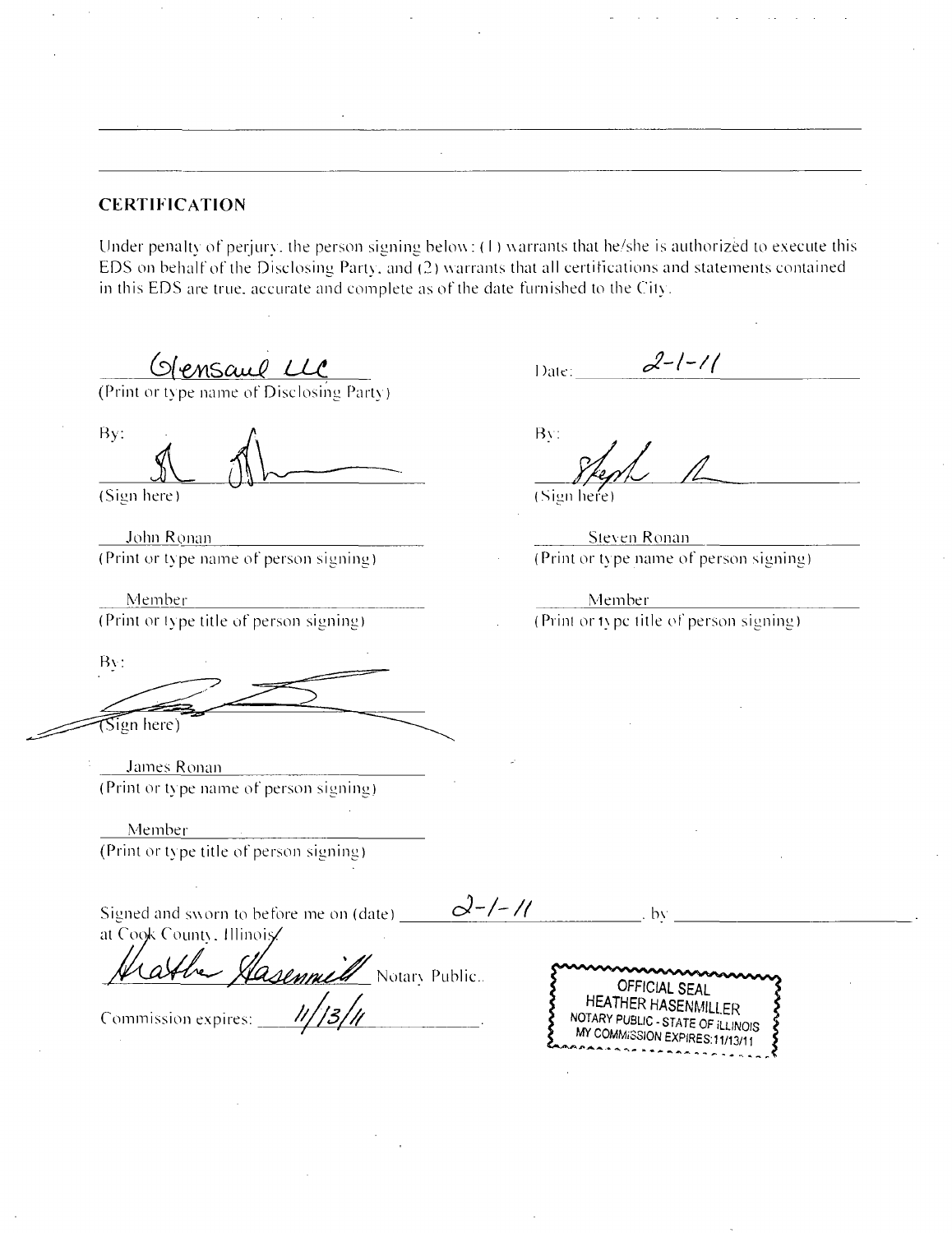#### **a T Y OF CHICAGO ECONOMIC DISCLOSURE STATEMENT AND AFFIDAVIT**  $\mathcal{L}_{\mathcal{A}}$

### **SECTION I -GENERAL INFORMATION**

 $\mathbf{r}$ 

| A. Legal name of Disclosing Party submitting this EDS. Include d/b/a/ if applicable:                                                                                                                                                                                                              |  |  |
|---------------------------------------------------------------------------------------------------------------------------------------------------------------------------------------------------------------------------------------------------------------------------------------------------|--|--|
| Romano Enterprises LLC                                                                                                                                                                                                                                                                            |  |  |
| Check ONE of the following three boxes:                                                                                                                                                                                                                                                           |  |  |
| Indicate whether Disclosing Party submitting this EDS is:<br>1. $[X]$ the Applicant<br><b>OR</b><br>2. [] a legal entity holding a direct or indirect interest in the Applicant. State the legal name of the<br>Applicant in which Disclosing Party holds an interest: __________________________ |  |  |
| <b>OR</b><br>3. [] a specified legal entity with a right of control (see Section II.B.1.b) State the legal name of the                                                                                                                                                                            |  |  |
| B. Business address of Disclosing Party:<br>$PO$ BOX 0010<br>$\blacksquare$ Hinsdale, $\blacksquare$ 60522                                                                                                                                                                                        |  |  |
| C. Telephone: $312-696-2031$ Fax: Fax: Email                                                                                                                                                                                                                                                      |  |  |
| D. Name of contact person: Steven Golan                                                                                                                                                                                                                                                           |  |  |
| E. Federal Employer Identification No. (if you have one):                                                                                                                                                                                                                                         |  |  |
| F. Brief description of contract, transition or other undertaking (referred to below as the "Matter") to<br>which this EDS pertains. (Include project number and location of property, if applicable):                                                                                            |  |  |
| Zoning Change-7292 W Devon/6405 N Avondale                                                                                                                                                                                                                                                        |  |  |
| Bureau of Planning + Zoning<br>G. Which City agency or department is requesting this EDS?                                                                                                                                                                                                         |  |  |
| If the Matter is a contract being handled by the City's Department of Procurement Services, please<br>complete the following:                                                                                                                                                                     |  |  |
|                                                                                                                                                                                                                                                                                                   |  |  |
|                                                                                                                                                                                                                                                                                                   |  |  |
| Page 1 of 13<br>Ver. 11-01-05                                                                                                                                                                                                                                                                     |  |  |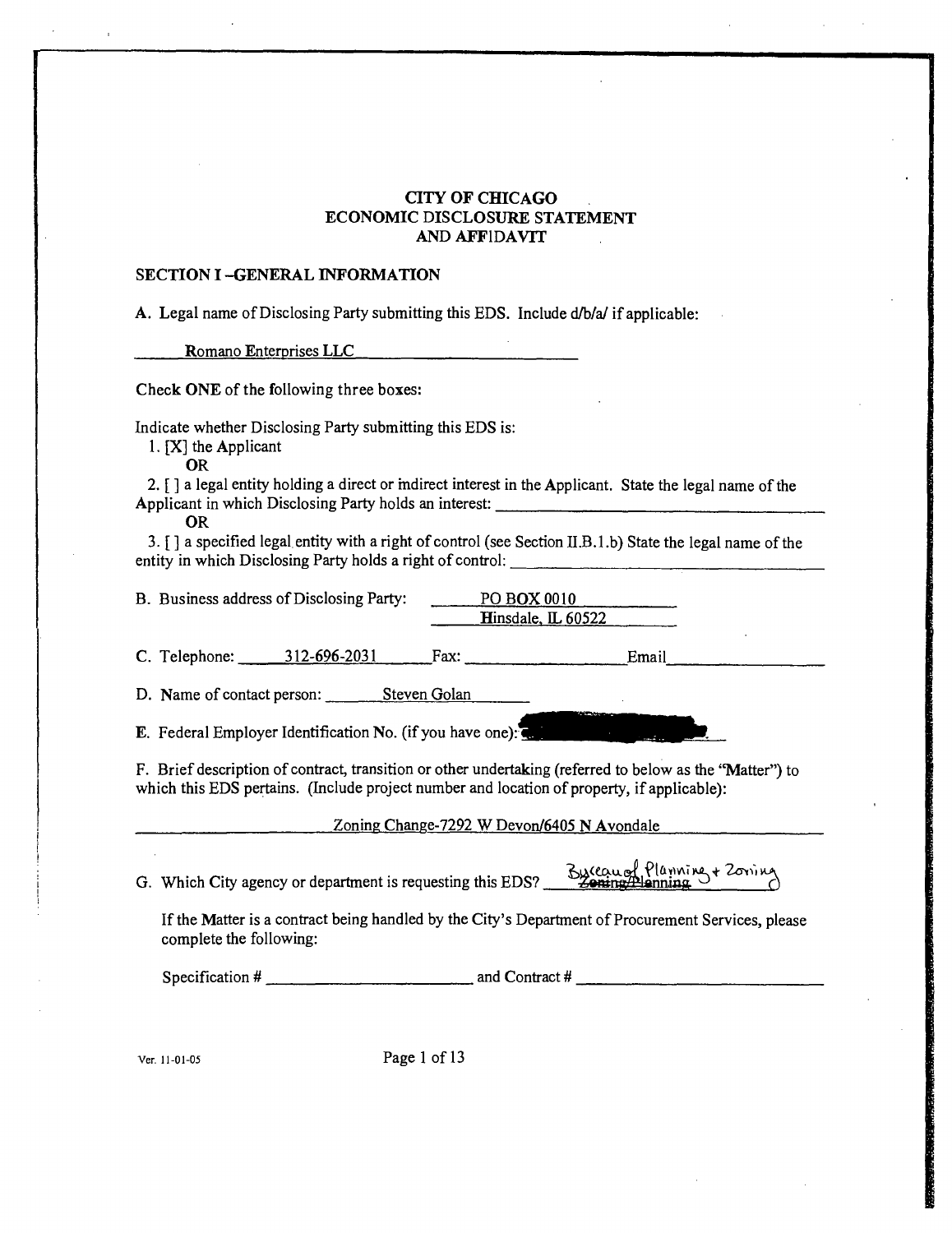#### **SECTION II - DISCLOSURE OF OWNERSHIP INTERESTS**

|  |  |  |  | A. NATURE OF DISCLOSING PARTY |
|--|--|--|--|-------------------------------|
|--|--|--|--|-------------------------------|

| Indicate the nature of the Disclosing Party: |                                                          |
|----------------------------------------------|----------------------------------------------------------|
| [ ] Person                                   | $[X]$ Limited liability company*                         |
| [] Publicly registered business corporation  | [] Limited liability partnership*                        |
| [] Privately held business corporation       | [] Joint venture*                                        |
| Sole proprietorship                          | [] Not-for-profit corporation                            |
| General partnership*                         | (Is the not-for-profit corporation also a $501(c)(3)$ )? |
| Limited partnership*                         | <sup>1</sup> Yes<br>I I No                               |
| [ ] Trust                                    | $\lceil$ Other (please specify)                          |
|                                              |                                                          |

\*Note B.I.b below

2. For legal entities, the slate (or foreign country) of incorporation or organization, if applicable:

linois

3. For legal entities not organized in the State of Illinois: Has the organization registered lo do business in the State of Illinois as a foreign eniity?

 $[$  | Yes  $[$  | No  $[$   $]$  N/A

B. IF THE DISCLOSING PARTY IS A LEGAL ENTITY:

I .a. List below the full names and title ofall execulive officers and all directors of the entity. For not-lor-profit corporations, also list below all members, if any, which are legal entities. If there are no such members, write "no members." For trusts, estates or olher similar entities, list below the legal titleholder(s).

| <b>Name</b> | Michael Romano III | Title<br>Member |  |
|-------------|--------------------|-----------------|--|
|             |                    |                 |  |
|             |                    |                 |  |

1 .b. If you checked "General partnership," "Limiled partnership," "Limiled liabiiily company," "Limited liability partnership" or "Joint venture" in response to Item A.l. above (Nature of Disclosing Party). list below the name and title of each general partner, managing member, manager or any other person or cutity that controls the day-to-day management of the Disclosing Party. NOTE: Each legal entity listed below must submit an EDS on its own behalf.

Page 2 of 13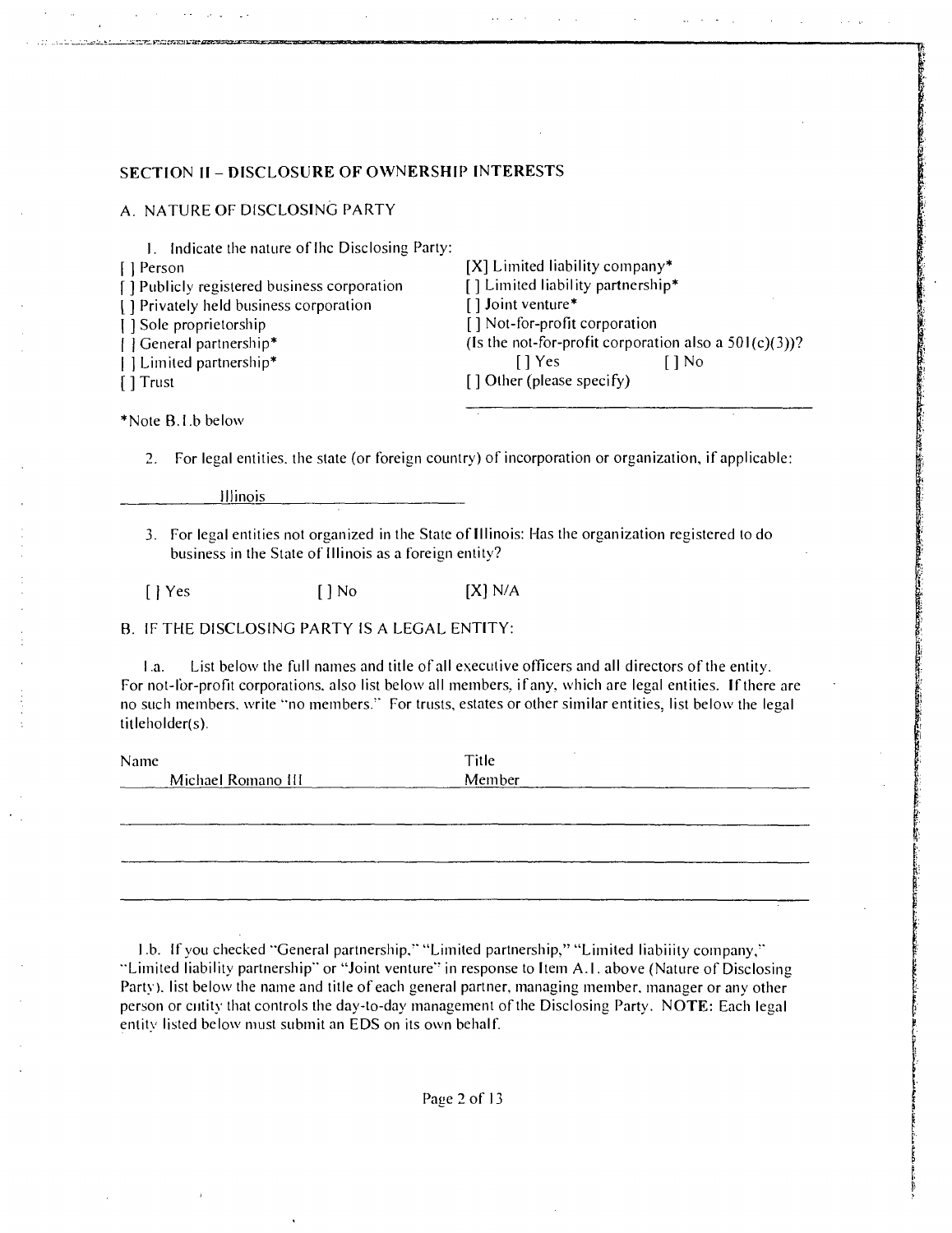| Name<br>N/A        | Titie                                                                                                                                                                                                                                                                                                                                                                                                                                                                                                                                                                                                                                                                                                                           |
|--------------------|---------------------------------------------------------------------------------------------------------------------------------------------------------------------------------------------------------------------------------------------------------------------------------------------------------------------------------------------------------------------------------------------------------------------------------------------------------------------------------------------------------------------------------------------------------------------------------------------------------------------------------------------------------------------------------------------------------------------------------|
|                    |                                                                                                                                                                                                                                                                                                                                                                                                                                                                                                                                                                                                                                                                                                                                 |
|                    |                                                                                                                                                                                                                                                                                                                                                                                                                                                                                                                                                                                                                                                                                                                                 |
|                    |                                                                                                                                                                                                                                                                                                                                                                                                                                                                                                                                                                                                                                                                                                                                 |
|                    |                                                                                                                                                                                                                                                                                                                                                                                                                                                                                                                                                                                                                                                                                                                                 |
|                    | 2. Please provide the following information concerning each person or entity having a direct or<br>indirect beneficial interest (including ownership) in excess of 7.5% of the Disclosing Party. Examples<br>of such an interest include shares in a corporation, partnership interest in a partnership or joint venture,<br>interest of a member or manager in a limited liability company, or interest of a beneficiary of a trust,<br>estate or other similar entity. If none, state "None." NOTE: Pursuant to Section 2-154-030 of the<br>Municipal Code of Chicago ("Municipal Code"), the City may require any such additional information<br>from any applicant which is reasonably intended to achieve full disclosure. |
| Name               | <b>Business Address</b><br>Percentage Interest in the<br><b>Disclosing Property</b>                                                                                                                                                                                                                                                                                                                                                                                                                                                                                                                                                                                                                                             |
| Michael Romano III | 70 W Madison Suite 1500; Chicago, IL 60602<br>100%                                                                                                                                                                                                                                                                                                                                                                                                                                                                                                                                                                                                                                                                              |
|                    |                                                                                                                                                                                                                                                                                                                                                                                                                                                                                                                                                                                                                                                                                                                                 |
|                    |                                                                                                                                                                                                                                                                                                                                                                                                                                                                                                                                                                                                                                                                                                                                 |
|                    |                                                                                                                                                                                                                                                                                                                                                                                                                                                                                                                                                                                                                                                                                                                                 |
|                    |                                                                                                                                                                                                                                                                                                                                                                                                                                                                                                                                                                                                                                                                                                                                 |
|                    | SECTION III - BUSINESS RELATIONSHIPS WITH CITY ELECTED OFFICIALS                                                                                                                                                                                                                                                                                                                                                                                                                                                                                                                                                                                                                                                                |
|                    | Has the Disclosing Party has a "business relationship." as defined in Chapter 2-156 of the Municipal<br>Code, with any City elected official in the 12 months before the date this EDS is signed?                                                                                                                                                                                                                                                                                                                                                                                                                                                                                                                               |
| I l Yes            | [X] No                                                                                                                                                                                                                                                                                                                                                                                                                                                                                                                                                                                                                                                                                                                          |

If yes, please identify below the name(s) of such City elected official(s) and describe such relationship(s):

#### **SECTION TV - DISCLOSURE OF SUBCONTRACTORS & OTHER RETAINED PARTIES**

The Disclosing Party must disclose the name and business address of each subcontractor, attorney, lobbyist, accountant, consultant and any other person or entity whom the Disclosing party has retained or expects to retam in cormection with the Matter, as well as the nature of the relationship, and the total amount of the fees paid or estimated to be paid. The Disclosing Party is not required to disclose employees who are paid solely through the Disclosing Party's regular payroll.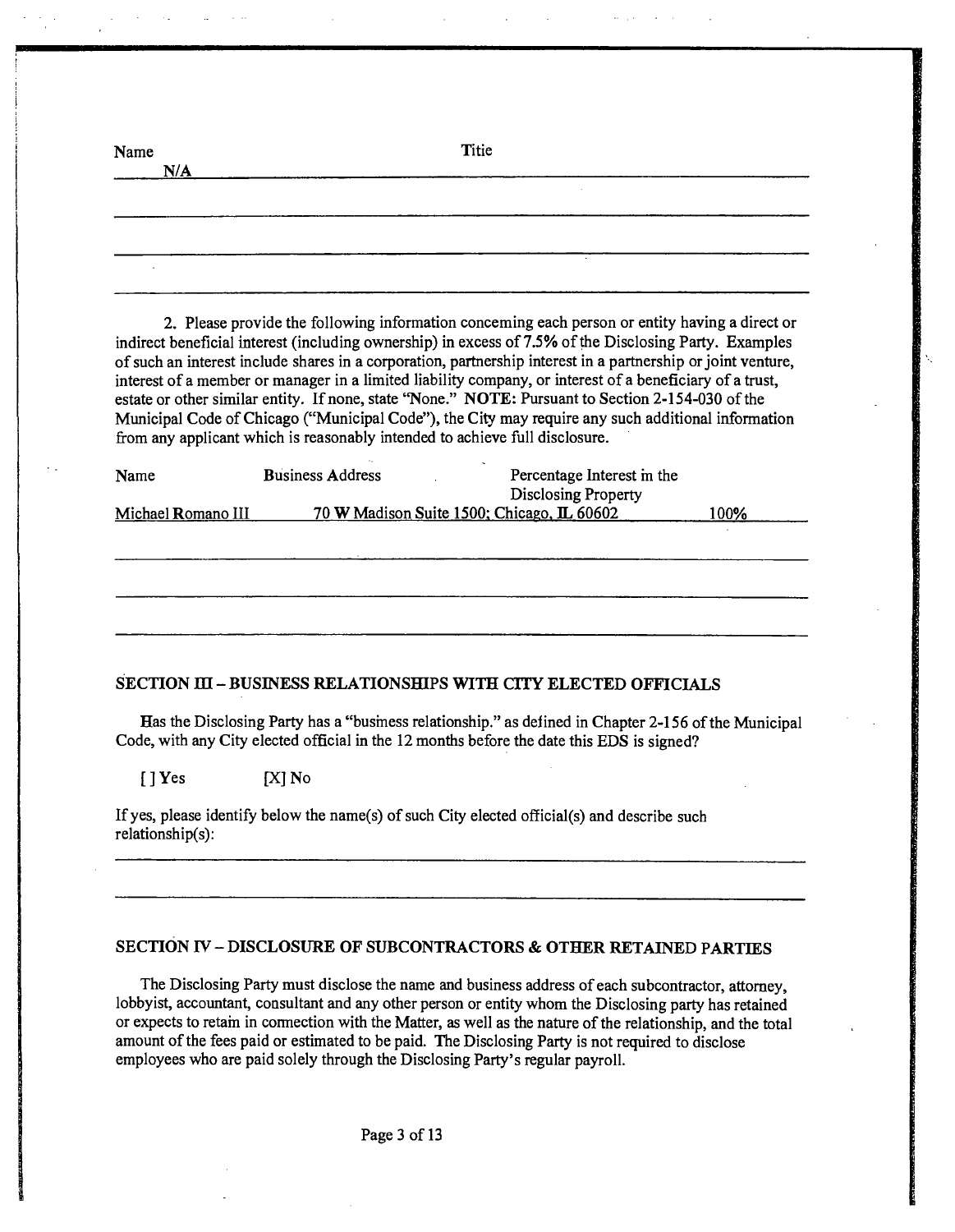"Lobbyist" means any person or entity who undertakes to influence any legislative or administrative action on behalf of any person or entity other than: (1) a not-for-profit entity, on an unpaid basis, or (2) himself. "Lobbyisf' also means any person or entity any part of whose duties as an employee of another includes undertakmg to influence any legislative or admmistrative action.

If the Disclosing Party is uncertain whether a disclosure is required under this Section, the Disclosing Party, must either ask the City whether disclosure is required or make the disclosure.

| Name<br>(indicate whether<br>retained or anticipated<br>to be retained)<br>Stephen L Golan | <b>Business</b><br>Address<br>70 w radium | (subcontractor, attomey,<br>Lobbyist, etc) | Relationship to Disclosing Party | Fees<br>(indicate whether<br>paid or estimated) |
|--------------------------------------------------------------------------------------------|-------------------------------------------|--------------------------------------------|----------------------------------|-------------------------------------------------|
| Goloch Christiant Chicquist                                                                |                                           |                                            | $H_{3/2}$                        | N / A                                           |

(Add sheets if necessary)

'^Check here if the Disclosing party has not retained, nor expects to retain, any such persons or entities.

#### SECTION V - CERTIFICATIONS

#### A. COURT-ORDERED CHILD SUPPORT COMPLIANCE

Under Municipal Code Section 2-92-415, substantial owners of business entities that contract with the City must remain in comphance with their child support obligations throughout the term of the contract.

Has any person who directly or indirectly owns 10% or more of the Disclosing Party been declared in arrearage on any child support obligations by any Illinois court of competent jurisdiction?

[ ] Yes [X] No [ ] No person owns 10% or more of the Disclosing Party.

If "Yes," has the person entered into a court-approved agreement for payment of all support owned and is the person in compliance with that agreement?

[JYes [JNo

Page 4 of 13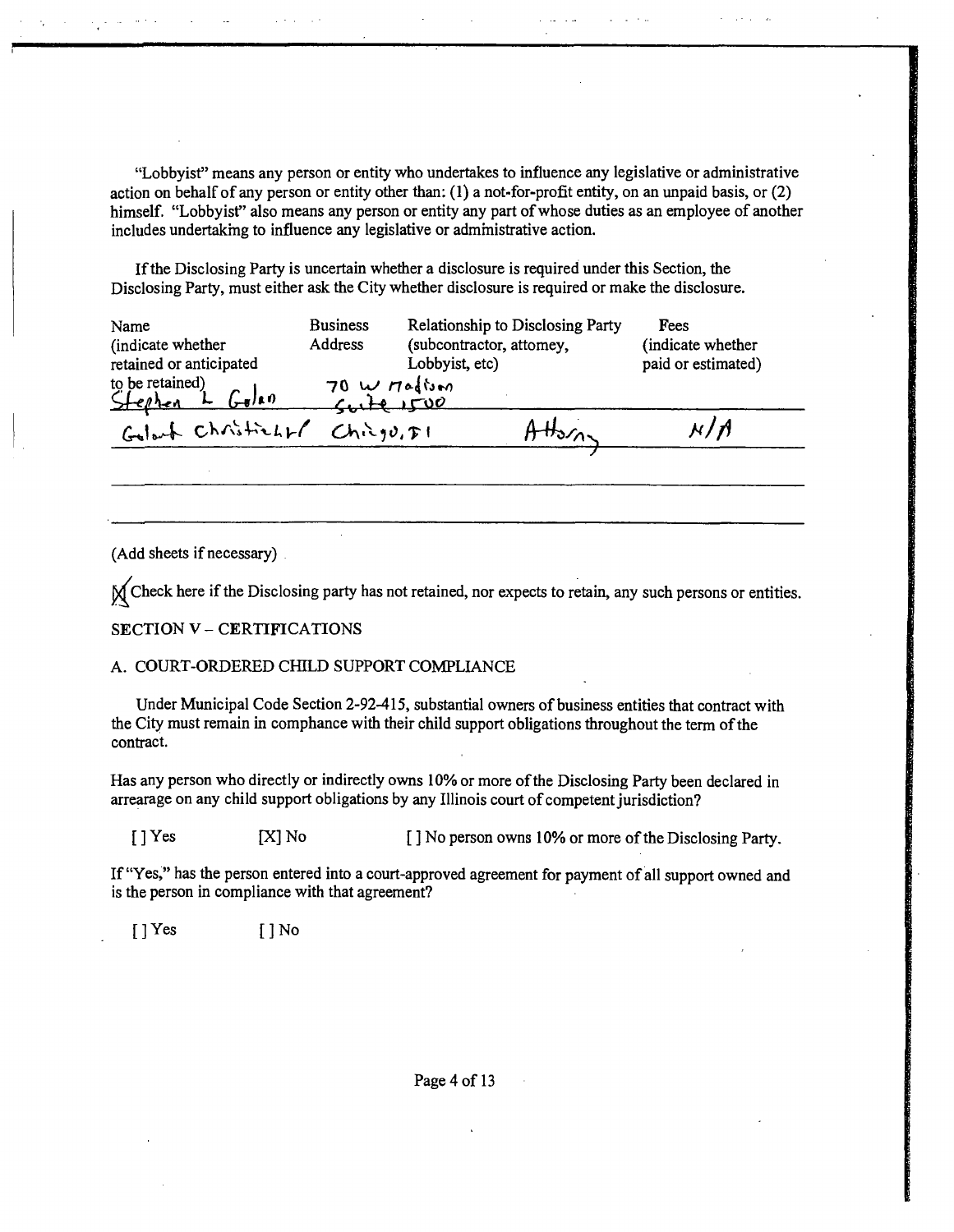#### B. FURTHER CERTIFICATIONS

- 1. The Disclosing Party and, if the Disclosing Party is a legal entity, all of those persons or entities identified in Section II.B.I. of this EDS:
- a. are not presently debarred, suspended, proposed for debarment, declared ineligible or voluntarily excluded from any transactions by any federal, state or local unit of govemment;
- b. have not, within a five-year period preceding that date of this EDS, been convicted of a criminal offense, adjudged guilty, or had a civil judgment rendered against them in connection with: obtainmg, attempting to obtain, or performing a public (federal, state or local) transaction or contract under a public transaction; a violation of federal or state antitrust statutes; fraud; embezzlement; theft; forgery; bribery; falsification or destruction of records; making false statements; or receiving stolen property;
- c. are not presently indicted for or otherwise crimmally or civilly charges by a govemmental entity (federal, state or local) with commission of any of the offenses enumerated in clause B.I.b. of this Section V;
- d. have not, within a five-year period precedmg the date of this EDS, had one or more public transaction (federal, state or local) terminated for cause or default; and
- e. have not, within a five-year period preceding the date of this EDS, been convicted, adjudged guilty, or found liable in a civil proceeding, or in any criminal or civil action, includmg actions conceming environmental violations, instituted by the City or by the federal govemment, any state, or any other unit of local govemment.
- 2. The certifications in subparts 2, 3 and 4 concem:
- the Disclosing Party;
- any "Applicable Party" (meaning any party participating in the performance of the Matter, including but not limited to any person or legal entities disclosed under Section IV, "Disclosure" of Subcontractors and Other Retained Parties");
- any "Affiliated Entity" (meaning a person or entity that, directly or indirectiy: controls the Disclosing Party, is controlled by the Disclosing Party, or is, with the Disclosing Party, under common control of another person or entity. Indicia of control include, without limitation: mterlockmg management or ownership; identity of interests among family members, shared facilities and equipment; common use of employees; or organization of a business entity following the ineligibility of a business entity to do busmess with federal or state or local govemment, including the City, using substantially the same management, ownership, or principals as the ineligible entity) with respect to Applicable Parties, the term Affiliated Entity means a person or entity that directly or indirectiy controls the Applicable Party, is controlled by it, or, with the Applicable Party, is under common control of another person or entity;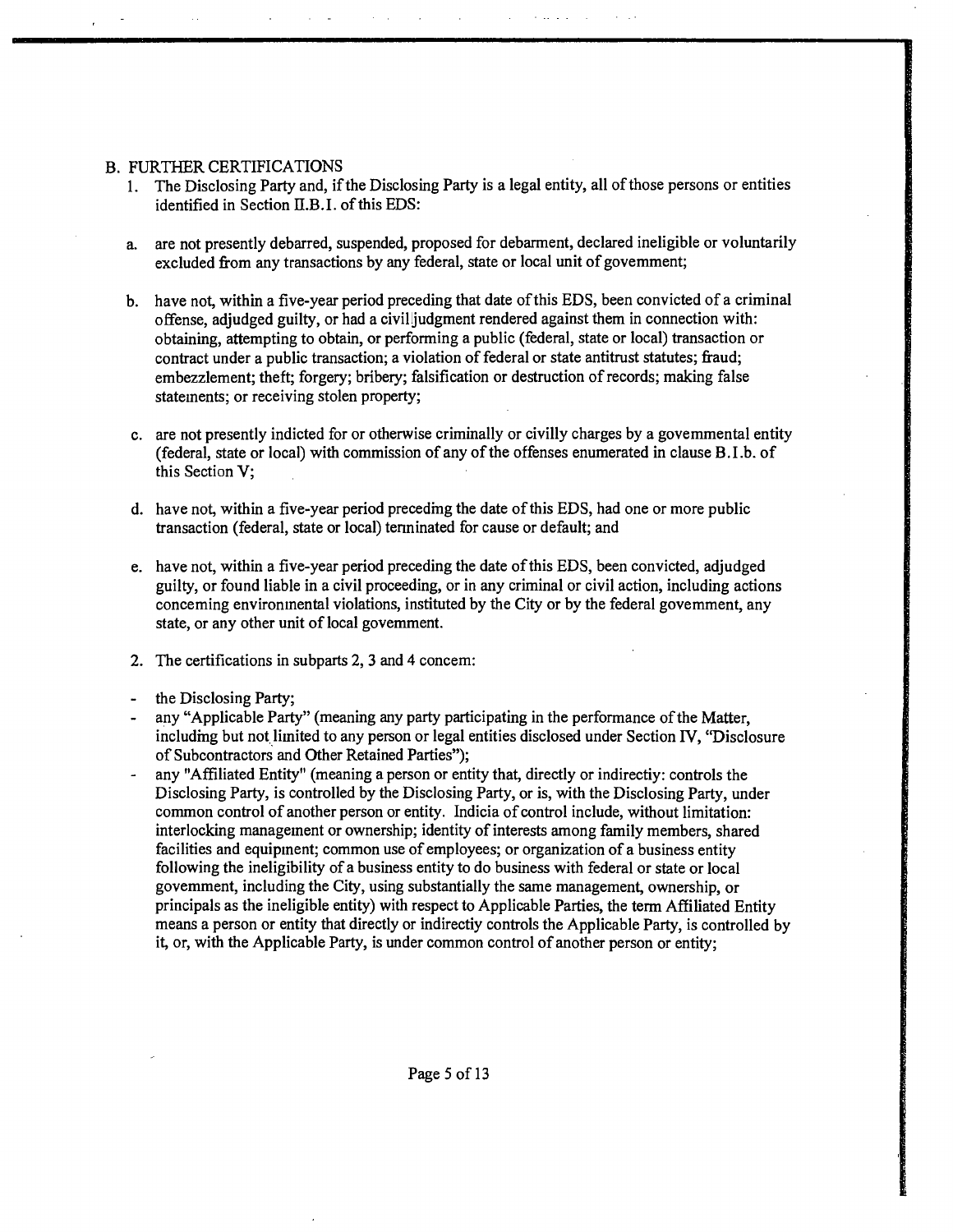- any responsible official of the Disclosing Party, any Applicable Party or any Affiliated Entity or any other official, agent or employee of the Disclosing Party, any Applicable Party or any Affiliated Entity, acting pursuant to the dhection or authorization of a responsible official of the Disclosing Party, any Applicable Party or any Affiliated Entity (collectively "Agents").

Neither the Disclosing Party, nor any Applicable Party, nor any AfBliated Entity of either the Disclosing Party or any Applicable Party nor any Agents have, during the five years before the date this EDS is signed, or, with respect to an Applicable Party, an Applicable Party, an Affihated Entity, or an Affiliated Entity's contract or engagement in connection with the Matter:

- a. " bribed or attempted to bribe, or been convicted or adjudged guilty of bribery or attempting to bribe, a public officer or employee ofthe City, the State of Illinois, or any agency ofthe federal government or of any state or local govemment in the United Stated of America, in that officer's or employee's official capacity;
- b agreed or colluded with other bidders, or prospective bidders, or been a party to any such agreement, or been convicted or adjudged guilty of agreement or collusion among bidders or prospective bidders, in restraint of freedom of competition by agreement to bid a fixed price or otherwise; or
- c. made an admission of such conduct described m a. or b. above that is a matter of record, but have not been prosecuted for such conduct; or

d. violated the provisions of Municipal Code Section 2-92-610 (Living Wage Ordinance).

3. Neither the Disclosing Party, Affiliated Entity or Applicable Party, or any of their employees, officials, agents or partners, is barred from contracting with any unit of state or local government as a result of engagmg in or being convicted of (1) bid-rigging m violation of 720 ILCS 5/33E-3; (2) bidrotating m violation of 720 ILCS 5/33E-4; or (3) any similar offense ofany state or ofthe United Stated of America that contains the same elements as the offense of bid-rigging or bid-rotating.

4. Neither the Disclosing Party nor any Affiliated Entity is listed on any of the following lists maintained by the Office of Foreign Assets Control of the U.S. Department of the Treasury or the Bureau of Industry and Security of the U.S. Department of Commerce or their successors: the Specially Designated Nationals List, the Denied Persons Lists, the Unverified List, the Entity List and the Debarred List.

5. The Disclosing Party understands and shall comply with (1) the applicable requirements ofthe Govemmental Ethics Ordinance of the City, Title 2, Chapter 2-156 of the Municipal Code; and (2) all the applicable provisions of Chapter 2-56 of the Municipal Code (Office of the Inspector General).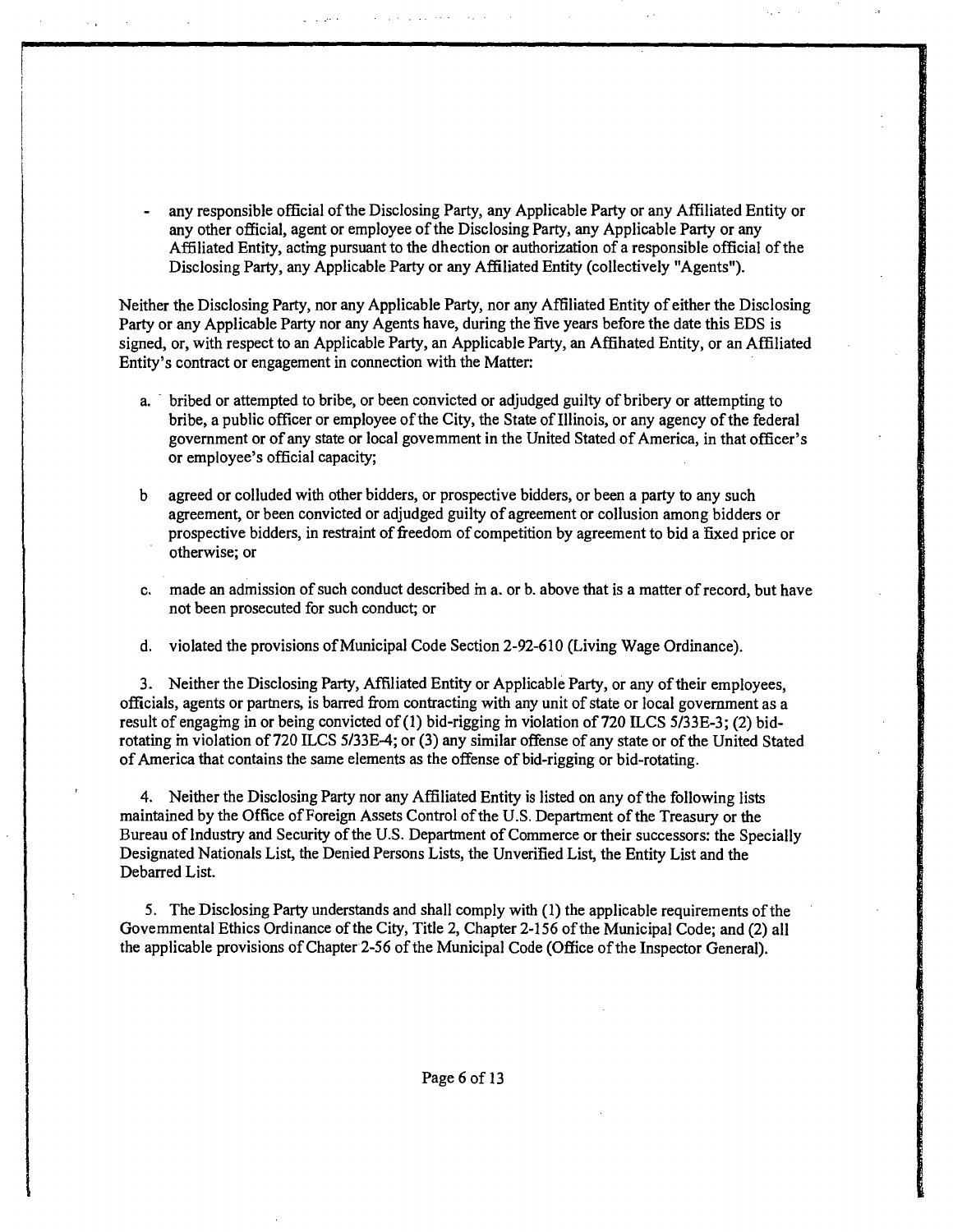6. Ifthe Disclosmg Party is unable to certify to any of the above statements in this Part B (Further Certifications), the Disclosing Party must explain below:

If the letters "NA" the word "None," or no response appears on the lines above, it will be conclusively presumed that the Disclosing Party certified to the above statements.

#### C. CERTIFICATION OF STATUS AS FINANCIAL INSTITUTION

For purposes of this Part C, under Municipal Code Section 2-32-455(b), the term "financial institution" means a bank, savings and loan association, thrift, credit union, mortgage banker, mortgage broker, trust company, savings bank, investment bank, securities broker, municipal securities broker, securities dealer, municipal securities dealer, securities underwriter, municipal securities underwriter, investment trust, venture capital company, bank holding company, financial services holding company, or any licensee under the Consumer Installment Loan Act, the Sales Finance Agency Act, or the Residential Mortgage Licensing Act. However, "financial institution" specifically shall not include any entity whose predominant business is the providing of tax deferred, defined confribution, pension plans to public employees in accordance with Sections 403(b) and 457 ofthe Intemal Revenue code. (Additional definitions may be found m Municipal Code Section 2-32-455(b).).

#### 1. CERTIFICATION

The Disclosing Party certifies that the Disclosmg Party (check one)

 $[ ]$  is  $[ X ]$  is not

a "financial institution" as defined in Section 2-32-455(b) of the Municipal Code.

2. If the Disclosing Party IS a financial institution, then the Disclosmg Party pledges:

"We are not and will not become a predatory lender as defined in Chapter 2-32 of the Municipal Code. We further pledge that none of our affiliates is, and none of them will become, a predatory lender as defined in Chapter 2-32 of the Municipal Code. We understand that becoming a predatory lender or becoming an affiliate of a predatory lender may result in the loss of the privilege of doing business with the City."

If the Disclosing Party is unable to make this pledge because it or any of its affiliates (as defined in Section 2-32-455(b) of the Municipal Code) is a predatory lender within the meaning of Chapter

Page 7 of 13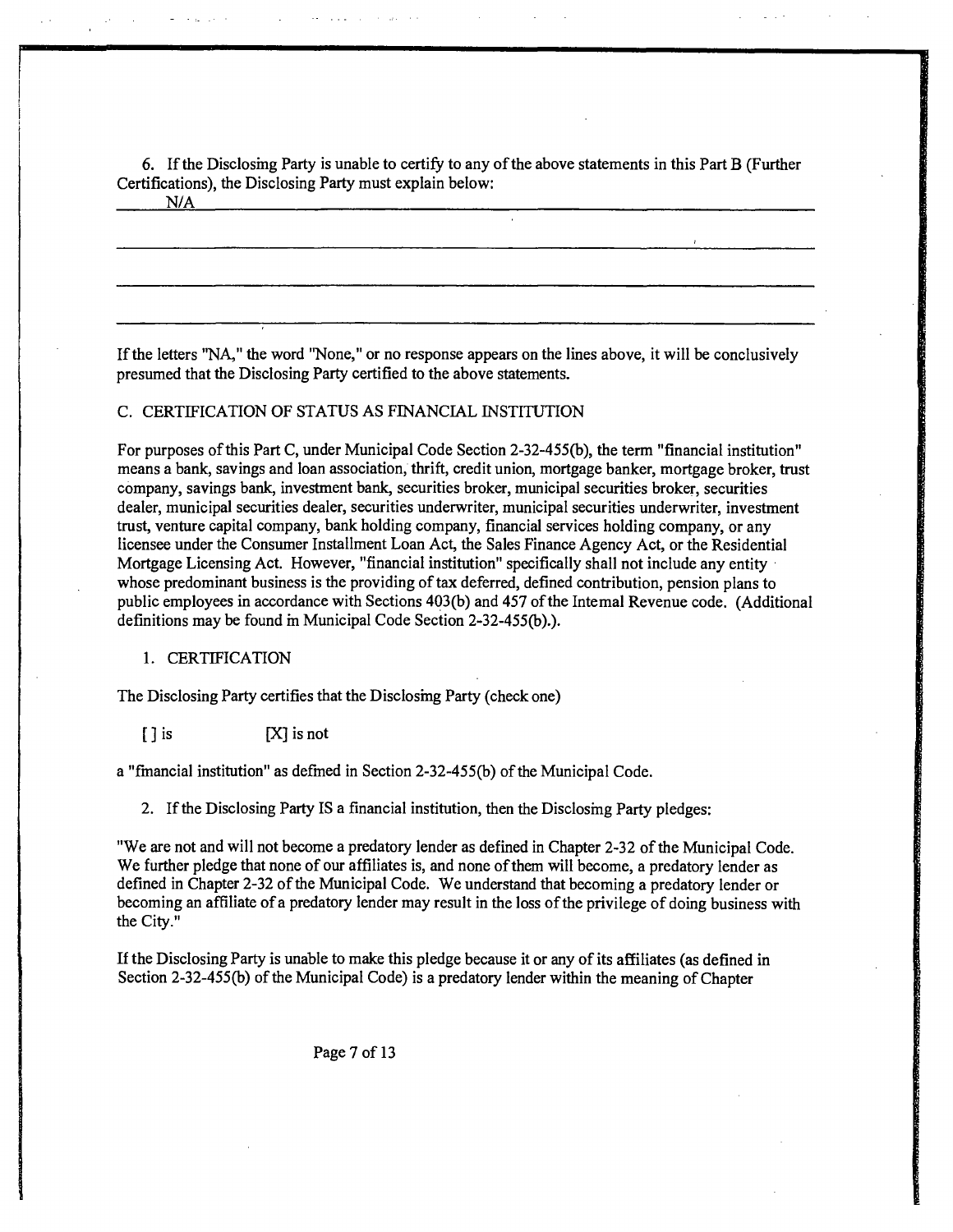2-32 of the Municipal Code, explain here (attach additional pages of necessary):

If the letters "NA," the word "None," or no response appears on the lines above, it will be conclusively presumed that the Disclosing Party certified to the above statements.

D. CERTIFICATION REGARDING INTEREST IN CITY BUSINESS

Any words or terms that are defined in Chapter 2-156 of the Municipal Code have the same meanings when used in this Part D.

1. In accordance with Section 2-156-110 ofthe Municipal Code: Does any official or employee of the City have a fmancial interest m his or her own name or in the name of any other person or entity in the Matter?

[] Yes

NOTE: If you checked "Yes" to Item D.1., proceed to Items D.2. and D.3. If you checked "No" to Item D.1., proceed to Part E.

2. Unless sold pursuant to a process of competitive bidding, or otherwise permitted, no City elected official or employee shaU have a financial interest in his or her own name or in the name of any other person or entity in the purchase of any property that (i) belongs to the City, or (ii) is sold for taxes or assessments, or (iii) is sold by virtue of legal process at the suit of the City (collectively, "City Property Sale"). Compensation for property taken pursuant to the City's emment domam power does not constitute a financial interest within the meaning of this Part D.

Does the Matter involve a City Property Sale:

 $[]$  Yes  $\mathbb{N}$  No

3. If you checked "Yes" to Item D.L, provide the names and business addresses of the City officials or employees having such interest and identify the nature of such interest:

Name Business Address Nature of Interest

4. The Disclosing Party further certifies that no prohibited financial interest m the Matter will be acquired by any City official or employee.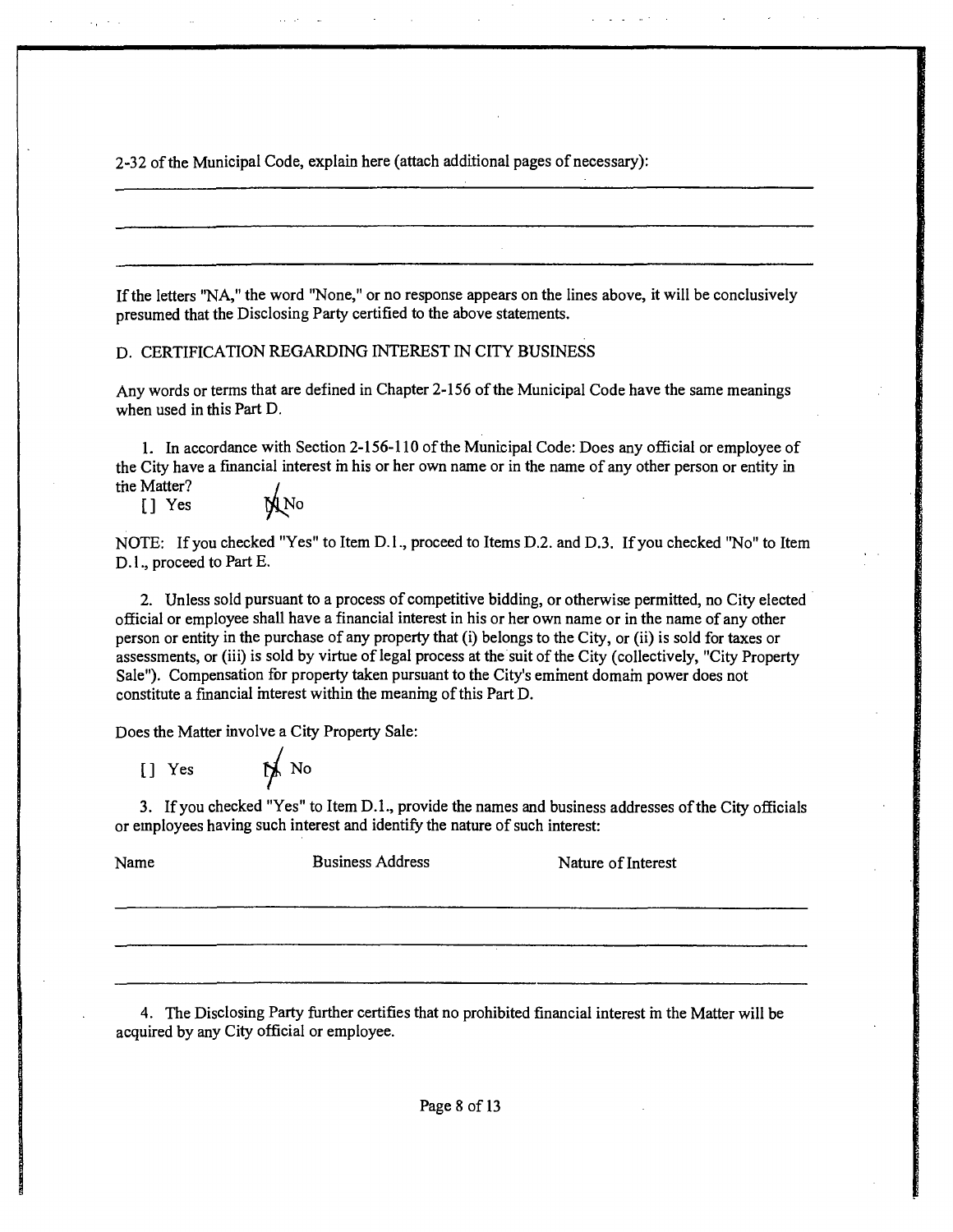#### E. CERTIFICATION REGARDING SLAVERY ERA BUSINESS

The compact of the company of the company was assigned to assign the

The Disclosing Party has searched any and all records of the Disclosing Party and any and all predecessor entities for records of investments or profits from slavery, the slave industry, or slaveholder insurance policies from the slavery era (including insurance policies issued lo slaveholders thai provided coverage for damage to or injury or death of their slaves) and has disclosed in this EDS any and all such records to the City. In addition, the Disclosing Party must disclose the names of any and all slaves or slaveholders described in those records. Failure to comply with these disclosure requirements may make the Matter to which this EDS periains voidable by the City.

Please check either 1. or 2. below. If the Disclosing Party checks 2., the Disclosing Party must disclose below or in an attachment to this EDS all requisite information as set forth in that paragraph 2.

 $\pm X$  I. The Disclosing Party verifies that (a) the Disclosing Party has searched any and all records of the Disclosing Party and any and all predecessor entities for records of investments or profits from slavery, the slave industry, or slaveholder insurance policies, and (b) the Disclosing Party has found no records of investments or profits from slavery, the slave industry, or slaveholder insurance policies and no recortis of names of any slaves or slaveholders.

2. The Disclosing Party verifies thai, as a result of conducting the search in step 1(a) above, the Diselosing Party has found records relating to investments or profits from slavery, the slave industry, or slaveholder insurance policies and/or the names ofany slaves or slaveholders. The Disclosing Party verifies that the following constitutes full disclosure of all such records:

#### **SECTION VI - CERTIFICATIONS FOR FEDERALLY-FUNDED MATTERS**

NOTE: If the Matter is federally funded, complete this Section VI. If the Matter is not federally funded, proceed to Section Vll.

#### A. CERTIFICATION REGARDING LOBBYING

1. List below the names of all persons or enlilies regislered under the federal Lobbying Disclosure .Aet of 1995 who have made lobbying contacts on behalf of the Disclosing Party wilh respect to the Maiter: (Begin list here, add sheets as necessary):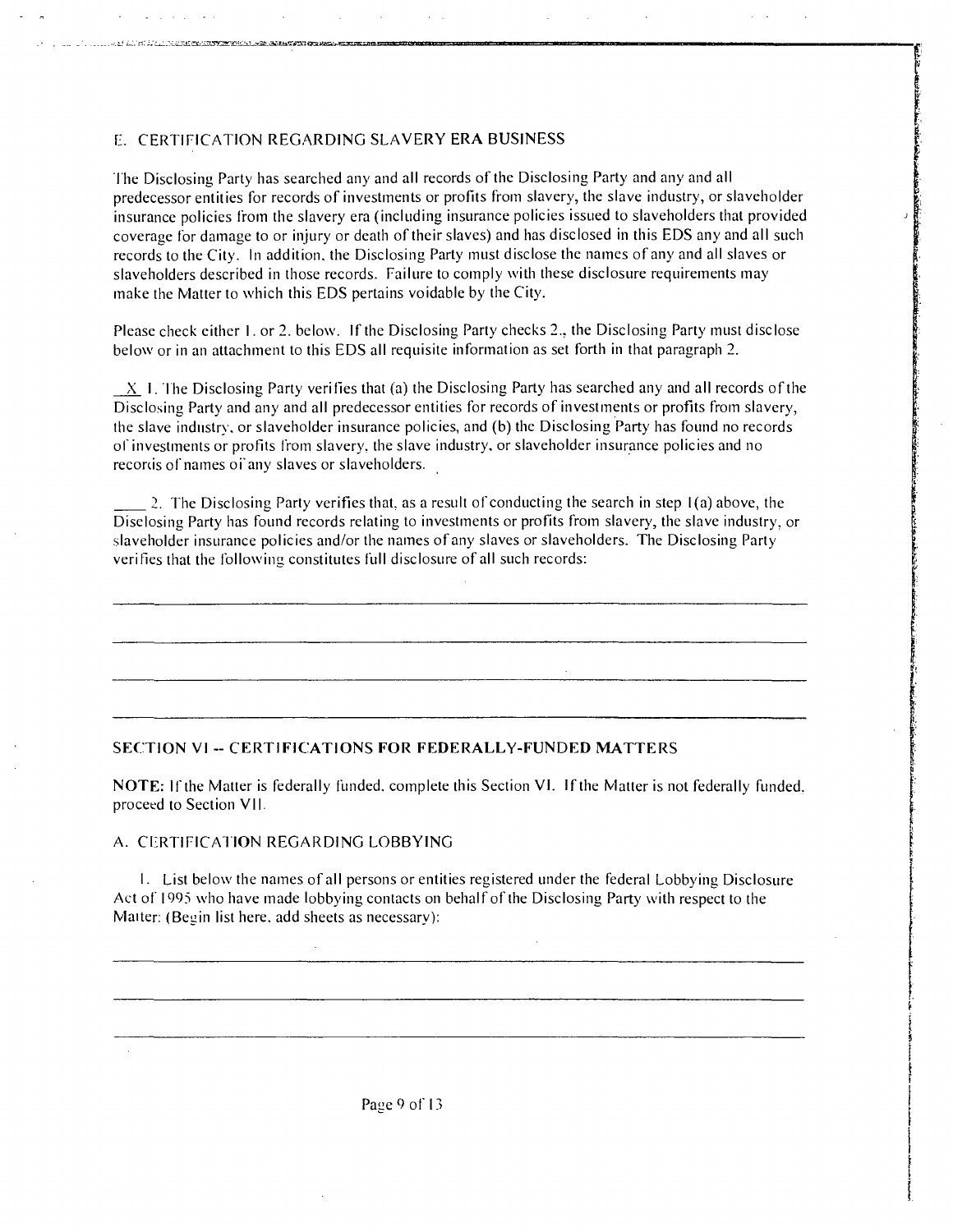(Ifno explanation appears or begins on the lines above, or ifthe letters "NA" or if the work "None" appear, it will be conclusively presumed that the Disclosing Party means that NO persons or entities registered under the Lobbying Disclosure Act of 1995 have made lobbying contacts on behalf of the Disclosing Party with respect to the Matter.)

2. The Disclosing Party has not spent and will not expend any federally appropriated funds to pay any person or eniity listed in Paragraph A. I. above for his or her lobbying activities or lo pay any person or entity to influence or attempt to influence an officer or employee of any agency, as defined by applicable federal law. a member ofCongrcss, an officer or employee of congress, or an employee of a member of Congress, in connection with the award of any federally funded contract, making any federally funded grant or loan, entering into any cooperative agreement, or lo extend, continue, renew, amend, or modify and federally funded contraci, grant, loan, or cooperative agreement.

3. The Disclosing Party will submit an updated certification at the end of each calendar quarter in which there occurs any event that materially affects the accuracy of the statements and information set forth in paragraphs  $A.1$ . and  $A.2$ . above.

Ifthe Matier is federally funded and any funds other than federally appropriated funds have been or will be paid to any person or entity for infiuencing or attempting to influence an officer or employee of any agency (as defined by applicable federal law), a member of congress, an officer or employee of congress, or any employee of a member of congress in connection with the Matter, the Disclosing Party must complcle and submit Standard Form-LLL, "Disclosure Form to Report Lobbying," in accordance with its instructions. The form may be obtained online from the federal Office of Management and Budget (OMB) web site at http://www.whitehouse.gov/omb/grants/sflilin.pdf, linked on the page http://www.whitehouse.gov/omb/grants/grants\_forms.html.

4. The Disclosing Party certifies that either: (i) it is not an organization described in seciion  $501(e)(4)$  of the Internal Revenue code of 1986; or (ii) it is an organization described in section .501 (c)(4) of the Inlernal Revenue Code of 1986 but has nol engaged and will nol engage in "Lobbying Activities".

5. Ifthe Diselosing Party is the applicant, the Disclosing Party must obtain certifications equal in form and substance to paragraphs A.1. through A.4. above from all subcontractors before it awards any subcontract and the Disclosing Party must maintain all such subcontractors' certifications for the duration of the Matter and must make such certifications promptly available to the City upon request.

#### B. CERTIFICATION REGARDING EQUAL EMPLOYMENT OPPORTUNITY

Ifthe Matter is federally funded, federal regulations require the Applicant and all proposed subcontractors to submit the following information with their bids or in writing at the outset of negotiations.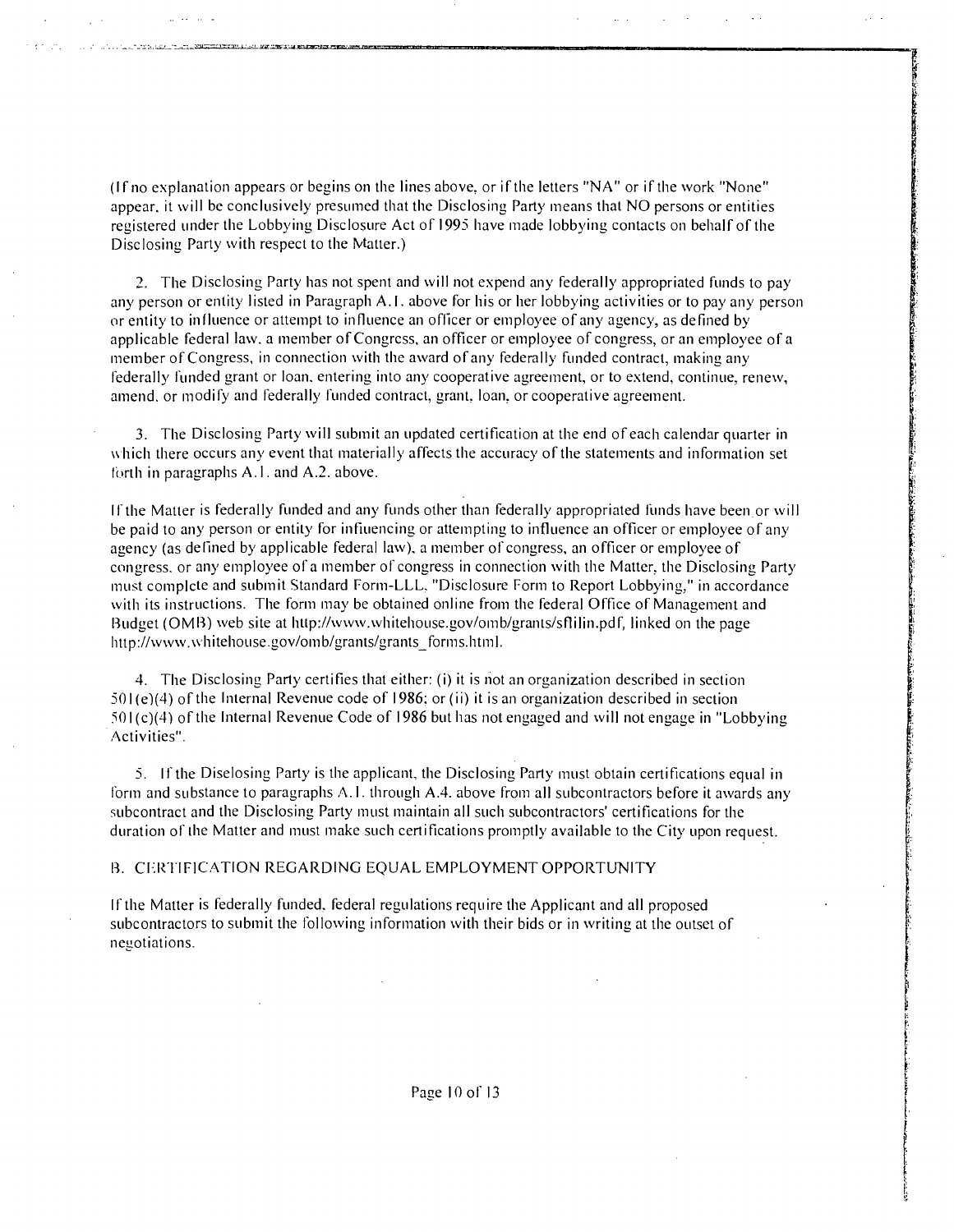Is the Disclosmg Parfy the Applicant?

[JYes [J No

If "Yes," answer the three questions below:

1. Have you developed and do you have on file affirmative action programs pursuant to applicable federal regulations? (See 41 CFR Part 60-2).

[J Yes [J No

2. Have you filed with the Joint Reporting Committee, the Director of the Office of Federal contract Compliance Programs, or the Equal Employment Opportunity Commission all reports due under the applicable filing requirements?

[J Yes [J No

3. Have you participated in any previous contracts or subcontracts subject to the equal opportunity clause?

[J Yes [J No

If you checked "No" to question 1. or 2. above, please provide an explanation:

#### SECTION VII - ACKNOWLEDGMENTS, CONTRACT INCORPORATION, **COMPLIANCE, PENALTIES, DISCLOSURE**

The Disclosing Party understand and agrees that:

A. By completing and filmg this EDS, the Disclosing Party acknowledges and agrees, on behalf of itself and the persons or entities named in this EDS, that the City may investigate the creditworthiness of some or all of the persons or entities named in this EDS.

B. The certifications, disclosures, and acknowledgments contained in this EDS will become part of any contract or other agreement between the Applicant and the City in connection with the Matter, whether procurement. City assistance, or other City action, and are material inducements to the City's execution of any contract or taking other action witii respect to the Matter. The Disclosing Party understands tiiat it must comply with all statutes, ordinances, and regulations on which this EDS is based.

C. The City's Govemmental Ethics and Campaign Financing Ordinances, Chapters 2-156 and 2-164 of the Mimicipal Code, impose certain duties and obligations on persons or entities seeking City contracts, work, business, or transactions. The full text of these ordinances and a training program is available on line at www.cityofchicago.org/Ethics, and may also be obtained from the City's Board of Ethics, 740 N. Sedgwick St., Suite 500, Chicago, IL 60610, (312) 744-9660. The Disclosing Party must comply fiilly with the applicable ordinances.

Page 11 of 13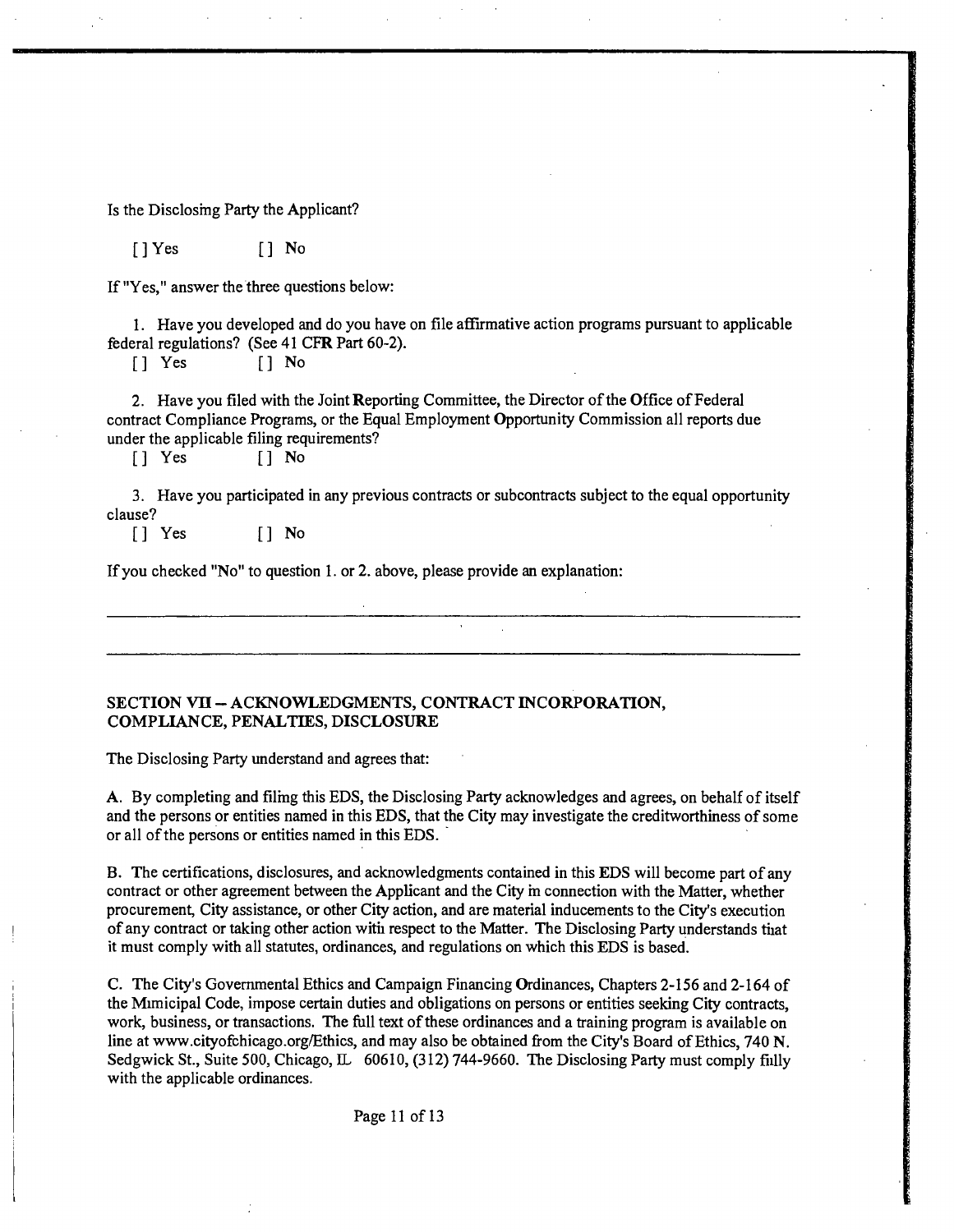D. If the City determines that any information provided in this EDS is false, incomplete or inaccurate, any contract or other agreement in connection with which it is submitted may be rescinded or be void or voidable, and the City may pursue any remedies under the confract or agreement (if not rescinded, void or voidable), at law, or in equity, including terminating the Disclosing Party's participation in the Matter and/or declining to allow the Disclosing Party to participate in other transactions with the City. Remedies at law for a false statement of material fact may include incarceration and an award to the City of freble damages.

E. It is the City's policy to make this document available to the public on its Intemet site and/or upon request. Some or all of the information provided on this EDS and any attachments to this EDS may be made available to the public on the Intemet, in response to a Freedom of Information Act request, or otherwise. By completing and signing this EDS, the Disclosing Party waives and releases any possible rights or claims which it may have against the City in cormection with the public release of information contamed in this EDS and also authorizes the City to verify the accuracy of any information submitted m this EDS.

F. The information provided m this EDS must be kept current. In the event of changes, the Disclosing Party must supplement this EDS up to the time the City takes action on the Matter. If the Matter is a contract being handled by the City's Department of Procurement Services, the Disclosing Party must update this EDS as the confract requfres.

The Disclosing Party represents and warrants that:

G. The Disclosing Party has not withheld or reserved any disclosures as to economic interests in the Disclosmg Party, or as to the Matter, or any information, data or plan as to the mtended use or purpose for which the Applicant seeks City Council or other City agency action.

For purposes of the certifications in H.l. and H.2. below, the term "affiliate" means any person or entity that, dfrectly or indirectly: confrols the Disclosing Party, is confrolled by the Disclosing Party, or is, with the Disclosing Party, under common confrol of another person or entity. Indicia of confrol include, without limitation: interlocking management or ownership; identity of interest among family members; shared facilities and equipment; common use of employees; or organization of a busmess entity following the meligibility of a busmess entity to do business with the federal govemment or a state or local government, including the City, using substantially the same management, ownership, or principals as the ineligible entity.

H. l. The Disclosing Party is not delinquent in the payment of any tax administered by the Illinois Department of Revenue, nor are the Disclosing Party or its affiliates delinquent in paying any fine, fee, tax or other charge owed to the City. This includes, but is not limited to, all water charges, sewer charges, license fees, parking tickets, property taxes or sales taxes.

H.2. If the Discloshig Party is the Applicant, the Disclosmg Party and its affiliates will not use, nor permit their subcontractors to use, any facility on the U. S. EPA's List of Violating Facilities in connection with the Matter for the duration of tune that such facility remains on the list.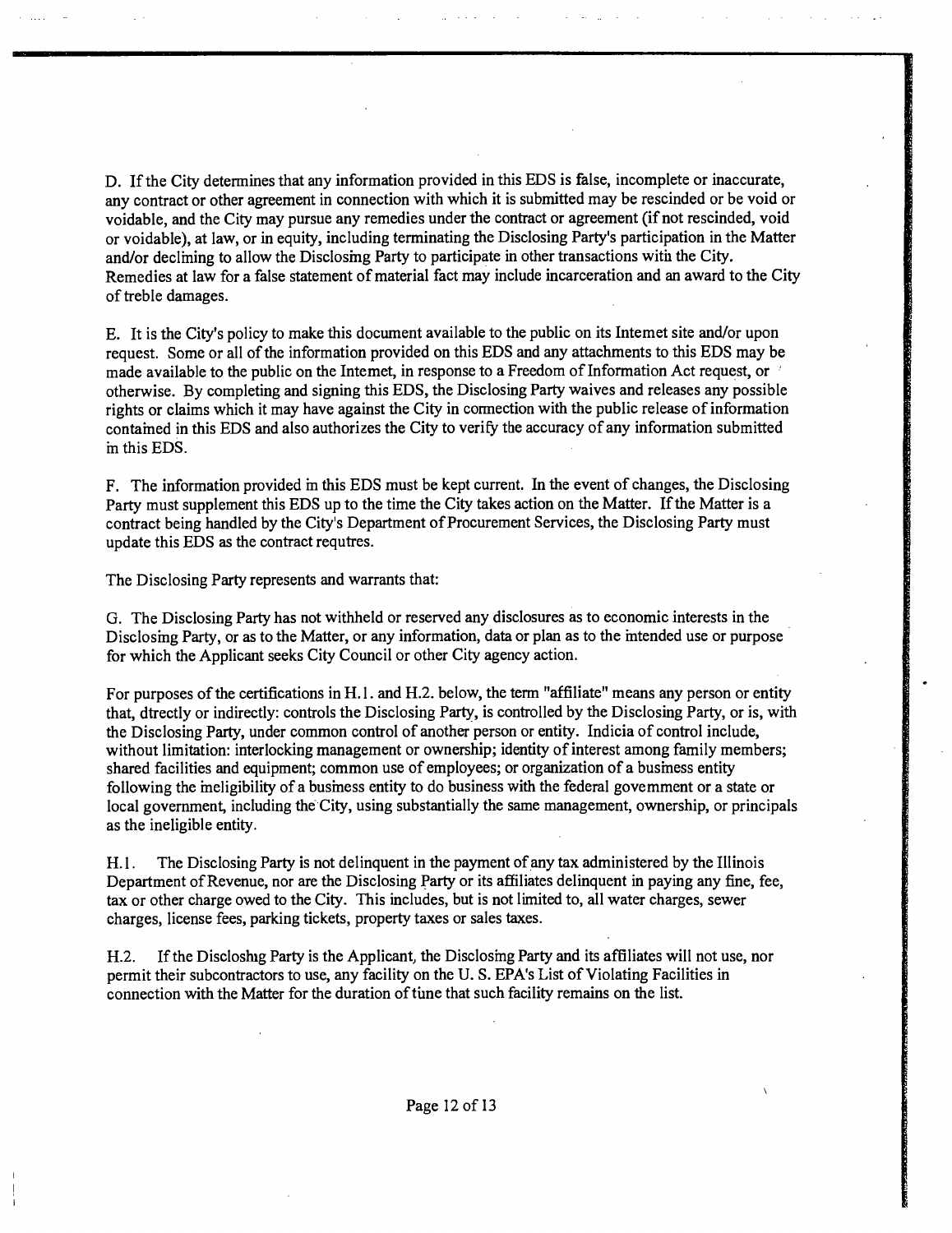H.3. If the Disclosing Party is the Applicant, the Disclosing Party will obtain from any confractors/subcontractors hhed or to be hired in connection with the Matter certifications equal in form and substance to those in H.l. and H.2. above and will not, without the prior written consent of the City, use any such confractor/subcontractor that does not provide such certifications or that the Disclosing Party has reason to believe has not provided or cannot provide tmthful certifications.

NOTE: If the Disclosing Party cannot certify as to any of the items in H. 1., H.2. or H.3. above, an explanatory statement must be attached to this EDS.

#### **CERTIFICATION**

Under penalty of perjury, the person signing below: (1) warrants that he/she is authorized to execute this EDS on behalf of the Disclosing Party, and (2) warrants that ali certifications and statements contained in this EDS are frue, accurate and complete as of the date fiimished to the City.

Date:  $2/1/11$ Romano Enterprises LLC (Print or type name of Disclosing Party) By:  $\leq$ (Sign here) Michael Romano III (Print or type name of person signing) Member (Print or type title of person signing)  $2/$ by **a**, at Cook County, Signed and swom to before me on (date)\_ Illinois Notary Public Commission expires:. OFFICIAL SEAL **HEATHER HASENMIL**<br>TARY PUSILO 25 ENMIL NOTARY PUSLIC - STATE OF ILLINOIS MIY COMMISSION EXPIRES: 11/13/11

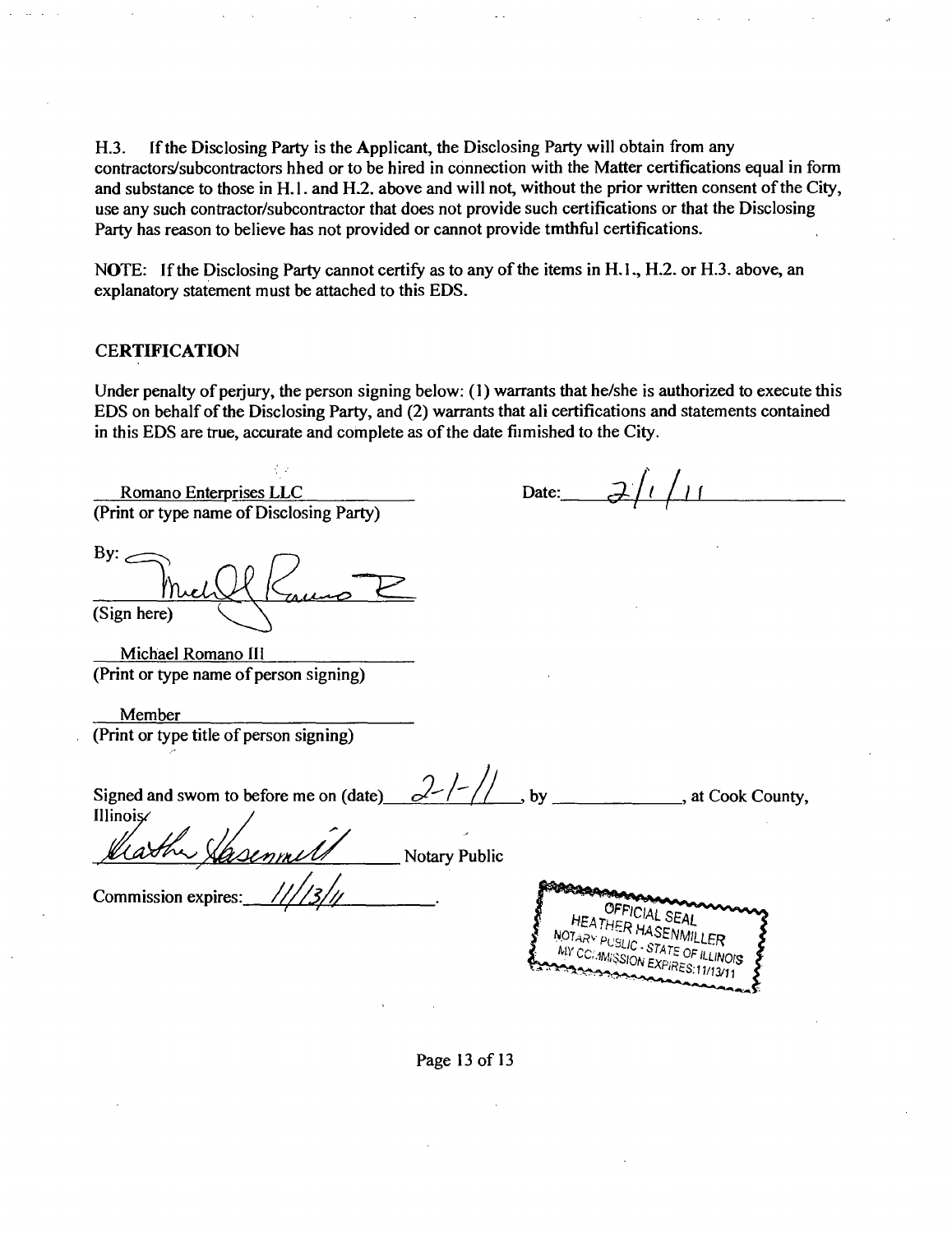#### **CTTY OF CHICAGO ECONOMIC DISCLOSURE STATEMENT AND AFFTOAVIT APPENDIX A**

#### **FAMILIAL RELATIONSHIPS WTTH ELECTED CITY OFFICIALS AND DEPARTMENT ECEADS**

**This Appendix is to be completed only by (a) the Applicant, and (b) any legal entity which has a direct ownership interest in the Applicant exceeduig 7.5 percent. It is not to be completed by any legal entity which has only an mdirect ownership interest in the Applicant** 

Under Municipal Code Section 2-154-015, the Disclosing Party must disclose whether such Disclosing Party or any "Applicable Party" or any Spouse or Domestic Partner thereof currently has a "familial relationship" with any elected city official or department head. A "familial relationship" exists if as of the date this EDS is signed, the Disclosing Party or any "Applicable Party" or any Spouse or Domestic Partner thereof is related, by blood or adoption, to the mayor, any alderman, the city clerk, the city treasurer, or any city department head as parent, child, brother or sister, aunt or uncle, niece or nephew, grandparent, grandchild, father-in-law, mother-in-law, son-in-law, daughter-m-law, stepfather or stepmother, stepson or stepdaughter, stepbrother or stepsister or half-brother or half-sister.

"Applicable Part" means (1) all corporate officers of the Disclosing Party, if the Disclosmg Party is a corporation; all partners of the Disclosing party, if the Disclosing Party is a general partnership; all general partners and limited partners of the Disclosing Party, ifthe Disclosing Party is a limited partnership; all managers, managing members and member of the Disclosing Party, if the Disclosing Party is a limited liability company; (2) all principal officers of the Disclosing Party; and (3) any person having more than a 7.5 percent ownership interest in the Disclosing Party. "Principal officers" means the president, chief operating officer, executive director, chief financial officer, freasurer or secretary of a legal entity or any person exercising similar authority.

Does the Disclosing Party or any "Applicable Party" or any Spouse or Domestic Partner thereof currently have a "familial relationship" with an elected city official or department head?

• Yes

 $X_{\text{No}}$ 

If yes, please identify below (1) the name and title of such person, (2) the name of the legal entity to which such person is connected; (3) the name and title of the elected city official or department head to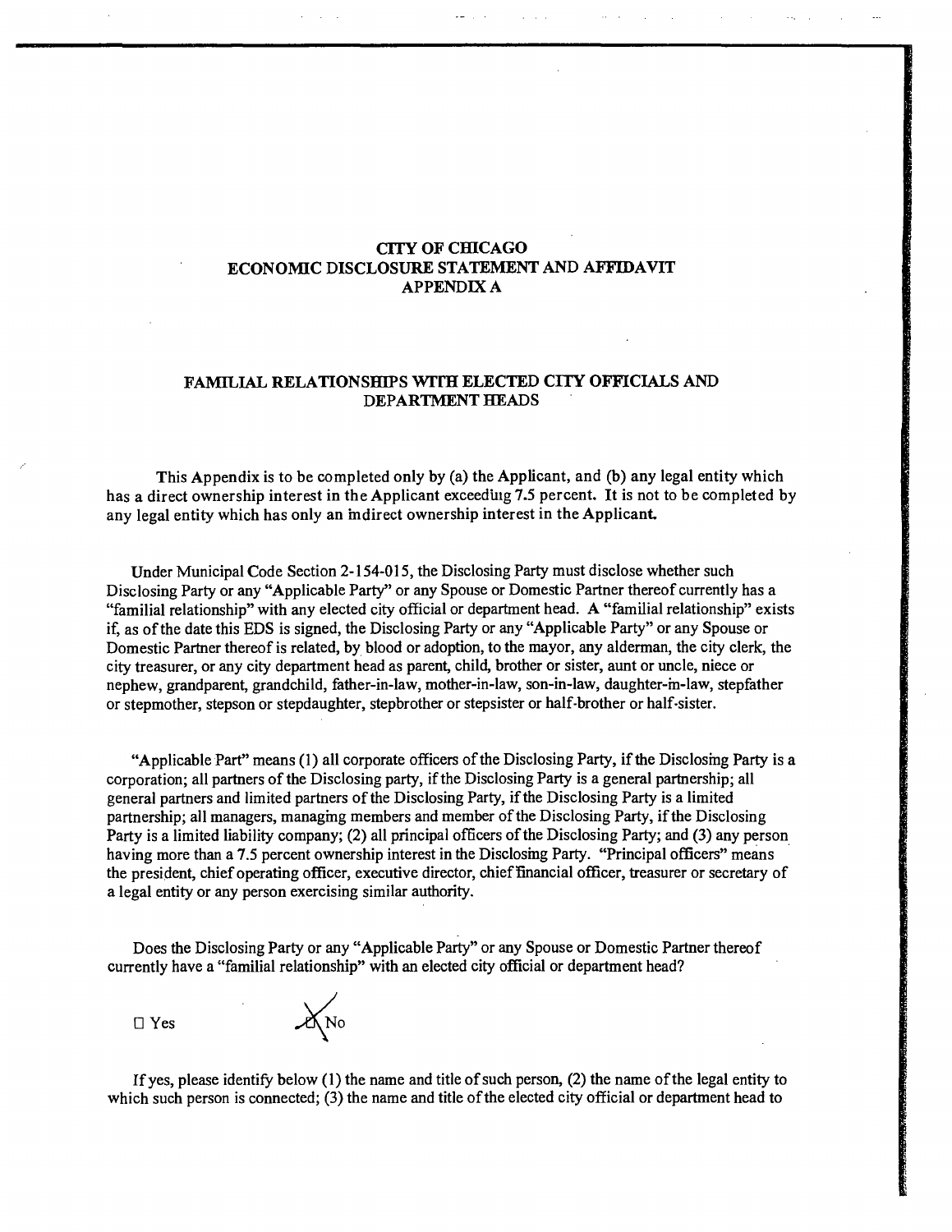whom such person has a familial relationship, and (4) the precise nature of such familial relationship.

### **CERTIFICATION**

Under penalty of perjury, the person signing below: (I) warrants that he/she is authorized to execute this EDS on behalf of the Disclosing Party, and (2) warrants that all certifications and statements contained in this EDS are true, accurate and complete as of the date fumished to the City.

Romano Entemrises LLC (Print or type name of Disclosing Party)

By:  $\geq$ (Sign here)

Michael Romano 111 (Print or type name of person signing)

Member (Print or type title of person signing)

Date:

Signed and swom to before me on (date) at Cogk County, Illinois

*r*  Notary Public.

*Commission expires:* 

 $2 - 1 - 11$ 

OFFICIAL SEAL<br>HEATHER HASENMILLER NOTARY PUBLIC - STATE OF ILLINOIS WE COMMISSION EXPIRES: 11/13/11

 $, by$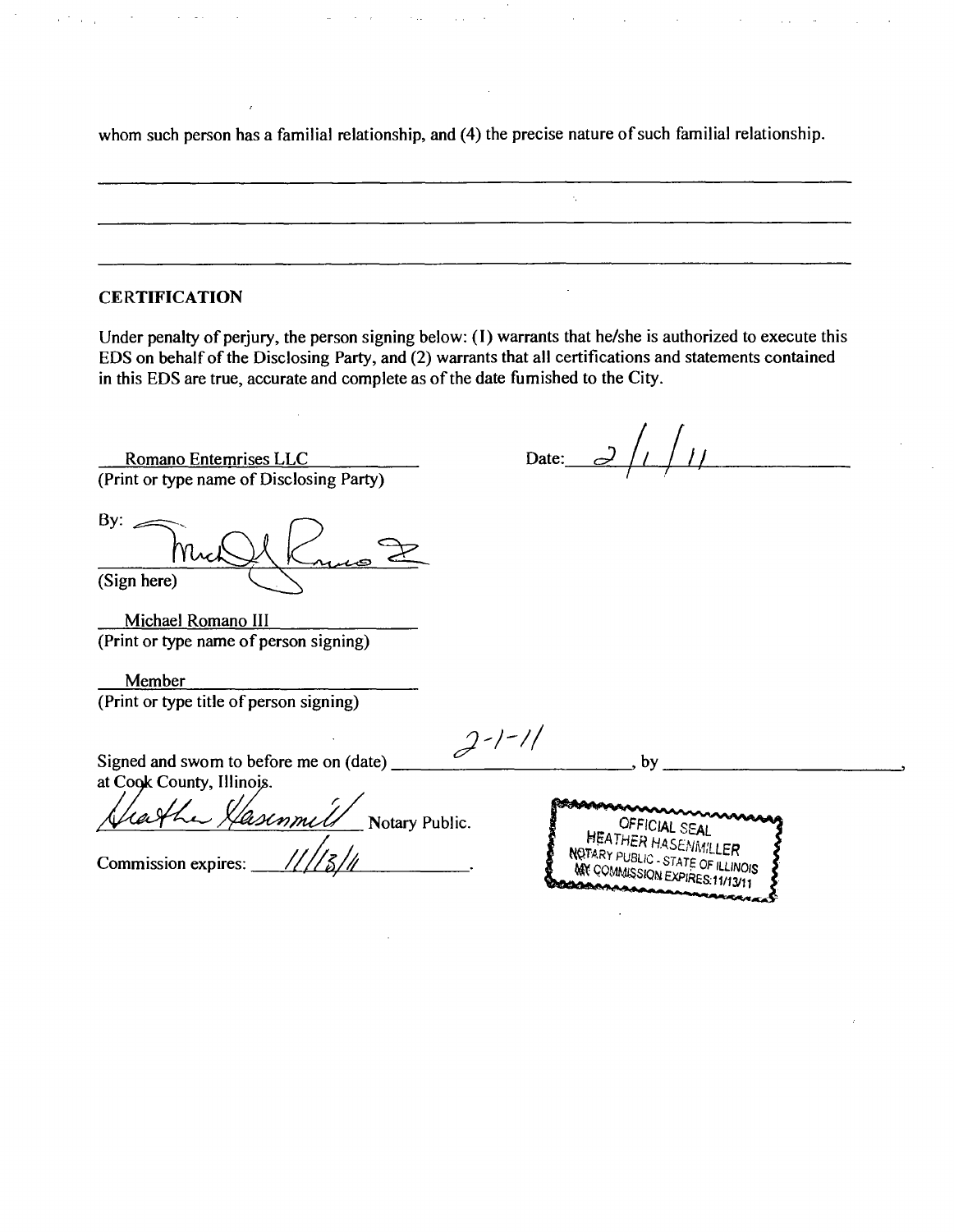### **CITY OF CHICAGO ECONOMIC DISCLOSURE STATEMENT AND AFFIDAVIT**

#### **SECTION I -GENERAL INFORMATION**

A. Legal name of Disclosing Party submitting this EDS. Include d/b/a/ if applicable:

**Chicago Title Land Trust # 1107876** 

Check ONE of the following three boxes:

Indicate whether Disclosing Party submitting this EDS is:

1. [XJ the Applicant

OR

 $\varphi\to 0$ 

2. [ J a legal eniity holding a direct or indirect interest in the Applicant. State the legal name of the Applicant in which Disclosing Party holds an interest:

OR

3. [ J a specified legal entity with a right of control (see Section ll.B.i.b) State the legal name of the entity in which Disclosing Party holds a right of control: <u>controlection</u> and control control of the summary of the summary of the summary of the summary of the summary of the summary of the summary of the summary of the

| B. Business address of Disclosing Party: | 4855 N Kedvale      |
|------------------------------------------|---------------------|
|                                          | Chicago, IL $60630$ |

C. Telephone; 773-588-9164 Fax; Email.

D. Name of contact person: Jim Ronan

E. Federal Employer Identification No. (if you have one):

F. Brief description of contract, transition or other undertaking (referred to below as the "Matter") to which this EDS pertains. (Include project number and location of property, if applicable):

Zoning Change-7292 W Devon/6405 N Avondale

G. Which City agency or department is requesting this EDS? Byseau of Planning+ Zoning

If the Matter is a contract being handled by the City's Department of Procurement Services, please complete the following:

Specification  $\#$  and Contract  $\#$ 

Ver. 11-01-05 Page 1 of 13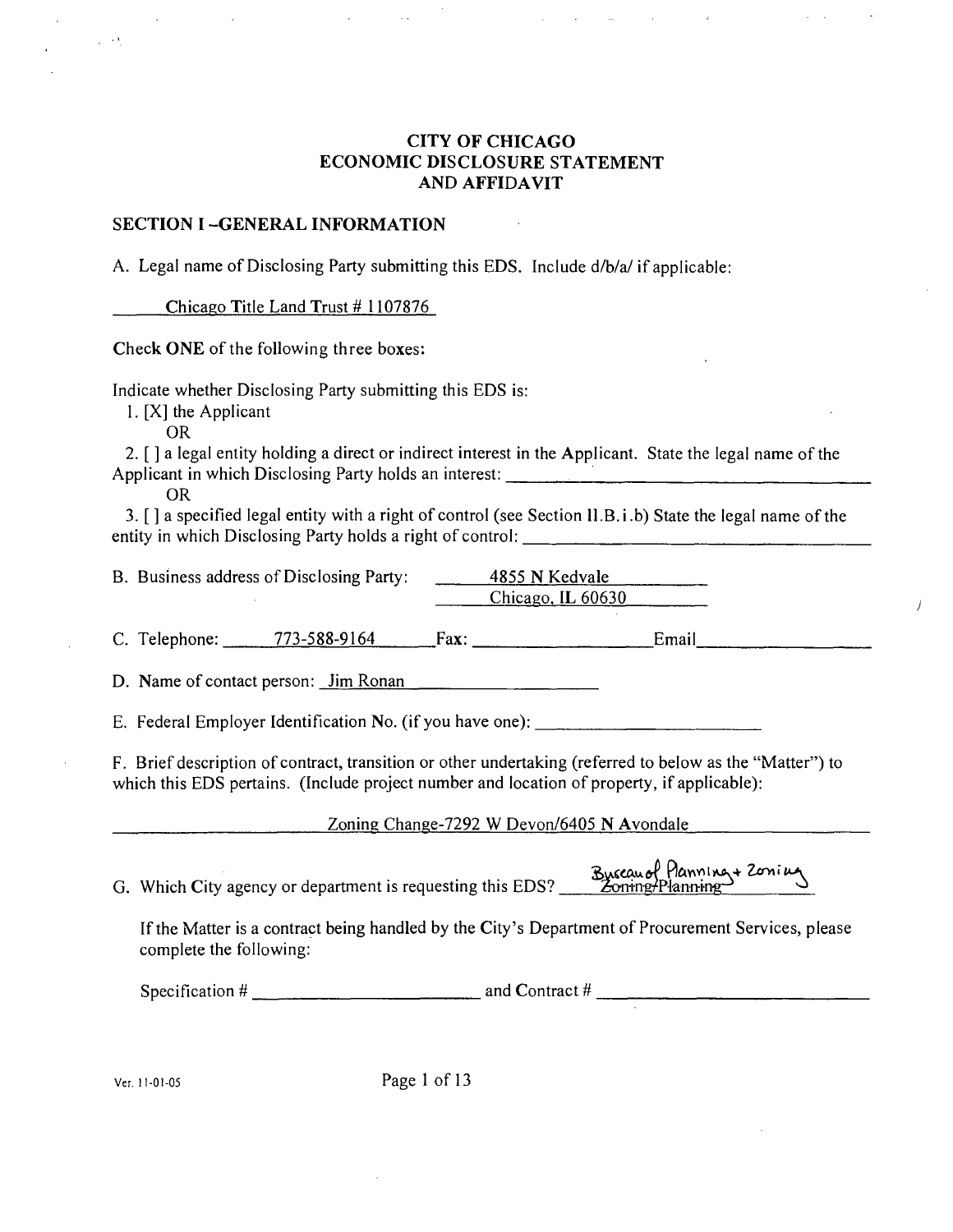### **SECTION II - DISCLOSURE OF OWNERSHIP INTERESTS**

### A. NATURE OF DISCLOSING PARTY

| I. Indicate the nature of the Disclosing Party: |                                                          |
|-------------------------------------------------|----------------------------------------------------------|
| [ ] Person                                      | [] Limited liability company*                            |
| [] Publicly registered business corporation     | [] Limited liability partnership*                        |
| [] Privately held business corporation          | [] Joint venture*                                        |
| [] Sole proprietorship                          | [] Not-for-profit corporation                            |
| [] General partnership*                         | (Is the not-for-profit corporation also a $501(c)(3)$ )? |
| [] Limited partnership*                         | $\lceil \cdot \rceil$ Yes<br>] No                        |
| $[X]$ Trust                                     | [] Other (please specify)                                |
|                                                 |                                                          |

\*Note B.I.b below

 $\overline{\phantom{a}}$ 

2. For legal entities, the state (or foreign country) of incorporation or organization, if applicable:

Illinois

3. For legal entities not organized in the State of Illinois: Has the organization registered to do business in the State of Illinois as a foreign entity?

 $[$  | Yes  $[$  | No  $[$   $X]$  N/A

### B. IF THE DISCLOSING PARTY IS A LEGAL ENTITY:

l.a. List below the full names and title ofall executive officers and all directors of the entity. For not-for-profit corporations, also list below all members, if any, which are legal entities. If there are no such members, write "no members." For trusts, estates or other similar entities, list below the legal titleholder(s).

| Name |                       | Title       |
|------|-----------------------|-------------|
|      | Mike Markopoulos      | Beneficiary |
|      | Stavroula Markopoulos | Beneficiary |
|      |                       |             |
|      |                       |             |
|      |                       |             |
|      |                       |             |

l.b. If you checked "General partnership," "Limited partnership," "Limited liability company," "Limited liability partnership" or "Joint venture" in response to Item A.1. above (Nature of Disclosing) Party), list below the name and title of each general partner, managing member, manager or any other person or eniity that controls the day-to-day management of the Disclosing Party. NOTE: Each legal entity listed below must submit an EDS on its own behalf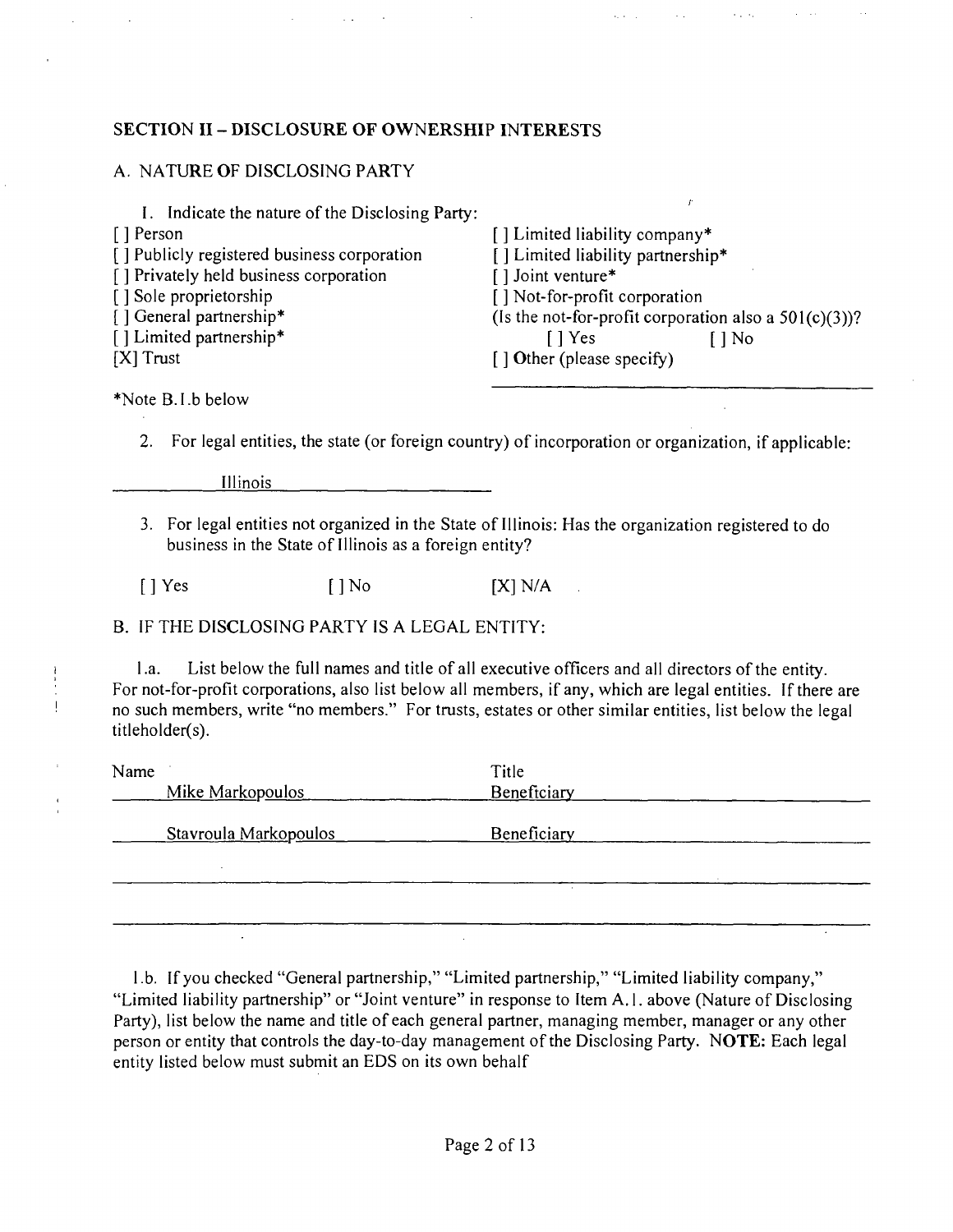| Name | N/A |        | Title |  |
|------|-----|--------|-------|--|
|      |     |        |       |  |
|      |     |        |       |  |
|      |     | $\sim$ |       |  |

2. Please provide the following information conceming each person or entity having a direct or indirect beneficial interest (including ownership) in excess of 7.5% of the Disclosing Party. Examples of such an interest include shares in a corporation, partnership interest in a partnership or joint venture, interest of a member or manager in a limited liability company, or interest of a beneficiary of a trust, estate or other similar entity. If none, state "None." NOTE: Pursuant to Section 2-154-030 of the Municipal Code of Chicago ("Municipal Code"), the City may require any such additional information from any applicant which is reasonably intended to achieve full disclosure.

| Name                  | <b>Business Address</b>             | Percentage Interest in the<br>Disclosing Property |
|-----------------------|-------------------------------------|---------------------------------------------------|
| Mike Markopoulos      | 4855 N Kedvale; Chicago, IL $60630$ | 50%                                               |
| Stavroula Markopoulos | 4855 N Kedvale; Chicago, IL60630    | 50%                                               |
|                       |                                     |                                                   |

### **SECTION in - BUSINESS RELATIONSHIPS WITH CITY ELECTED OFFICIALS**

Has the Disclosing Party has a "business relationship." as defined in Chapter 2-156 of the Municipal Code, with any City elected official in the 12 months before the date this EDS is signed?

[JYes [XJNo

| If yes, please identify below the name(s) of such City elected official(s) and describe such |  |
|----------------------------------------------------------------------------------------------|--|
| relationship(s):                                                                             |  |

### **SECTION IV - DISCLOSURE OF SUBCONTRACTORS & OTHER RETAINED PARTIES**

The Disclosing Party must disclose the name and business address of each subcontractor, attomey, lobbyist, accountant, consultant and any other person or entity whom the Disclosing party has retained or expects to retain in connection with the Matter, as well as the nature ofthe relationship, and the total amount of the fees paid or estimated to be paid. The Disclosing Party is not required to disclose employees who are paid solely through the Disclosing Party's regular payroll.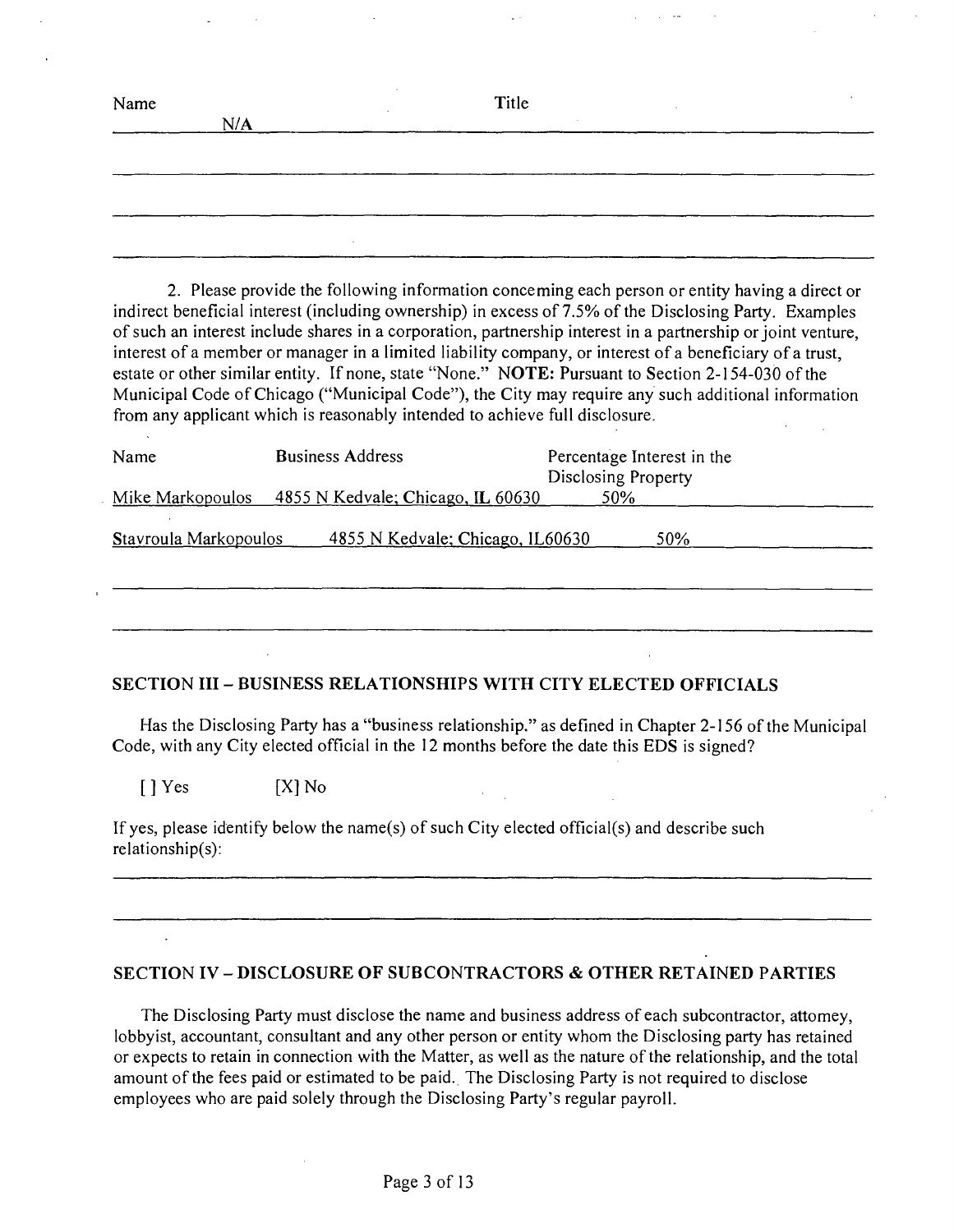"Lobbyist" means any person or entity who undertakes to influence any legislative or administrative action on behalf of any person or entity other than: (1) a not-for-profit entity, on an unpaid basis, or (2) himself "Lobbyist" also means any person or entity any part of whose duties as an employee of another includes undertaking to influence any legislative or administrative action.

If the Disclosing Party is uncertain whether a disclosure is required under this Section, the Disclosing Party, must either ask the City whether disclosure is required or make the disclosure.

| Name<br>(indicate whether)<br>retained or anticipated<br>to be retained) | <b>Business</b><br><b>Address</b> | Relationship to Disclosing Party<br>(subcontractor, attomey,<br>Lobbyist, etc) | Fees<br>(indicate whether)<br>paid or estimated) |
|--------------------------------------------------------------------------|-----------------------------------|--------------------------------------------------------------------------------|--------------------------------------------------|
|                                                                          |                                   |                                                                                |                                                  |

 $U$ <sub> $O$ </sub> $U$  $E$ 

(Add sheets if necessary)

[ ] Check here if the Disclosing party has not retained, nor expects to retain, any such persons or entities.

#### **SECTION V - CERTIFICATIONS**

#### A. COURT-ORDERED CHILD SUPPORT COMPLIANCE

Under Municipal Code Section 2-92-415, substantial owners of business entities that contract with the City must remain in compliance with their child support obligations throughout the term of the contract.

Has any person who directly or indirectly owns 10% or more of the Disclosing Party been declared in arrearage on any child support obligations by any Illinois court of competent jurisdiction?

[ ] Yes [X] No [ ] No person owns 10% or more of the Disclosing Party.

If "Yes," has the person entered into a court-approved agreement for payment of all support owned and is the person in compliance with that agreement?

 $[$  | Yes  $[$  | No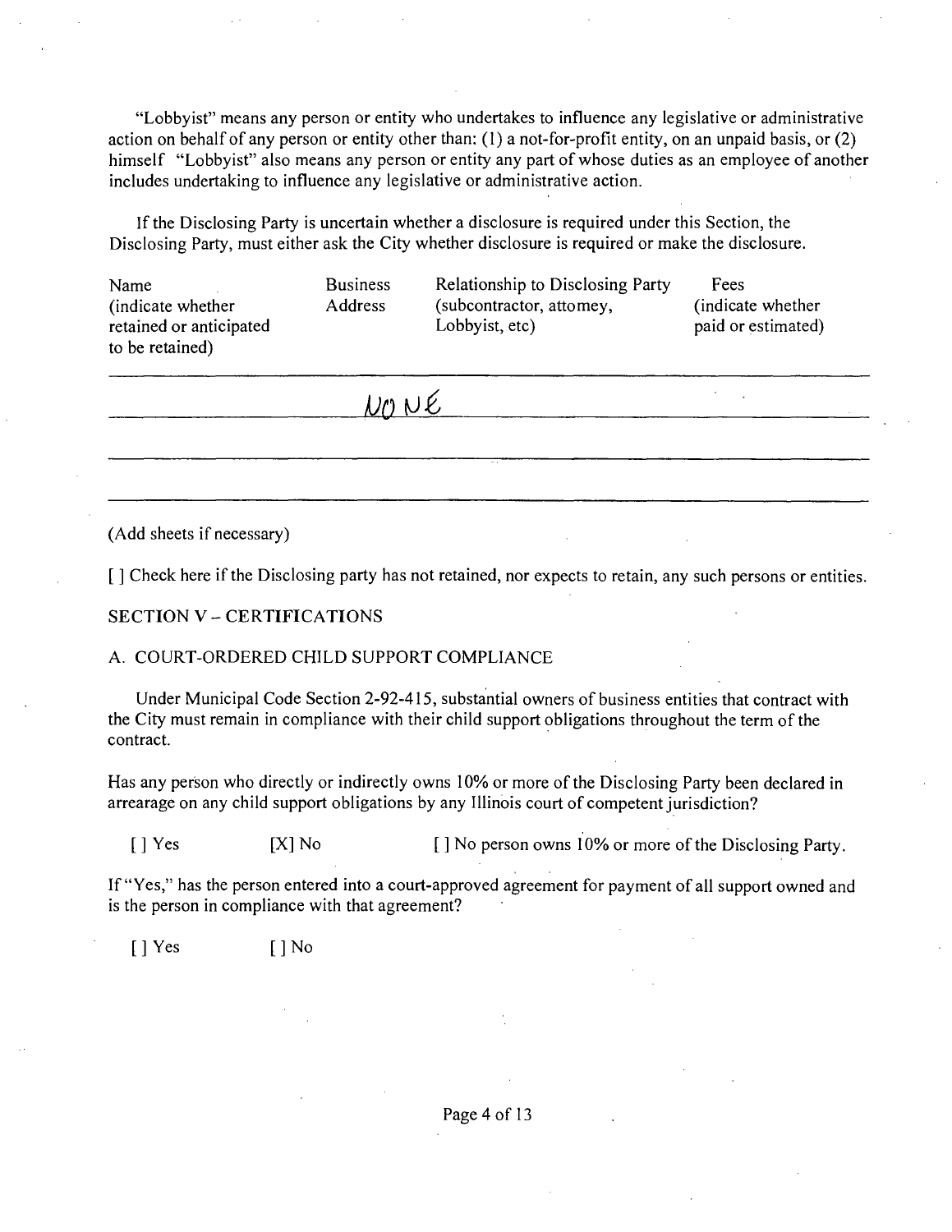### B. FURTHER CERTIFICATIONS

- 1. The Disclosing Party and, if the Disclosing Party is a legal entity, all of those persons or entities identified in Section II.B.l. of this EDS:
- a. are not presently debarred, suspended, proposed for debarment, declared ineligible or voluntarily excluded from any transactions by any federal, state or local unit of govemment;
- b. have not, within a five-year period preceding that date of this EDS, been convicted of a criminal offense, adjudged guilty, or had a civil judgment rendered against them in connection with: obtaining, attempting to obtain, or performing a public (federal, state or local) transaction or contract under a public transaction; a violation of federal or state antitrust statutes; fraud; embezzlement; theft; forgery; bribery; falsification or destruction of records; making false statements; or receiving stolen property;
- c. are not presently indicted for or otherwise criminally or civilly charges by a governmental entity (federal, state or local) with commission of any of the offenses enumerated in clause  $B.1.b.$  of this Section V;
- d. have not, within a five-year period preceding the date of this EDS, had one or more public transaction (federal, state or local) terminated for cause or default; and
- e. have not, within a five-year period preceding the date of this EDS, been convicted, adjudged guilty, or found liable in a civil proceeding, or in any criminal or civil action, including actions concerning environmental violations, instituted by the City or by the federal government, any state, or any other unit of local govemment.
- 2. The certifications in subparts 2, 3 and 4 concern:
- the Disclosing Party;  $\sim$

À.

- any "Applicable Party" (meaning any party participating in the performance of the Matter, including but not limited to any person or legal entities disclosed under Section IV, "Disclosure of Subcontractors and Other Retained Parties");
- any "Affiliated Entity" (meaning a person or entity that, directly or indirectly: controls the Disclosing Party, is controlled by the Disclosing Party, or is, with the Disclosing Party, under common control of another person or entity. Indicia of control include, without limitation; interlocking management or ownership; identity of interests among family members, shared facilities and equipment; common use of employees; or organization of a business entity following the ineligibility of a business entity to do business with federal or state or local government, including the City, using substantially the same management, ownership, or principals as the ineligible entity) with respect to Applicable Parties, the term Affiliated Entity means a person or entity that directiy or indirectly controls the Applicable Party, is controlled by it, or, with the Applicable Party, is under common control of another person or entity;

 $\mathbf{v}$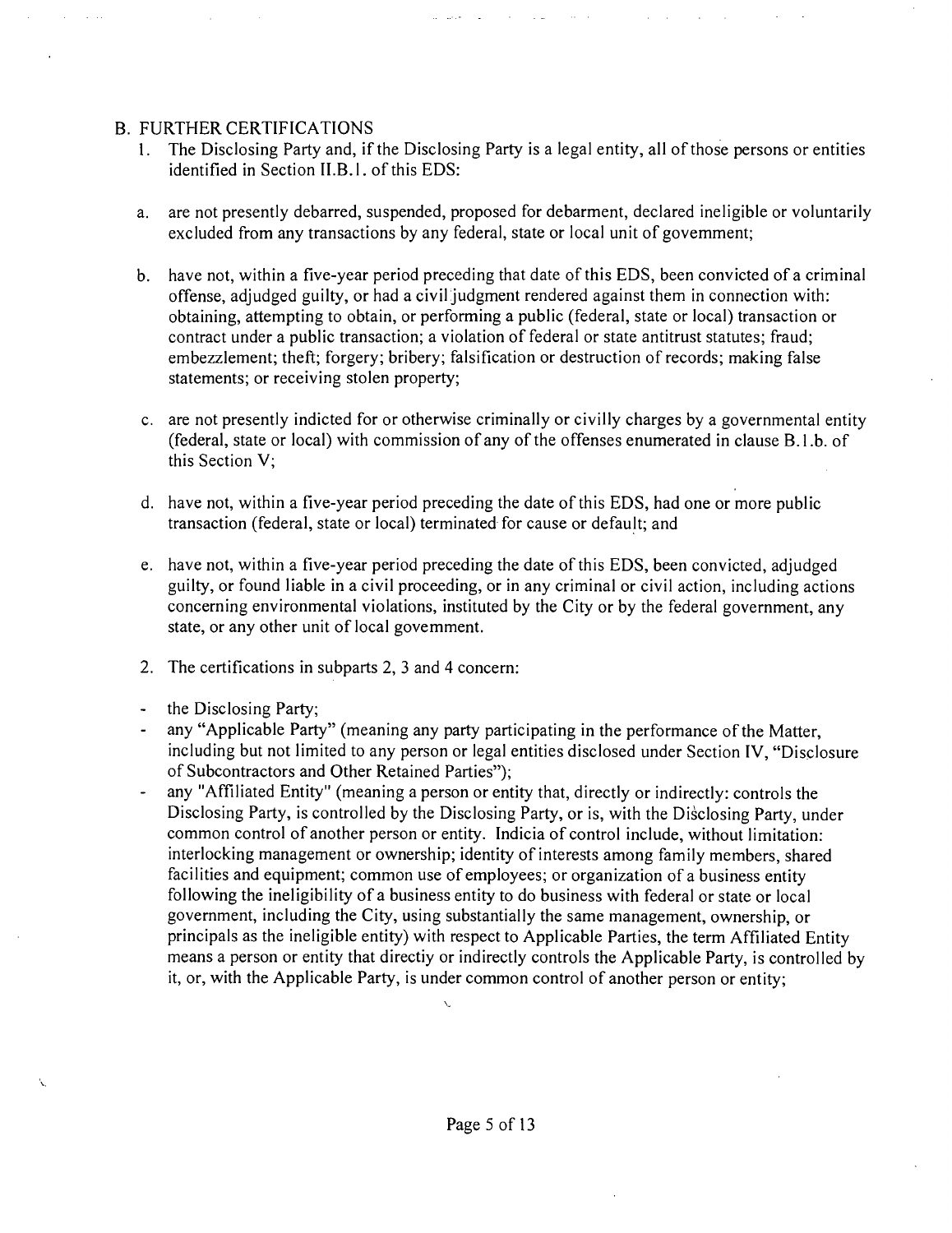- any responsible official of the Disclosing Party, any Applicable Party or any Affiliated Entity or any other official, agent or employee of the Disclosing Party, any Applicable Party or any Affiliated Entity, acting pursuant to the direction or authorization of a responsible official of the Disclosing Party, any Applicable Party or any Affiliated Entity (collectively "Agents").

Neither the Disclosing Party, nor any Applicable Party, nor any Affiliated Entity of either the Disclosing Party or any Applicable Party nor any Agents have, during the five years before the date this EDS is signed, or, with respect to an Applicable Party, an Applicable Party, an Affiliated Entity, or an Affiliated Entity's contract or engagement in connection with the Matter:

- a. bribed or attempted to bribe, or been convicted or adjudged guilty of bribery or attempting to bribe, a public officer or employee of the City, the State of Illinois, or any agency of the federal govemment or of any state or local govemment in the United Stated of America, in that officer's or employee's official capacity;
- b agreed or colluded with other bidders, or prospective bidders, or been a party to any such agreement, or been convicted or adjudged guilty of agreement or collusion among bidders or prospective bidders, in restraint of freedom of competition by agreement to bid a fixed price or otherwise; or
- c. made an admission of such conduct described in a. or b. above that is a matter of record, but have not been prosecuted for such conduct; or
- d. violated the provisions of Municipal Code Section 2-92-610 (Living Wage Ordinance).

3. Neither the Disclosing Party, Affiliated Entity or Applicable Party, or any of their employees, officials, agents or partners, is barred from contracting with any unit of state or local government as a result of engaging in or being convicted of (1) bid-rigging in violation of 720 ILCS 5/33E-3; (2) bidrotating in violation of 720 ILCS 5/33E-4; or (3) any similar offense of any state or of the United Stated of America that contains the same elements as the offense of bid-rigging or bid-rotating.

4. Neither the Disclosing Party nor any Affiliated Entity is listed on any of the following lists maintained by the Office of Foreign Assets Control of the U.S. Department of the Treasury or the Bureau of Industry and Security of the U.S. Department of Commerce or their successors: the Specially Designated Nationals List, the Denied Persons Lists, the Unverified List, the Entity List and the Debarred List.

5. The Disclosing Party understands and shall comply with (1) the applicable requirements of the Govemmental Ethics Ordinance of the City, Titie 2, Chapter 2-156 of the Municipal Code; and (2) all the applicable provisions of Chapter 2-56 of the Municipal Code (Office of the Inspector General).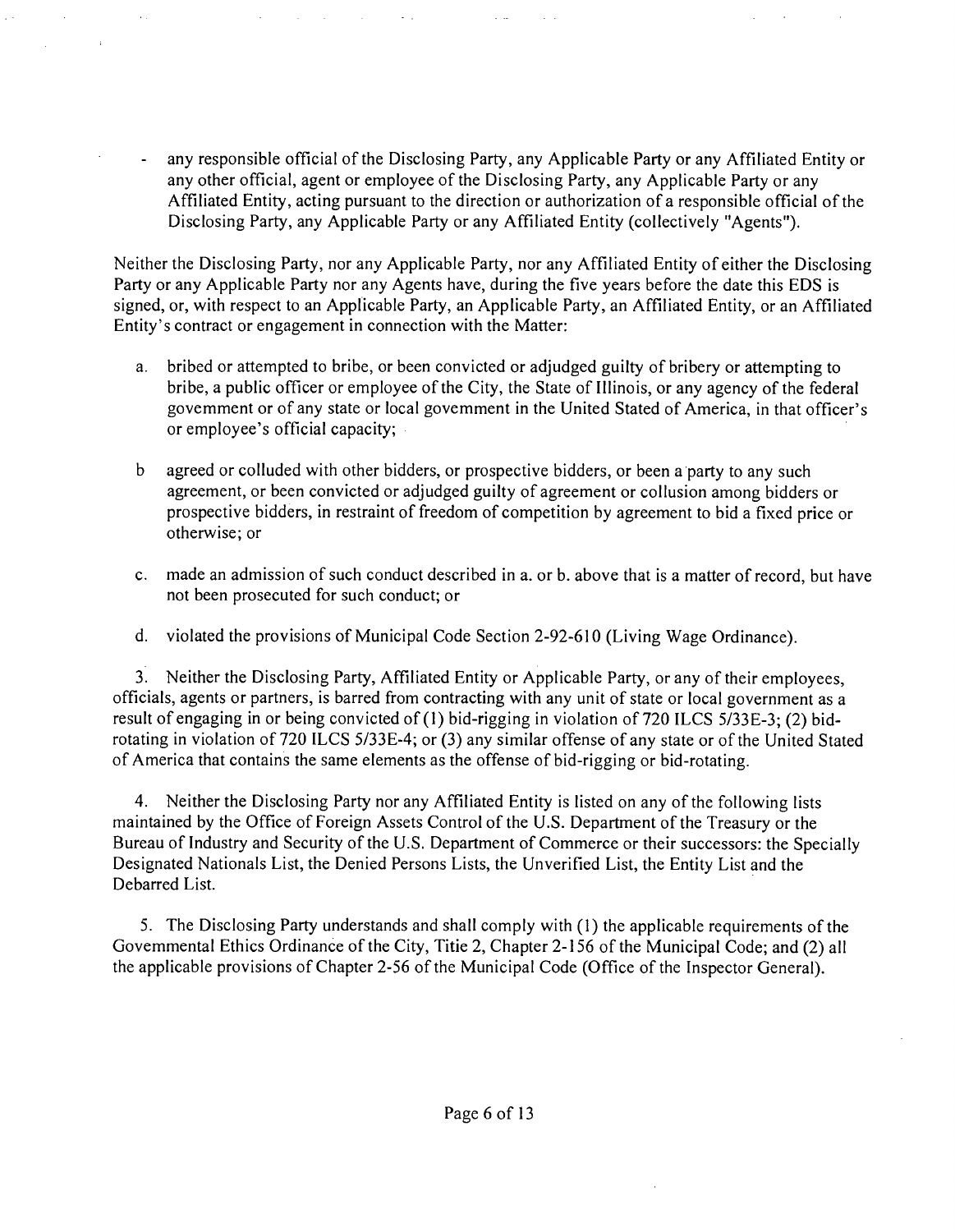6. If the Disclosing Party is unable to certify to any of the above statements in this Part B (Further Certifications), the Disclosing Party must explain below:

N/A

If the letters "NA," the word "None," or no response appears on the lines above, it will be conclusively presumed that the Disclosing Party certified to the above statements.

### C. CERTIFICATION OF STATUS AS FINANCIAL INSTITUTION

For purposes of this Part C, under Municipal Code Section 2-32-455(b), the term "financial institution" means a bank, savings and loan association, thrift, credit union, mortgage banker, mortgage broker, trust company, savings bank, investment bank, securities broker, municipal securities broker, securities dealer, municipal securities dealer, securities underwriter, municipal securities underwriter, investment trust, venture capital company, bank holding company, financial services holding company, or any licensee under the Consumer Installment Loan Act, the Sales Finance Agency Act, or the Residential Mortgage Licensing Act. However, "financial institution" specifically shall not include any entity whose predominant business is the providing of tax deferred, defined contribution, pension plans to public employees in accordance with Sections 403(b) and 457 of the Internal Revenue code. (Additional definitions may be found in Municipal Code Section 2-32-455(b).).

### 1. CERTIFICATION

The Disclosing Party certifies that the Disclosing Party (check one)

 $[1]$  is  $[2]$  is not

a "financial institution" as defined in Section 2-32-455(b) of the Municipal Code.

2. If the Disclosing Party IS a financial institution, then the Disclosing Party pledges:

"We are not and will not become a predatory lender as defined in Chapter 2-32 ofthe Municipal Code. We further pledge that none of our affiliates is, and none of them will become, a predatory lender as defined in Chapter 2-32 of the Municipal Code. We understand that becoming a predatory lender or becoming an affiliate of a predatory lender may result in the loss of the privilege of doing business with the City."

If the Disclosing Party is unable to make this pledge because it or any of its affiliates (as defined in Section 2-32-455(b) of the Municipal Code) is a predatory lender within the meaning of Chapter

Page 7 of 13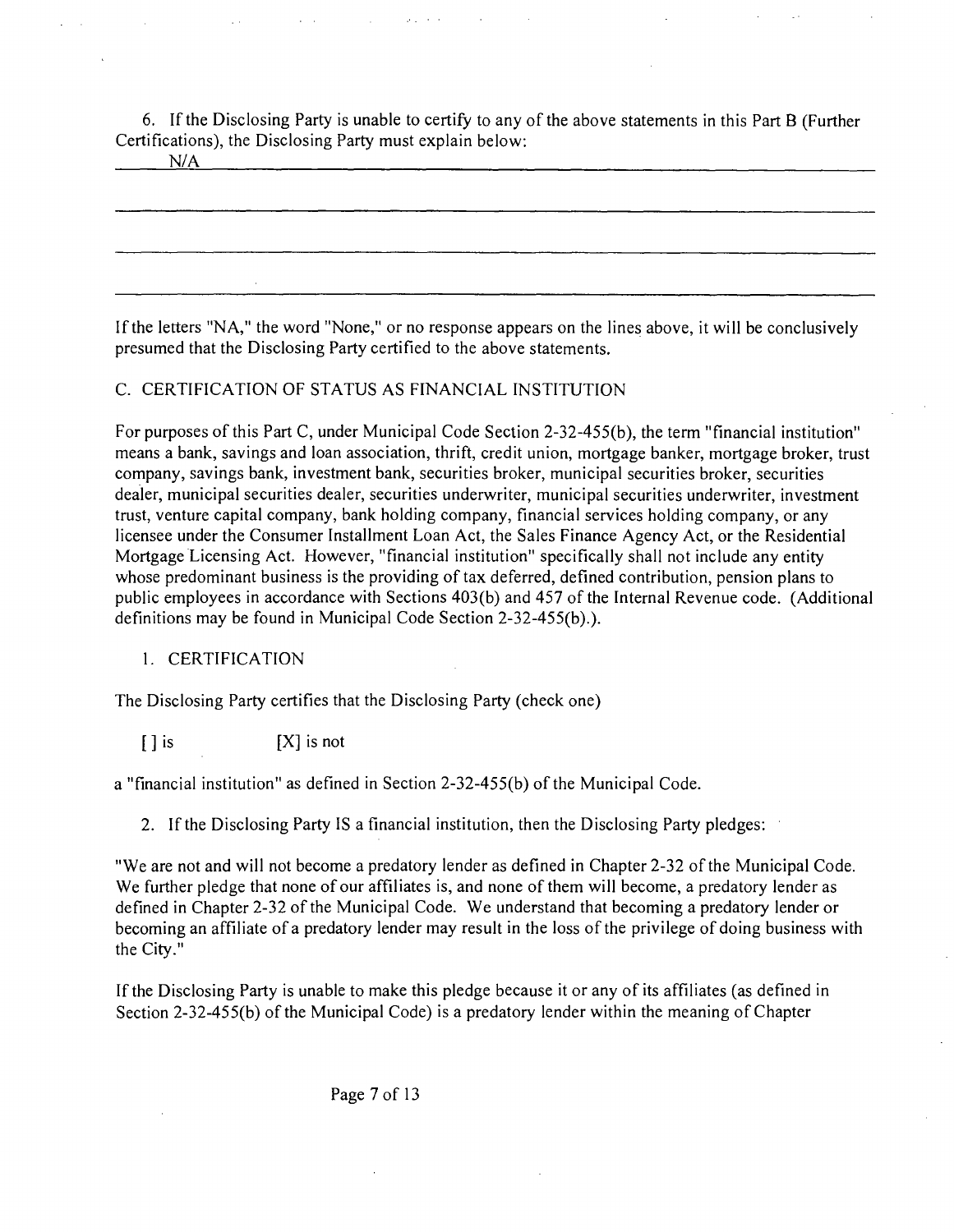-32 of the Municipal Code, explain here (attach additional pages of necessary):

If the letters "NA," the word "None," or no response appears on the lines above, it will be conclusively presumed that the Disclosing Party certified to the above statements.

D. CERTIFICATION REGARDING INTEREST IN CITY BUSINESS

Any words or terms that are defined in Chapter 2-156 of the Municipal Code have the same meanings when used in this Part D.

1. • In accordance with Section 2-156-110 of the Municipal Code: Does any official or employee of the City have a financial interest in his or her own name or in the name of any other person or entity in the Matter?

[] Yes [] No

NOTE: If you checked "Yes" to Item D.L, proceed to Items D.2. and D.3. If you checked "No" to Item D.1., proceed to Part E.

2. Unless sold pursuant to a process of competitive bidding, or otherwise permitted, no City elected official or employee shall have a financial interest in his or her own name or in the name of any other person or entity in the purchase of any property that (i) belongs to the City, or (ii) is sold for taxes or assessments, or (iii) is sold by virtue of legal process at the suit of the City (collectively, "City Property Sale"). Compensation for property taken pursuant to the City's eminent domain power does not constitute a financial interest within the meaning of this Part D.

Does the Matter involve a City Property Sale:

[ ] Yes [ ] No

3. If you checked "Yes" to Item D.L, provide the names and business addresses of the City officials or employees having such interest and identify the nature of such interest:

Name Business Address Nature of Interest

4. The Disclosing Party further certifies that no prohibited financial interest in the Matter will be acquired by any City official or employee.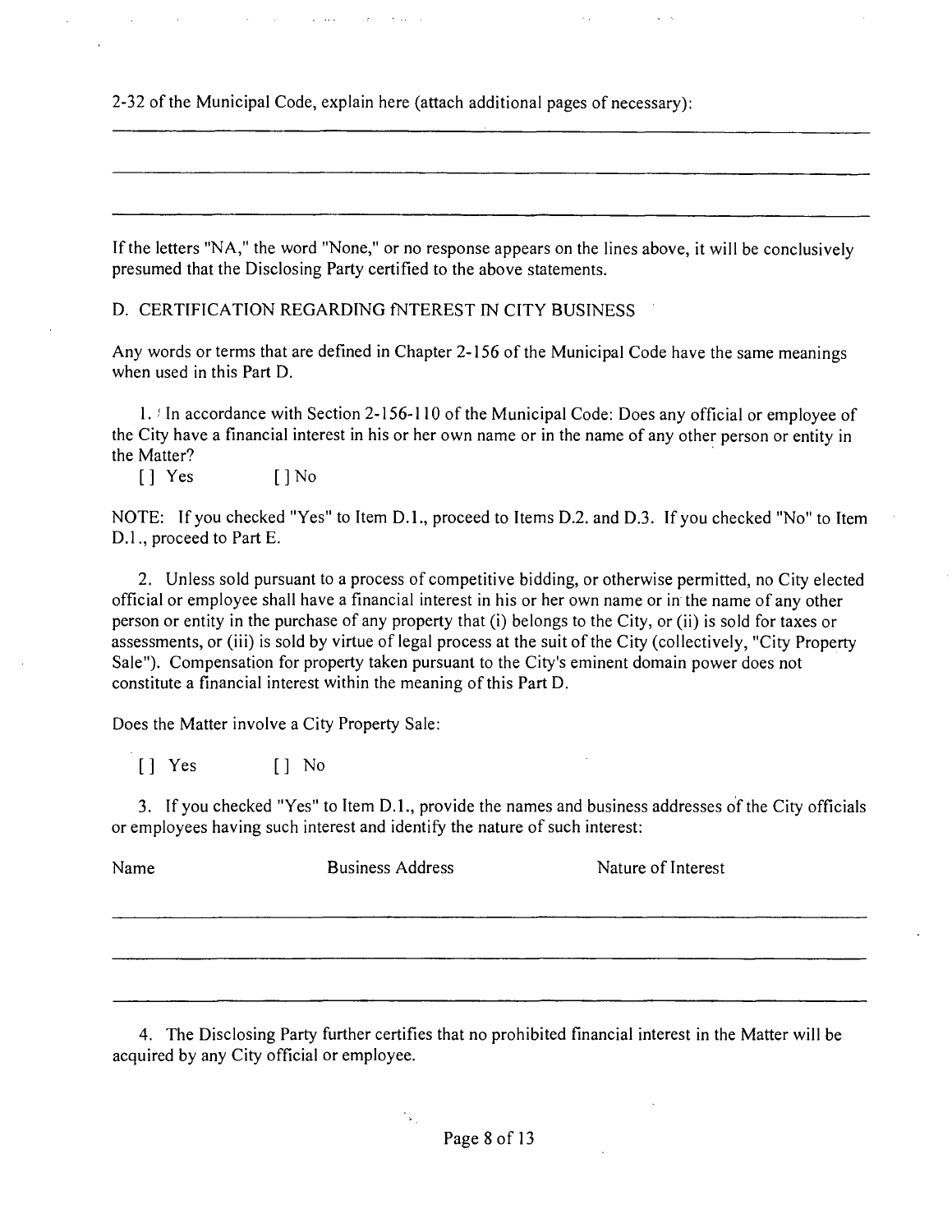### E. CERTIFICATION REGARDING SLAVERY ERA BUSINESS

The Disclosing Party has searched any and all records of the Disclosing Party and any and all predecessor entities for records of investments or profits from slavery, the slave industry, or slaveholder insurance policies from the slavery era (including insurance policies issued to slaveholders that provided coverage for damage to or injury or death of their slaves) and has disclosed in this EDS any and all such records to the City. In addition, the Disclosing Party must disclose the names of any and all slaves or slaveholders described in those records. Failure to comply with these disclosure requirements may make the Matter to which this EDS pertains voidable by the City.

Please check either 1. or 2. below. If the Disclosing Party checks 2., the Disclosing Party must disclose below or in an attachment to this EDS all requisite information as set forth in that paragraph 2.

 $X$  1. The Disclosing Party verifies that (a) the Disclosing Party has searched any and all records of the Disclosing Party and any and all predecessor entities for records of investments or profits from slavery, the slave industry, or slaveholder insurance policies, and (b) the Disclosing Party has found no records of investments or profits from slavery, the slave industry, or slaveholder insurance policies and no records of names of any slaves or slaveholders.

2. The Disclosing Party verifies that, as a result of conducting the search in step 1(a) above, the Disclosing Party has found records relating to investments or profits from slavery, the slave industry, or slaveholder insurance policies and/or the names of any slaves or slaveholders. The Disclosing Party verifies that the following constitutes full disclosure of all such records:

### **SECTION VI - CERTIFICATIONS FOR FEDERALLY-FUNDED MATTERS**

NOTE: If the Matter is federally funded, complete this Section VI. If the Matter is not federally funded, proceed to Section VII.

### A. CERTIFICATION REGARDING LOBBYING

1. List below the names of all persons or entities registered under the federal Lobbying Disclosure Act of 1995 who have made lobbying contacts on behalf of the Disclosing Party with respect to the Matter; (Begin list here, add sheets as necessary);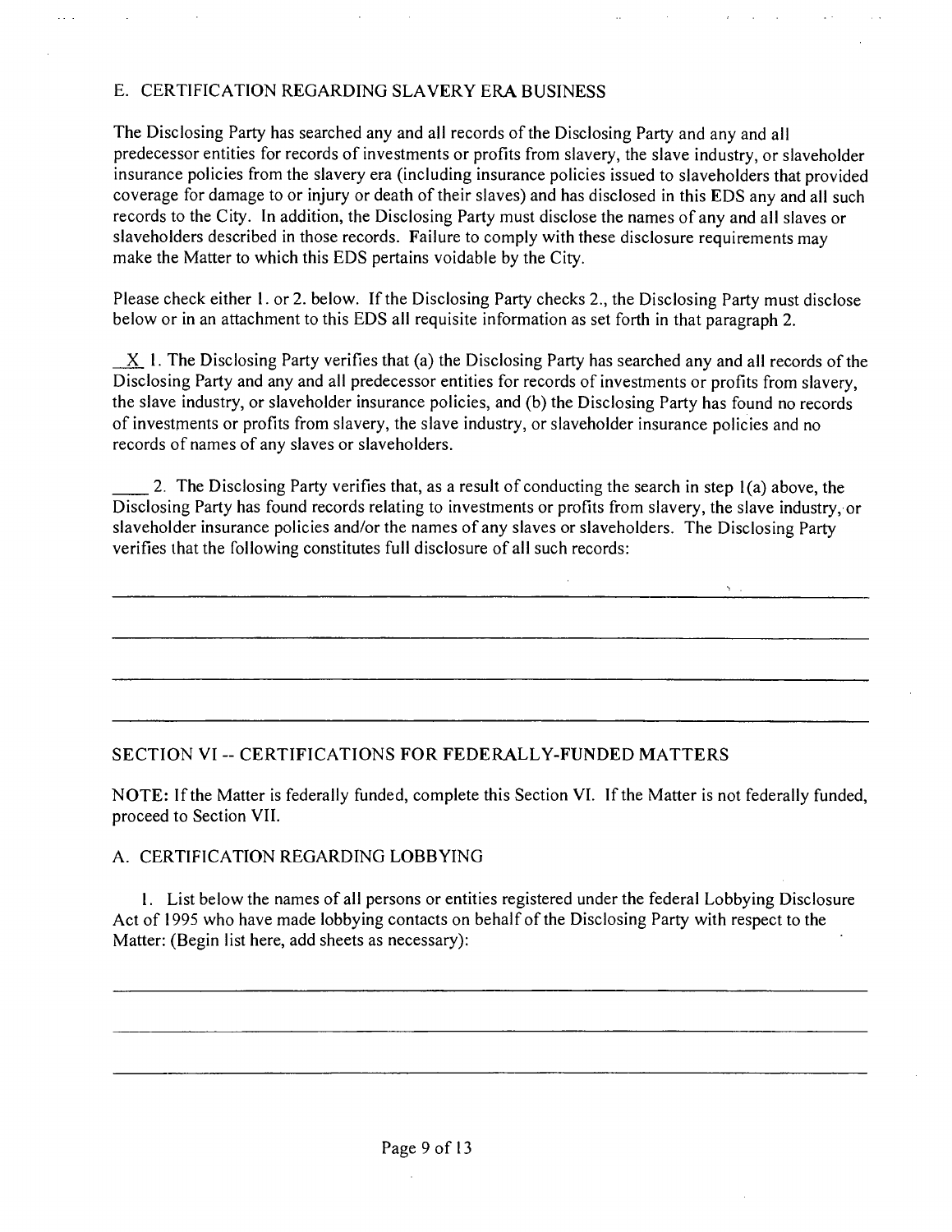(If no explanation appears or begins on the lines above, or if the letters "NA" or ifthe work "None" appear, it will be conclusively presumed that the Disclosing Party means that NO persons or entities registered under the Lobbying Disclosure Act of 1995 have made lobbying contacts on behalf of the Disclosing Party with respect to the Matter.)

2. The Disclosing Party has not spent and will not expend any federally appropriated funds to pay any person or entity listed in Paragraph A.l . above for his or her lobbying activities or to pay any person or entity to influence or attempt to infiuence an officer or employee of any agency, as defined by applicable federal law, a member of Congress, an officer or employee of congress, or an employee of a member of Congress, in connection with the award of any federally funded contract, making any federally funded grant or loan, entering into any cooperative agreement, or to extend, continue, renew, amend, or modify and federally funded contract, grant, loan, or cooperative agreement.

3. The Disclosing Party will submit an updated certification at the end of each calendar quarter in which there occurs any event that materially affects the accuracy of the statements and information set forth in paragraphs A.l . and A.2. above.

If the Matter is federally funded and any funds other than federally appropriated funds have been or will be paid to any person or entity for influencing or attempting to influence an officer or employee of any agency (as defined by applicable federal law), a member of congress, an officer or employee of congress, or any employee of a member of congress in connection with the Matter, the Disclosing Party must complete and submit Standard Form-LLL, "Disclosure Form to Report Lobbying," in accordance with its instructions. The form may be obtained online from the federal Office of Management and Budget (OMB) web site at http://www.whitehouse.gov/omb/grants/sflilin.pdf, linked on the page http://www.whitehouse.gov/omb/grants/grants\_forms.html.

4. The Disclosing Party certifies that either: (i) it is not an organization described in section 501(c)(4) of the Intemal Revenue code of 1986; or (ii) it is an organization described in section 501(c)(4) of the Intemal Revenue Code of 1986 but has not engaged and will not engage in "Lobbying Activities".

5. If the Disclosing Party is the applicant, the Disclosing Party must obtain certifications equal in form and substance to paragraphs A. I. through A.4. above from all subcontractors before it awards any subcontract and the Disclosing Party must maintain all such subcontractors' certifications for the duration of the Matter and must make such certifications promptly available to the City upon request.

### B. CERTIFICATION REGARDING EQUAL EMPLOYMENT OPPORTUNITY

If the Matter is federally funded, federal regulations require the Applicant and all proposed subcontractors to submit the following information with their bids or in writing at the outset of negotiations.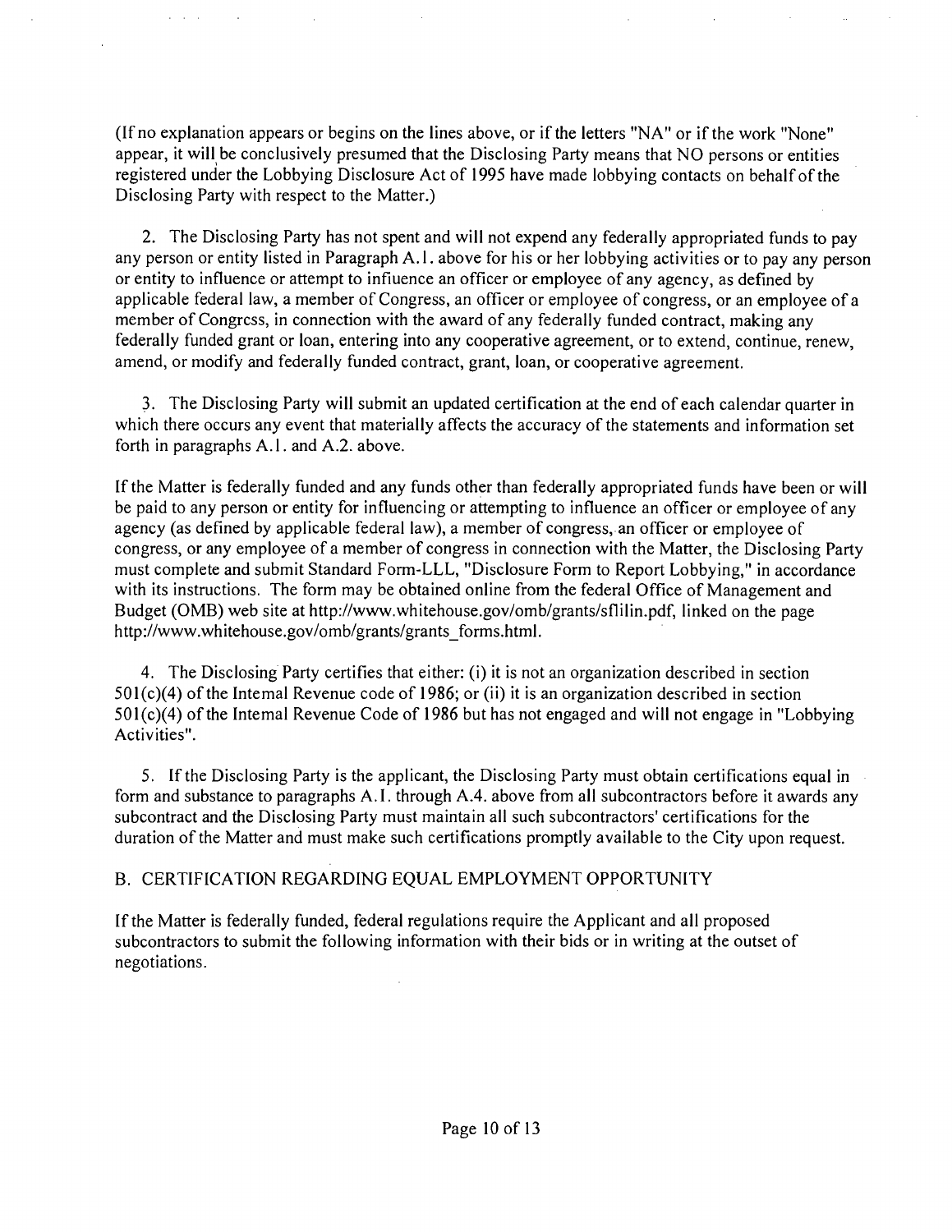Is the Disclosing Party the Applicant?

[JYes [J No

If "Yes," answer the three questions below:

1. Have you developed and do you have on file affirmative action programs pursuant to applicable federal regulations? (See 41 CFR Part 60-2).

[J Yes [] No

2. Have you filed with the Joint Reporting Committee, the Director of the Office of Federal contract Compliance Programs, or the Equal Employment Opportunity Commission all reports due under the applicable filing requirements?

[J Yes [] No

3. Have you participated in any previous contracts or subcontracts subject to the equal opportunity clause?

[] Yes [] No

If you checked "No" to question 1. or 2. above, please provide an explanation:

### **SECTION VII - ACKNOWLEDGMENTS, CONTRACT INCORPORATION, COMPLIANCE, PENALTIES, DISCLOSURE**

The Disclosing Party understand and agrees that:

A. By completing and filing this EDS, the Disclosing Party acknowledges and agrees, on behalf of itself and the persons or entities named in this EDS, that the City may investigate the creditworthiness of some or all of the persons or entities named in this EDS.

B. The certifications, disclosures, and acknowledgments contained in this EDS will become part of any contract or other agreement between the Applicant and the City in connection with the Matter, whether procurement. City assistance, or other City action, and are material inducements to the City's execution of any contract or taking other action with respect to the Matter. The Disclosing Party understands that it must comply with all statutes, ordinances, and regulations on which this EDS is based.

C. The City's Govemmental Ethics and Campaign Financing Ordinances, Chapters 2-156 and 2-164 of the Municipal Code, impose certain duties and obligations on persons or entities seeking City contracts, work, business, or transactions. The full text of these ordinances and a training program is available on line at www.cityofchicago.org/Ethics, and may also be obtained from the City's Board of Ethics, 740 N. Sedgwick St., Suite 500, Chicago, IL 60610, (312) 744-9660. The Disclosing Party must comply fully with the applicable ordinances.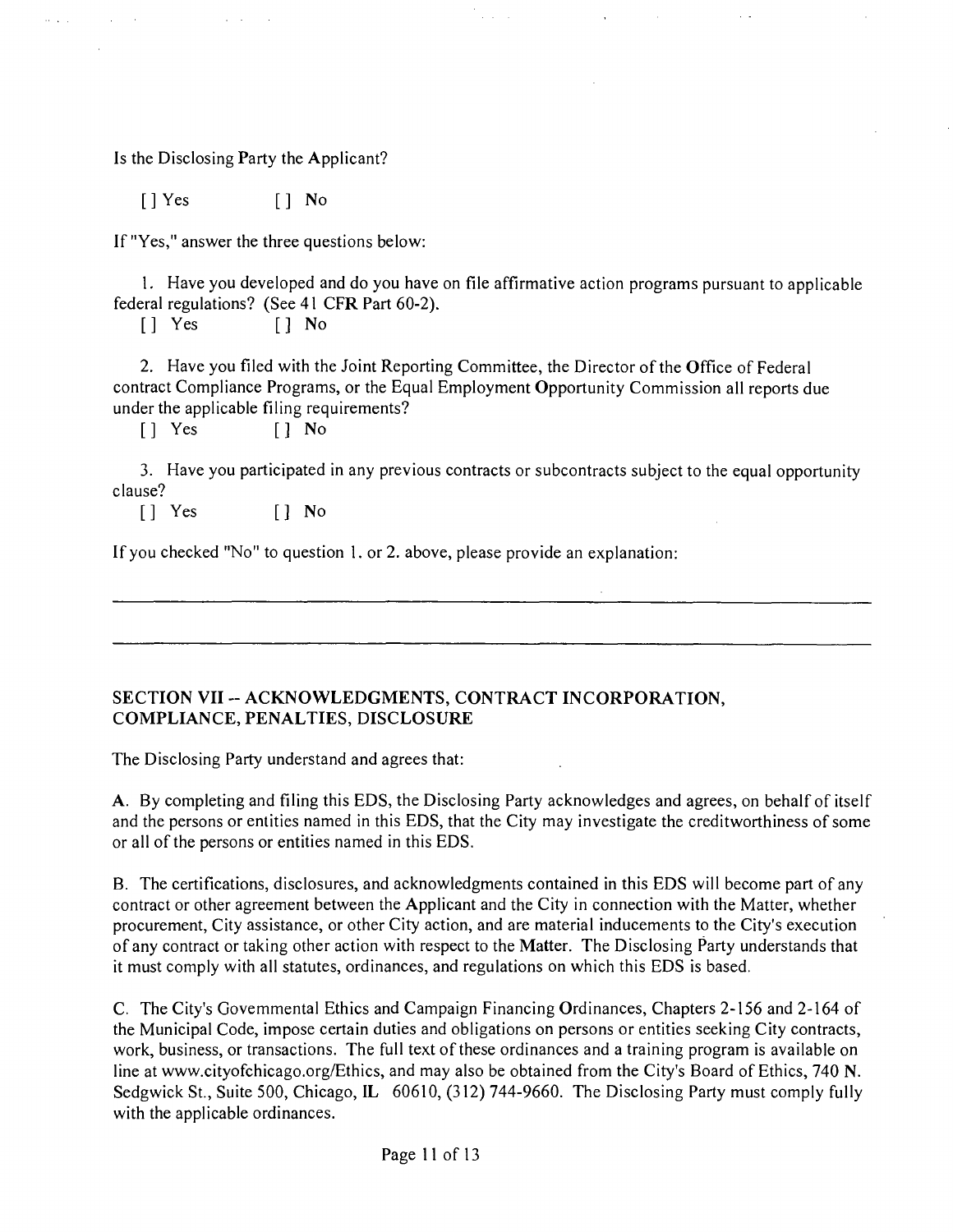D. If the City determines that any information provided in this EDS is false, incomplete or inaccurate, any contract or other agreement in connection with which it is submitted may be rescinded or be void or voidable, and the City may pursue any remedies under the contract or agreement (if not rescinded, void or voidable), at law, or in equity, including terminating the Disclosing Party's participation in the Matter and/or declining to allow the Disclosing Party to participate in other transactions with the City. Remedies at law for a false statement of material fact may include incarceration and an award to the City of treble damages.

E. It is the City's policy to make this document available to the public on its Intemet site and/or upon request. Some or all of the infonnation provided on this EDS and any attachments to this EDS may be made available to the public on the Intemet, in response to a Freedom of Information Act request, or otherwise. By completing and signing this EDS, the Disclosing Party waives and releases any possible rights or claims which it may have against the City in connection with the public release of information contained in this EDS and also authorizes the City to verify the accuracy of any information submitted in this EDS.

F. The information provided in this EDS must be kept current. In the event of changes, the Disclosing Party must supplement this EDS up to the time the City takes action on the Matter. If the Matter is a contract being handled by the City's Department of Procurement Services, the Disclosing Party must update this EDS as the contract requires.

The Disclosing Party represents and warrants that;

G. The Disclosing Party has not withheld or reserved any disclosures as to economic interests in the Disclosing Party, or as to the Matter, or any information, data or plan as to the intended use or purpose for which the Applicant seeks City Council or other City agency action.

For purposes of the certifications in H.l. and H.2. below, the term "affiliate" means any person or entity that, directiy or indirectly: controls the Disclosing Party, is controlled by the Disclosing Party, or is, with the Disclosing Party, under common control of another person or entity. Indicia of control include, without limitation: interlocking management or ownership; identity of interest among family members; shared facilities and equipment; common use of employees; or organization of a business entity following the ineligibility of a business entity to do business with the federal govemment or a state or local govemment, including the City, using substantially the same management, ownership, or principals as the ineligible entity.

H.1. The Disclosing Party is not delinquent in the payment of any tax administered by the Illinois Department of Revenue, nor are the Disclosing Party or its affiliates delinquent in paying any fine, fee, tax or other charge owed to the City. This includes, but is not limited to, all water charges, sewer charges, license fees, parking tickets, property taxes or sales taxes.

H.2. If the Disclosing Party is the Applicant, the Disclosing Party and its affiliates will not use, nor permit their subcontractors to use, any facility on the U. S. EPA's List of Violating Facilities in connection with the Matter for the duration of time that such facility remains on the list.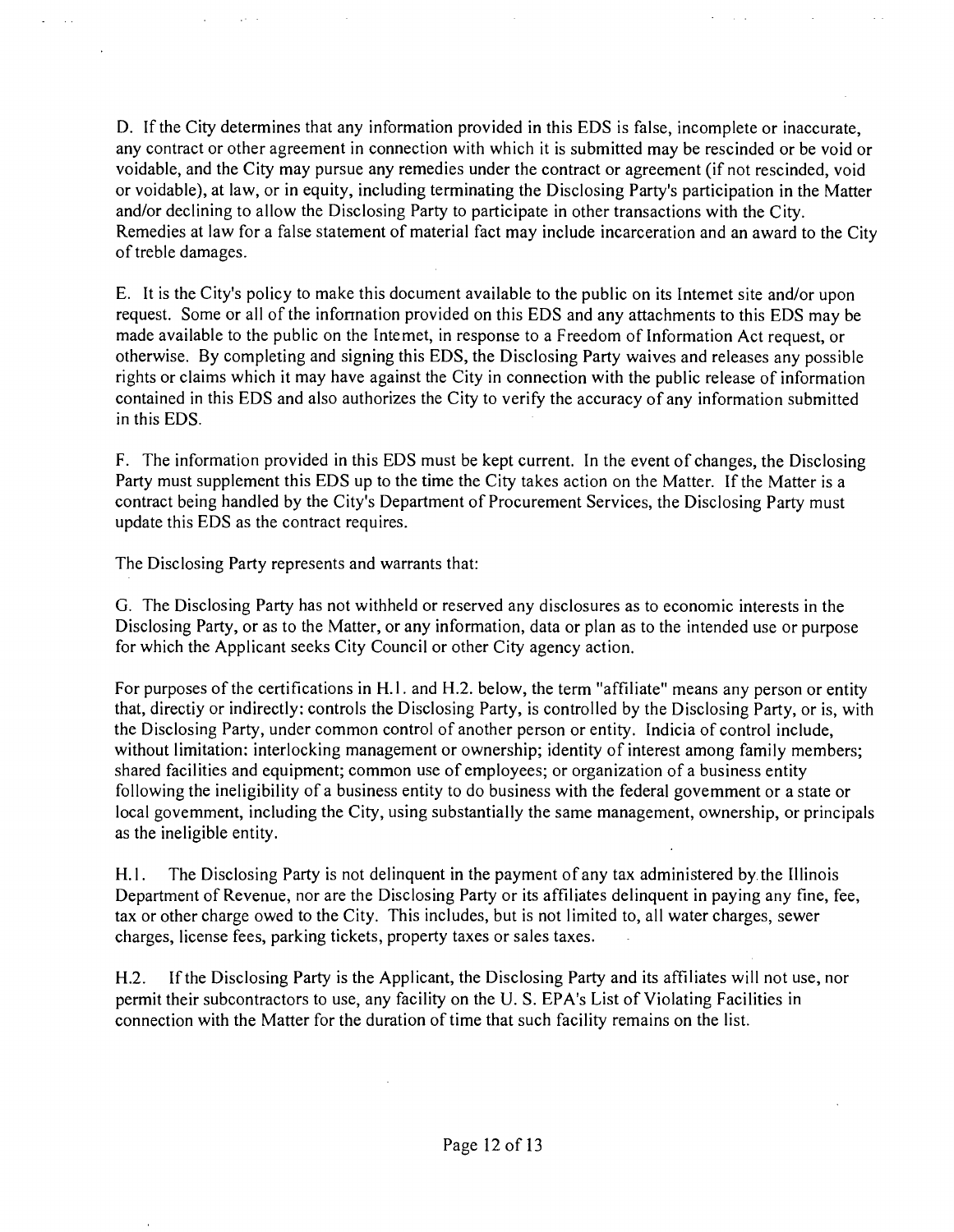H.3. If the Disclosing Party is the Applicant, the Disclosing Party will obtain from any contractors/subcontractors hired or to be hired in connection with the Matter certifications equal in form and substance to those in H.l . and H.2. above and will not, without the prior written consent of the City, use any such contractor/subcontractor that does not provide such certifications or that the Disclosing Party has reason to believe has not provided or cannot provide tmthful certifications.

NOTE: If the Disclosing Party cannot certify as to any of the items in H.1., H.2. or H.3. above, an explanatory statement must be attached to this EDS.

#### **CERTIFICATION**

Under penalty of perjury, the person signing below: (1) warrants that he/she is authorized to execute this EDS on behalf of the Disclosing Party, and (2) warrants that all certifications and statements contained in this EDS are tme, accurate and complete as of the date fumished to the City.

Chicago Title Land Trust #1107876 (Print or type name of Disclosing Party)

By: (Sign he*t*e)

Mike Markopoulos (Print or type name of person signing)

Beneficiary (Print or type title of person signing)

 $2 - 1 - 11$ Date:

By:

(Sign here) y

Stavroula Markopoulos (Print or type name of person signing)

Beneficiary (Print or type title of person signing)

| Signed and sworn to before me on (date) $\frac{\partial}{\partial t}$ -/-// , by |  | $\Box$ , at Cook County, |
|----------------------------------------------------------------------------------|--|--------------------------|
| Illinois.                                                                        |  |                          |

Charles Hasenmel Notary Public

Commission expires:\_

| manningsannannann                 |
|-----------------------------------|
| OFFICIAL SEAL                     |
| <b>HEATHER HASENMILLER</b>        |
| NOTARY PUSLIC - STATE OF ILLINOIS |
| MY COMMISSION EXPIRES:11/13/11    |
|                                   |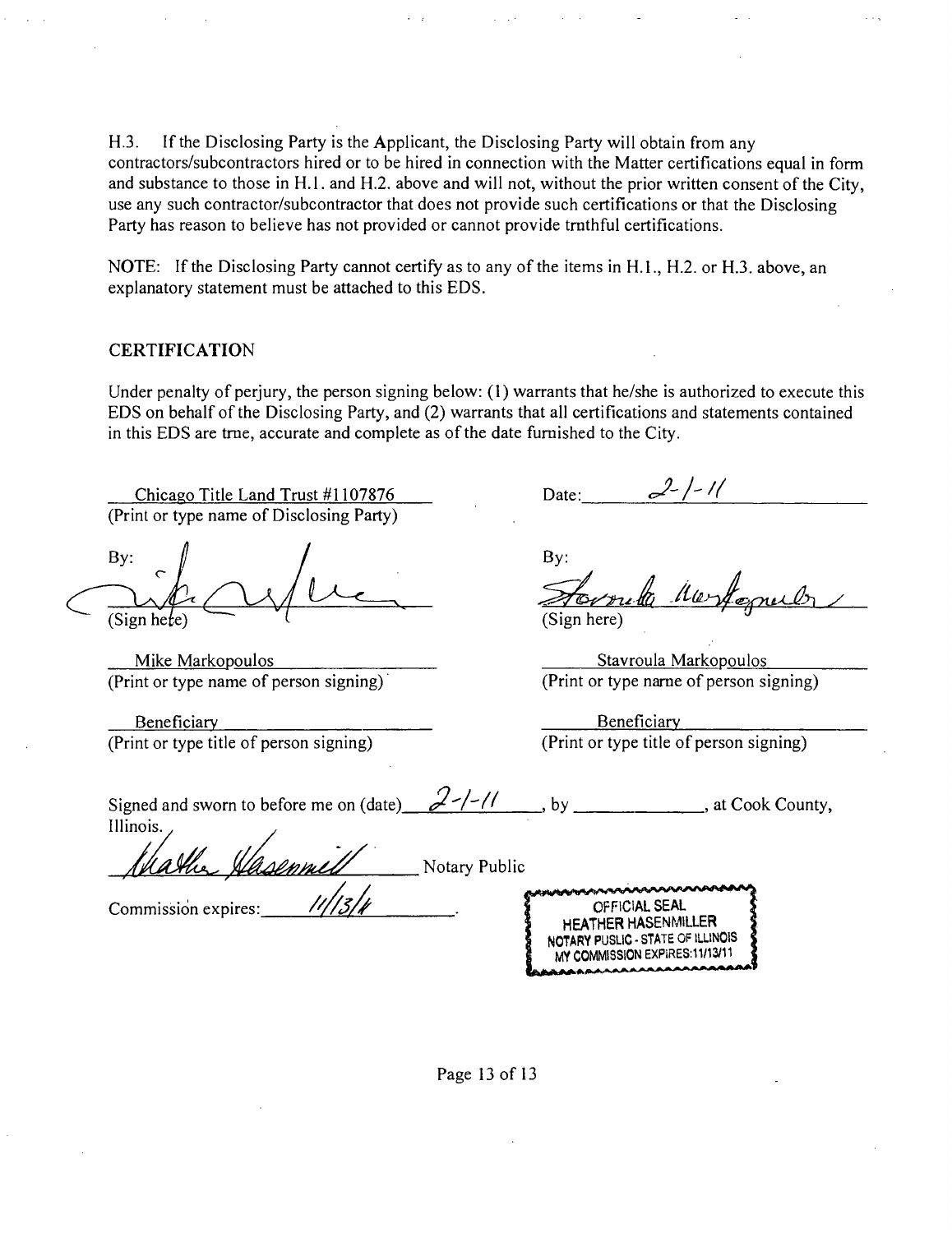### **CITY OF CHICAGO ECONOMIC DISCLOSURE STATEMENT AND AFFIDAVIT APPENDIX A**

### **FAMILIAL RELATIONSHIPS WITH ELECTED CITY OFFICIALS AND DEPARTMENT HEADS**

**This Appendix is to be completed only by (a) the Applicant, and (b) any legal entity which has a direct ownership interest in the Applicant exceeding 7.5 percent. It is not to be completed by any legal entity which has only an indirect ownership interest in the Applicant.** 

Under Municipal Code Section 2-154-015, the Disclosing Party must disclose whether such Disclosing Party or any "Applicable Party" or any Spouse or Domestic Partner thereof currently has a "familial relationship" with any elected city official or department head. A "familial relationship" exists if, as of the date this EDS is signed, the Disclosing Party or any "Applicable Party" or any Spouse or Domestic Partner thereof is related, by blood or adoption, to the mayor, any alderman, the city clerk, the city treasurer, or any city department head as parent, child, brother or sister, aunt or uncle, niece or nephew, grandparent, grandchild, father-in-law, mother-in-law, son-in-law, daughter-in-law, stepfather or stepmother, stepson or stepdaughter, stepbrother or stepsister or half-brother or half-sister.

"Applicable Part" means (1) all corporate officers of the Disclosing Party, if the Disclosing Party is a corporation; all partners of the Disclosing party, if the Disclosing Party is a general partnership; all general partners and limited partners of the Disclosing Party, if the Disclosing Party is a limited partnership; all managers, managing members and member of the Disclosing Party, if the Disclosing Party is a limited liability company; (2) all principal officers of the Disclosing Party; and (3) any person having more than a 7.5 percent ownership interest in the Disclosing Party. "Principal officers" means the president, chief operating officer, executive director, chief financial officer, treasurer or secretary of a legal entity or any person exercising similar authority.

Does the Disclosing Party or any "Applicable Party" or any Spouse or Domestic Partner thereof currently have a "familial relationship" with an elected city official or department head?

□ Yes **J** *N*o

If yes, please identify below (1) the name and title of such person, (2) the name of the legal entity to which such person is connected; (3) the name and title of the elected city official or department head to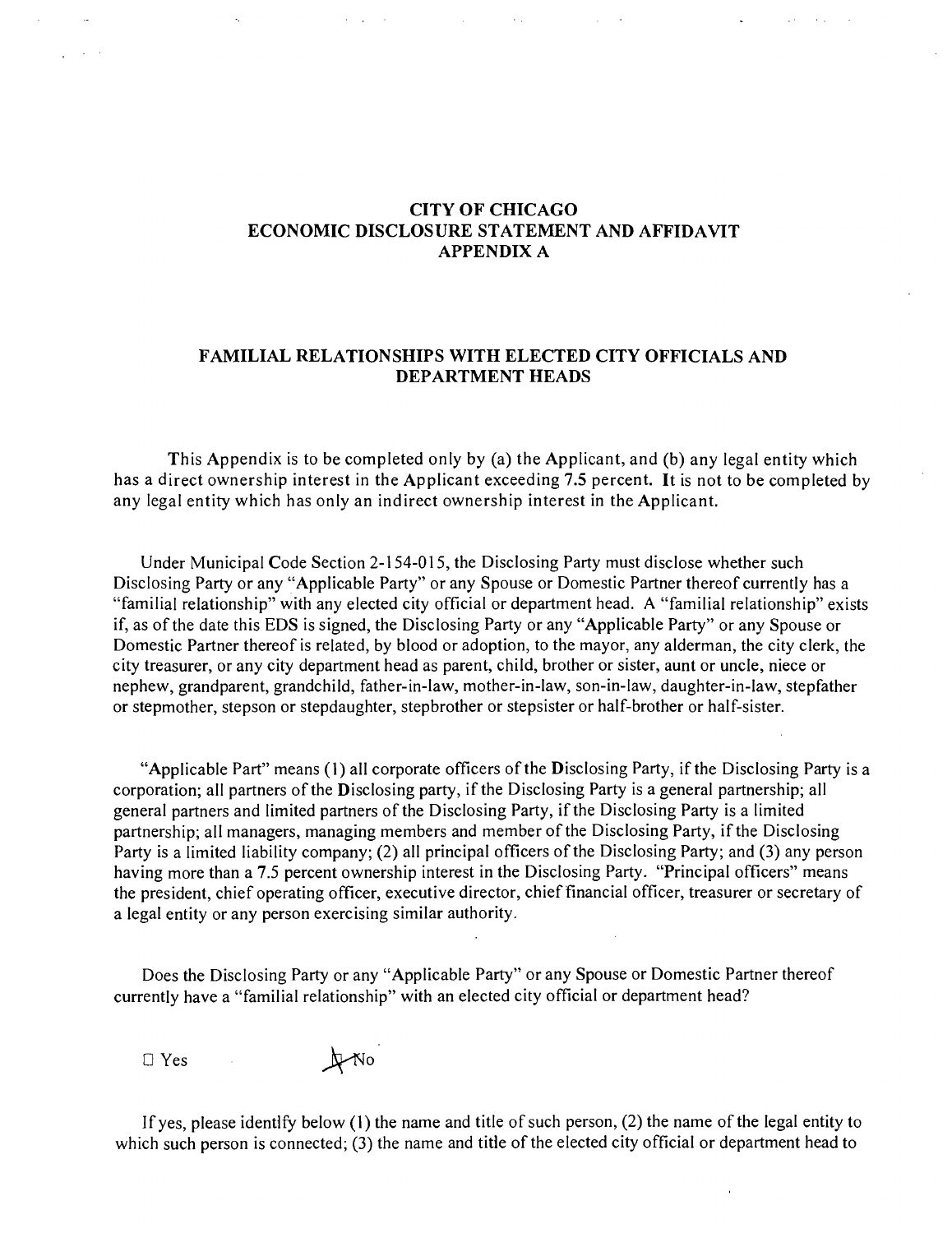whom such person has a familial relationship, and (4) the precise nature of such familial relationship.

### **CERTIFICATION**

Under penalty of perjury, the person signing below: (1) warrants that he/she is authorized to execute this EDS on behalf of the Disclosing Party, and (2) warrants that all certifications and statements contained in this EDS are true, accurate and complete as of the date furnished to the City.

Chicago Title Land Trust #1107876 (Print or type name of Disclosing Party)

By: (Sign here)

Mike Markopoulos (Print or type name of person signing)

Beneficiary (Print or type title of person signing)

Date:  $\frac{2}{\ell}$  -/-//

By:

Morton De (Sign here)

Stavroula Markopoulos (Print or type name of person signing)

Beneficiary (Print or type title of person signing)

Signed and sworn to before me on (date) \_\_\_\_ at Cook County, Illinois

Notary Public.

Commission expires:

| $2-/-11$ | DΥ. |
|----------|-----|
|          |     |

'j;-r;C:ALSEAL  $\begin{array}{ll} \frac{1}{2} & \text{if } \frac{1}{2} \leq 0 \ \text{if } \frac{1}{2} \leq 0 \ \text{if } \frac{1}{2} \leq 0 \ \text{if } \frac{1}{2} \leq 0 \ \text{if } \frac{1}{2} \leq 0 \ \text{if } \frac{1}{2} \leq 0 \ \text{if } \frac{1}{2} \leq 0 \ \text{if } \frac{1}{2} \leq 0 \ \text{if } \frac{1}{2} \leq 0 \ \text{if } \frac{1}{2} \leq 0 \ \text{if } \frac{1}{2} \leq 0 \ \text{if } \frac$ No PLAY PUBLIC - STATE OF ILLINOIS **MY COMMISSION EXPIRES:11/13/11**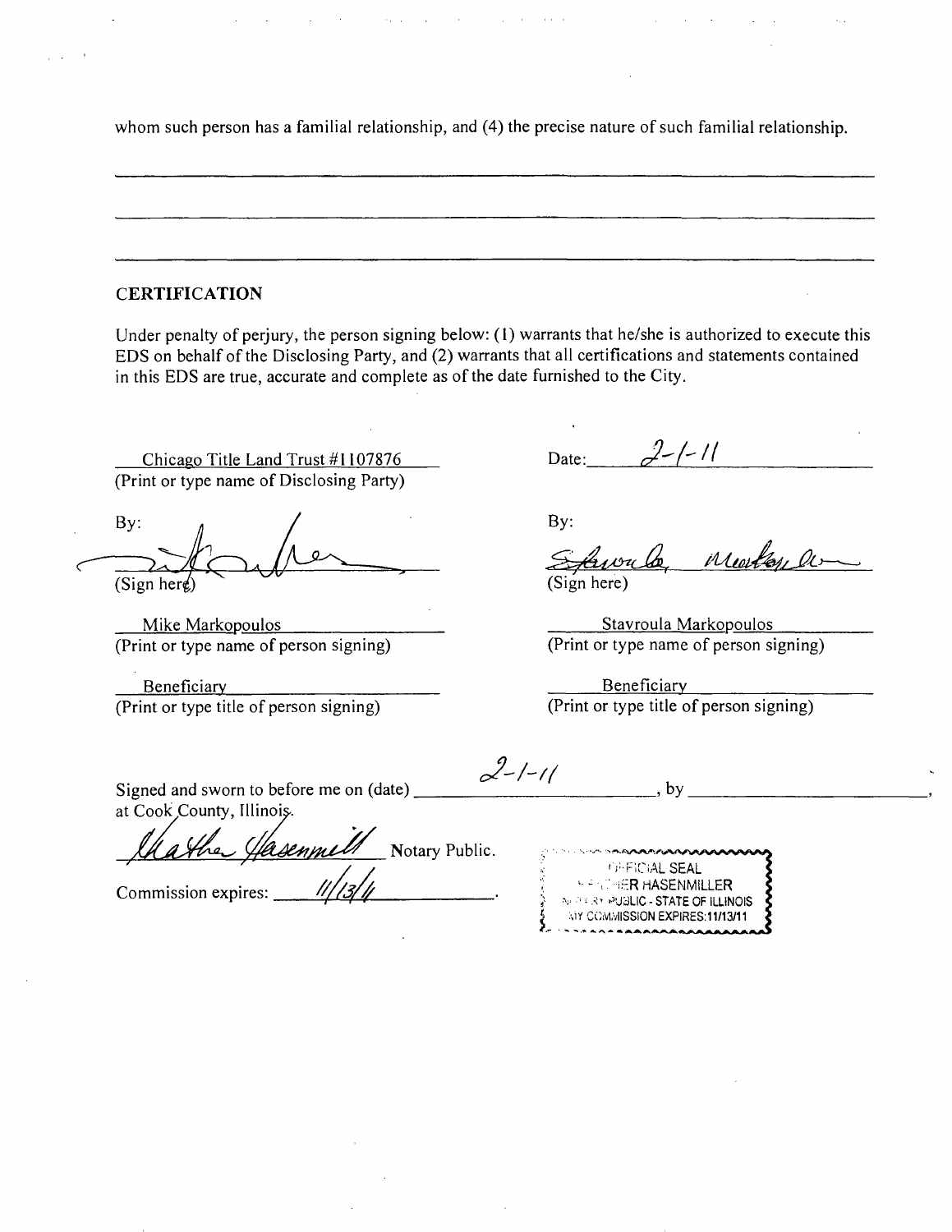### Chicago Titie Land Trust # 1107876 4855 N Kedvale Chicago, IL 60630

January 28, 201

To Whom it May Concem:

Please be advised that I am the owner of the property located at 7292 W Devon Avenue and have authorized and support the zoning change that Glensaul LLC is applying for at the above numbered address. Thank you for your consideration.

Sincerely, Sparale Music  $\overline{\phantom{a}}$ 

TSM:hah